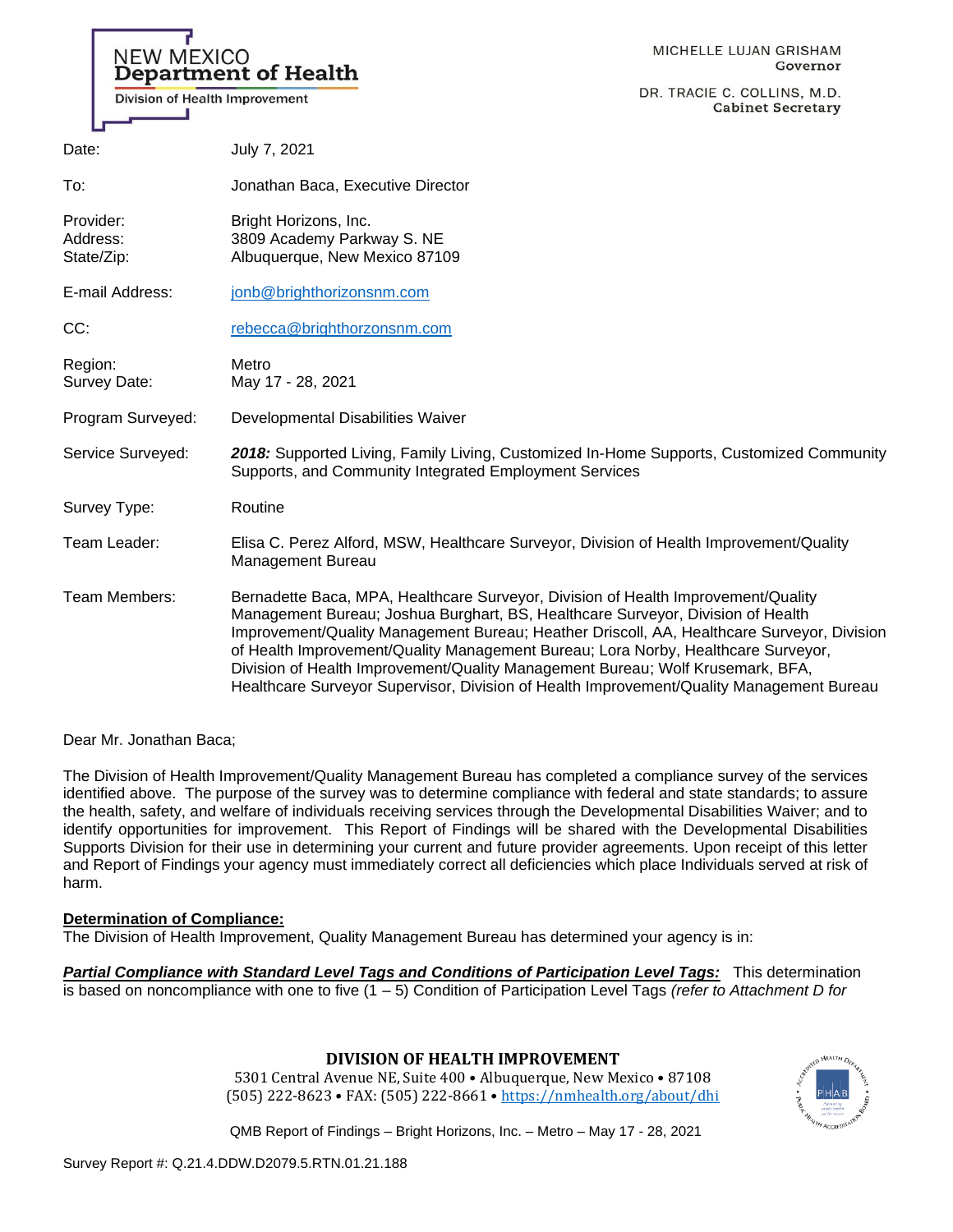*details)*. The attached QMB Report of Findings indicates Standard Level and Condition of Participation Level deficiencies identified and requires completion and implementation of a Plan of Correction.

The following tags are identified as Condition of Participation Level:

- Tag # 1A15.2 Administrative Case File: Healthcare Documentation (Therap and Required Plans)
- Tag # 1A31 Client Rights / Human Rights

The following tags are identified as Standard Level:

- Tag # 1A32 Administrative Case File: Individual Service Plan Implementation
- Tag # 1A32.1 Administrative Case File: Individual Service Plan Implementation *(Not Completed at Frequency)*
- Tag # 1A43.1 General Events Reporting: Individual Reporting
- Tag # 1A08.2 Administrative Case File: Healthcare Requirements & Follow-up
- Tag # 1A09 Medication Delivery Routine Medication Administration
- Tag # 1A09.1 Medication Delivery PRN Medication Administration
- Tag # IS30 Customized Community Supports Reimbursement
- Tag # LS26 Supported Living Reimbursement

## **Plan of Correction:**

The attached Report of Findings identifies the deficiencies found during your agency's on-site compliance review. You are required to complete and implement a Plan of Correction. Your agency has a total of 45 business days (10 business days to submit your POC for approval and 35 days to implement your *approved* Plan of Correction) from the receipt of this letter.

You were provided information during the exit meeting portion of your on-site survey. Please refer to this information (Attachment A) for specific instruction on completing your Plan of Correction. At a minimum your Plan of Correction should address the following for each Tag cited:

## **Corrective Action for Current Citation**:

• How is the deficiency going to be corrected? (i.e. obtained documents, retrain staff, individuals and/or staff no longer in service, void/adjusts completed, etc.) This can be specific to each deficiency cited or if possible an overall correction, i.e. all documents will be requested and filed as appropriate.

### **On-going Quality Assurance/Quality Improvement Processes:**

- What is going to be done on an ongoing basis? (i.e. file reviews, etc.)
- How many individuals is this going to effect? (i.e. percentage of individuals reviewed, number of files reviewed, etc.)
- How often will this be completed? (i.e. weekly, monthly, quarterly, etc.)
- Who is responsible? (responsible position within your agency)
- What steps will be taken if issues are found? (i.e. retraining, requesting documents, filing RORA, etc.)
- How is this integrated in your agency's QIS, QI Committee reviews and annual report?

### **Submission of your Plan of Correction:**

Please submit your agency's Plan of Correction in the available space on the two right-hand columns of the Report of Findings. *(See attachment "A" for additional guidance in completing the Plan of Correction)*.

Within 10 business days of receipt of this letter your agency Plan of Correction must be submitted to the parties below:

- **1. Quality Management Bureau, Attention: Monica Valdez, Plan of Correction Coordinator in any of the following ways:**
	- a. Electronically at [MonicaE.Valdez@state.nm.us](mailto:MonicaE.Valdez@state.nm.us) *(preferred method)*
	- b. Fax to 505-222-8661, or
	- c. Mail to POC Coordinator, 5301 Central Ave NE Suite 400, Albuquerque, New Mexico 87108

## **2. Developmental Disabilities Supports Division Regional Office for region of service surveyed**

QMB Report of Findings – Bright Horizons, Inc. – Metro – May 17 - 28, 2021 Upon notification from QMB that your *Plan of Correction has been approved*, you must implement all remedies and corrective actions to come into compliance. If your Plan of Correction is denied, you must resubmit a revised plan as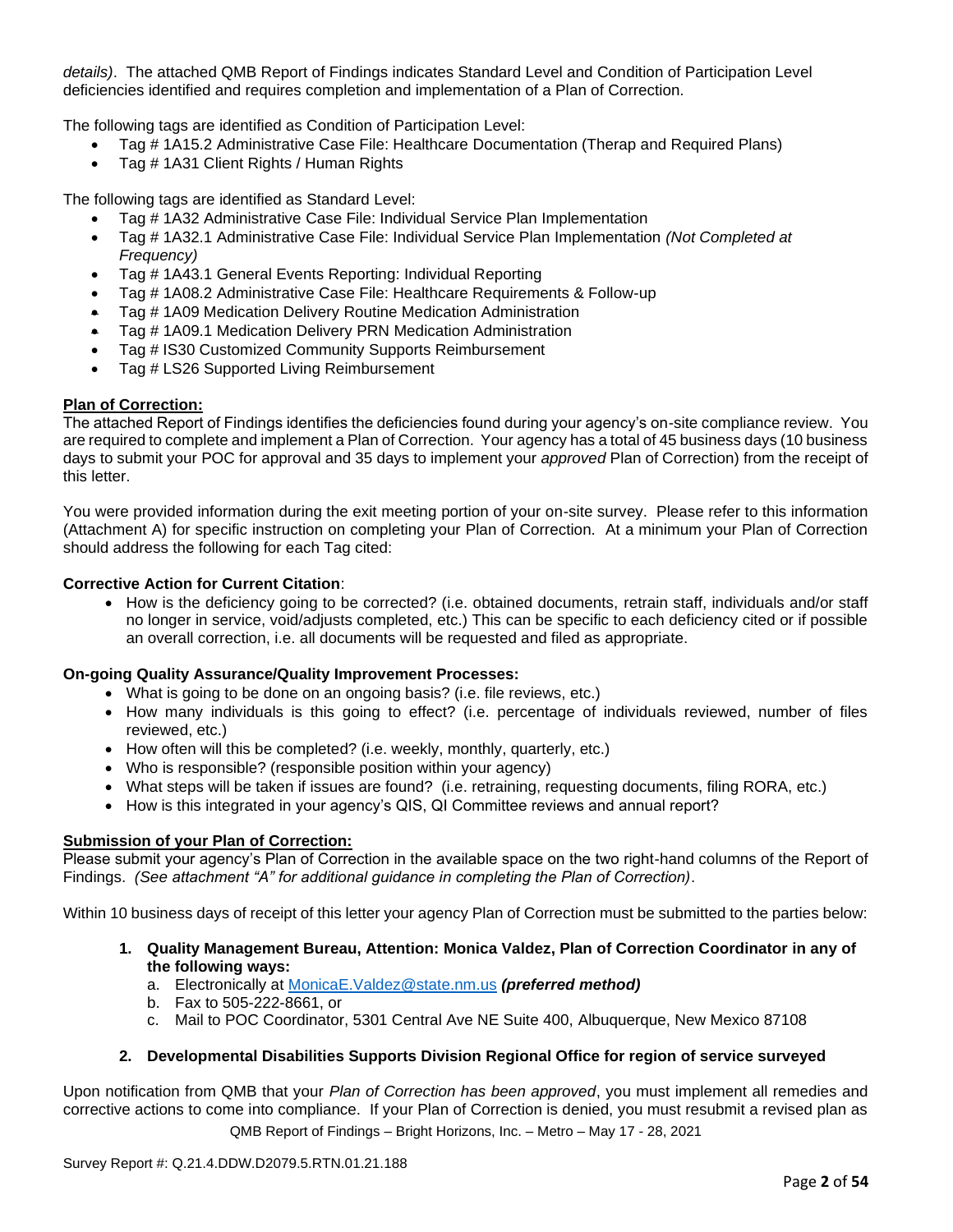soon as possible for approval, as your POC approval and all remedies must be completed within 45 business days of the receipt of this letter.

Failure to submit your POC within the allotted 10 business days or complete and implement your Plan of Correction within the total 45 business days allowed may result in the imposition of a \$200 per day Civil Monetary Penalty until it is received, completed and/or implemented.

#### **Billing Deficiencies:**

If you have deficiencies noted in this report of findings under the *Service Domain: Medicaid Billing/Reimbursement*, you must complete a "Void/Adjust" claim or remit the identified overpayment via a check within 30 calendar days of the date of this letter to HSD/OIG/PIU, *though this is not the preferred method of payment*. If you choose to pay via check, please include a copy of this letter with the payment. Make the check payable to the New Mexico Human Services Department and mail to:

> Attention: *Lisa Medina-Lujan* HSD/OIG/Program Integrity Unit 1474 Rodeo Road Santa Fe, New Mexico 87505

If you have questions and would like to speak with someone at HSD/OIG/PIU, please contact:

#### *Lisa Medina-Lujan [\(Lisa.medina-lujan@state.nm.us\)](mailto:Lisa.medina-lujan@state.nm.us)*

Please be advised that there is a one-week lag period for applying payments received by check to Void/Adjust claims. During this lag period, your other claim payments may be applied to the amount you owe even though you have sent a refund, reducing your payment amount. For this reason, we recommend that you allow the system to recover the overpayment instead of sending in a check.

#### **Request for Informal Reconsideration of Findings (IRF):**

If you disagree with a finding of deficient practice, you have 10 business days upon receipt of this notice to request an IRF. Submit your request for an IRF in writing to:

> ATTN: QMB Bureau Chief Request for Informal Reconsideration of Findings 5301 Central Ave NE Suite #400 Albuquerque, NM 87108 Attention: IRF request/QMB

See Attachment "C" for additional guidance in completing the request for Informal Reconsideration of Findings. The request for an IRF will not delay the implementation of your Plan of Correction which must be completed within 45 total business days (10 business days to submit your POC for approval and 35 days to implement your *approved* Plan of Correction). Providers may not appeal the nature or interpretation of the standard or regulation, the team composition or sampling methodology. If the IRF approves the modification or removal of a finding, you will be advised of any changes.

Please contact the Plan of Correction Coordinator, Monica Valdez at 505-273-1930 or email at: [MonicaE.Valdez@state.nm.us](mailto:MonicaE.Valdez@state.nm.us) if you have questions about the Report of Findings or Plan of Correction. Thank you for your cooperation and for the work you perform.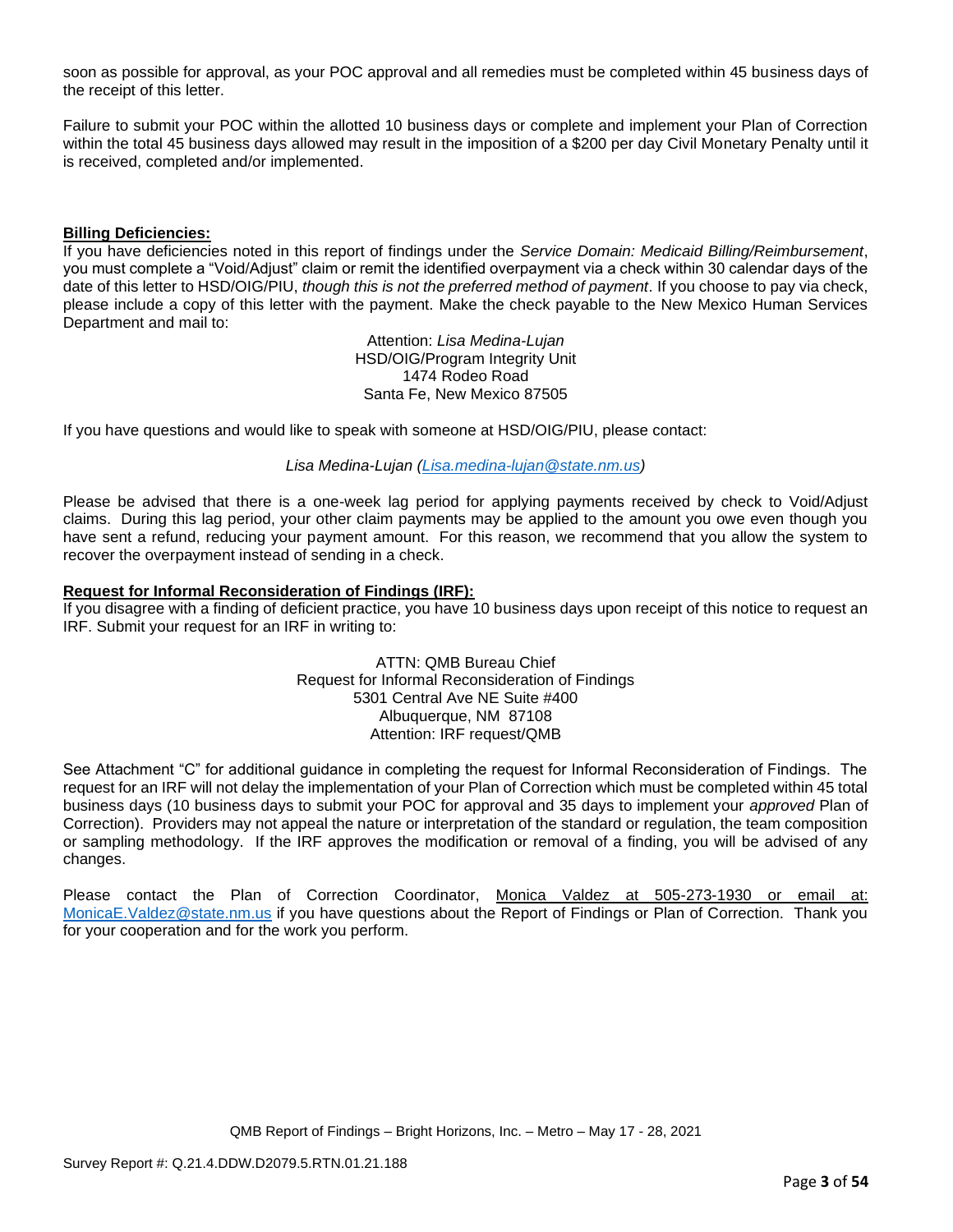Sincerely,

Elisa C. Pérez Alford, MSW

Elisa C. Pérez Alford, MSW Team Lead/Healthcare Surveyor Division of Health Improvement Quality Management Bureau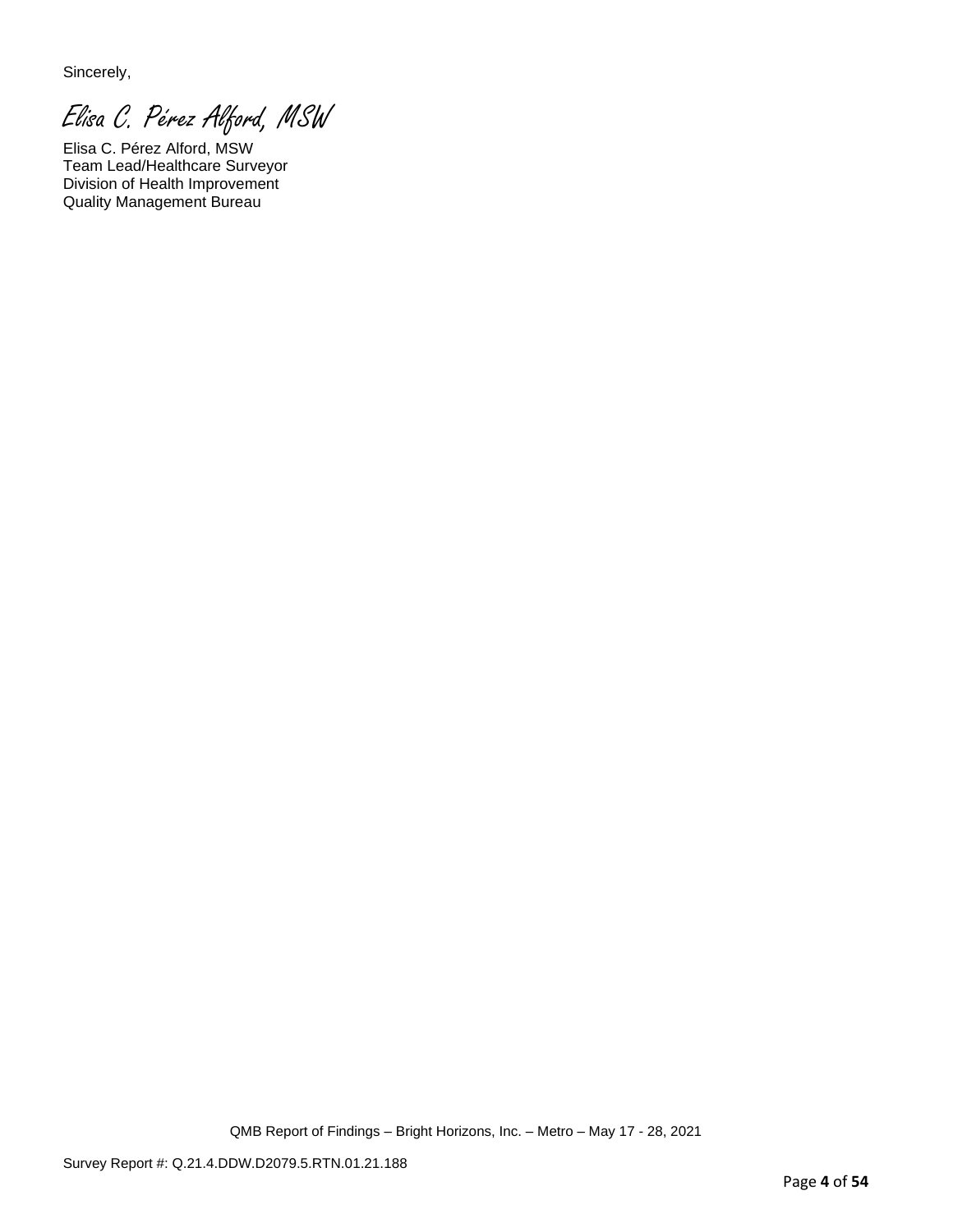#### **Survey Process Employed:**

Administrative Review Start Date: May 17, 2021 Contact: **Bright Horizons, Inc.** Jonathan Baca, Executive Director **DOH/DHI/QMB** Elisa C. Perez Alford, MSW, Team Lead/Healthcare Surveyor On-site Entrance Conference Date: *Entrance Conference was waived by provider*  Exit Conference Date: May 28, 2021 Present: **Bright Horizons, Inc.** Jonathan Baca, Executive Director Rebecca Scannell, Quality Assurance Director Ian Collyer, Licensed Practical Nurse, Healthcare Director Danielle Smith, Human Resources Manager Tamara Valasquez, Program Coordinator JR Baca, Program Coordinator Baylee Harper, Licensed Practical Nurse Leanne Whitaker, Program Coordinator Chanell Martinez-Hernandez, Nursing Assistant Dunia Patterson, Accounting Amanda Davis, Program Director Dianne Griego, Program Director **DOH/DHI/QMB** Elisa C. Perez Alford, MSW, Team Lead/Healthcare Surveyor Bernadette Baca, MPA, Healthcare Surveyor Joshua Burghart, BS, Healthcare Surveyor Heather Driscoll, AA, Healthcare Surveyor Lora Norby, Healthcare Surveyor Wolf Krusemark, BFA, Healthcare Surveyor Supervisor **DDSD - Metro Regional Office**  Fleur Dahl, Social Services Community Coordinator Administrative Locations Visited: 0 (*Note: No administrative locations visited due to COVID-19 Public Health Emergency*) Total Sample Size: 16 2 - *Jackson* Class Members 14 - Non-*Jackson* Class Members 7 - Supported Living 4 - Family Living 3 - Customized In-Home Supports 12 - Customized Community Supports 2 - Community Integrated Employment Total Homes Observed by Video 10 *(Note: No home visits conducted due to COVID- 19 Public Health Emergency, however, Video Observations were conducted)* ❖ Supported Living Observed by Video 7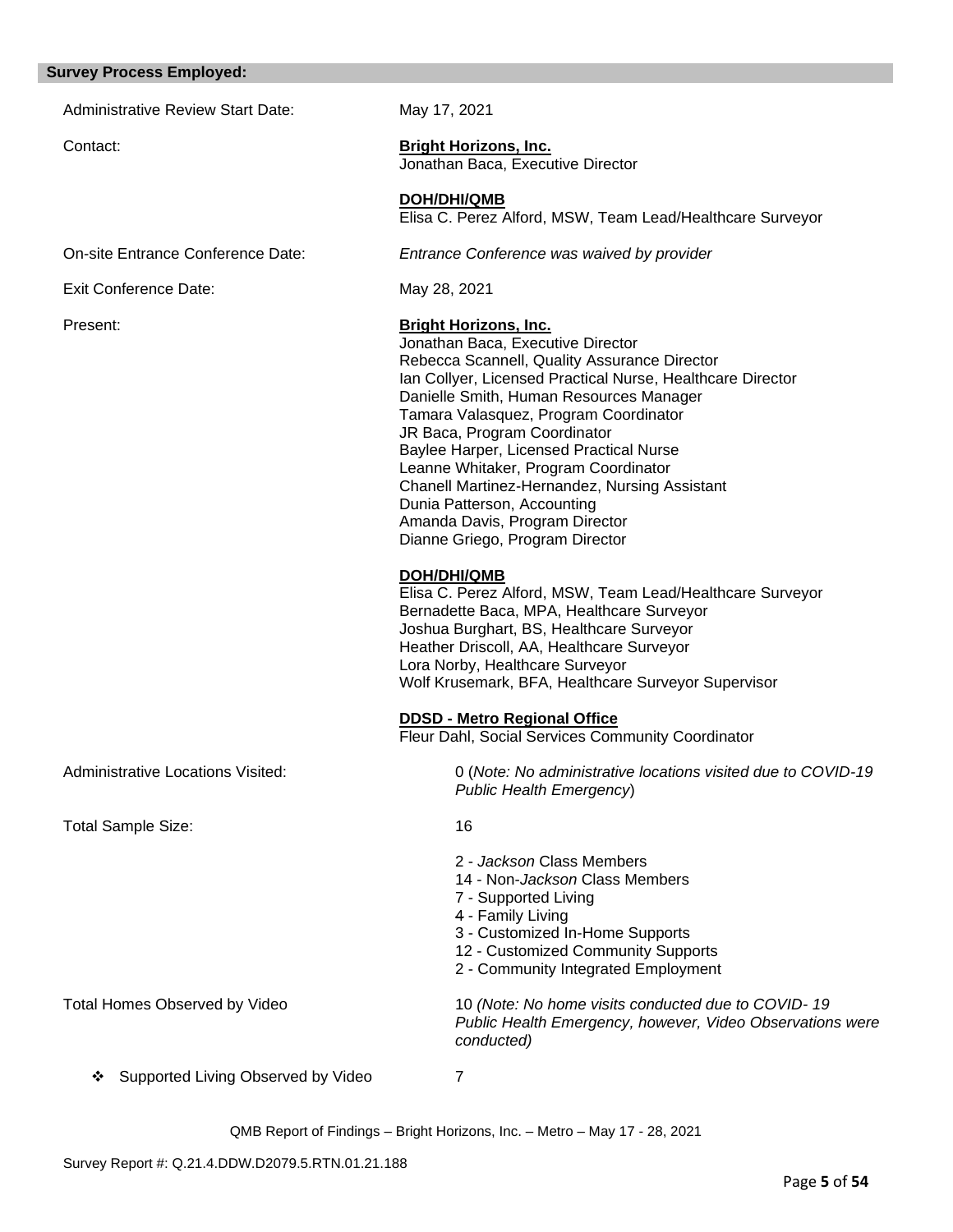| Family Living Observed by Video<br>❖                         | 3                                                                                                                                                                                                               |
|--------------------------------------------------------------|-----------------------------------------------------------------------------------------------------------------------------------------------------------------------------------------------------------------|
| Persons Served Records Reviewed                              | 16                                                                                                                                                                                                              |
| Persons Served Interviewed                                   | 10 (Note: Interviews conducted by video / phone due to<br>COVID-19 Public Health Emergency)                                                                                                                     |
| Persons Served Not Seen and/or Not Available                 | 6 (Note: 6 Individual were not available during the on-site<br>survey)                                                                                                                                          |
| Direct Support Personnel Records Reviewed                    | 102                                                                                                                                                                                                             |
| Direct Support Personnel Interviewed                         | 15 (Note: Interviews conducted by video / phone due to<br>COVID-19 Public Health Emergency. Two Service<br>Coordinators were additionally interviewed, as DSP were not<br>available at the time of the survey.) |
| Substitute Care/Respite Personnel<br><b>Records Reviewed</b> | 4                                                                                                                                                                                                               |
| Service Coordinator Records Reviewed                         | 5                                                                                                                                                                                                               |
| Nurse Interview                                              |                                                                                                                                                                                                                 |

Administrative Processes and Records Reviewed:

- Medicaid Billing/Reimbursement Records for all Services Provided
- Accreditation Records
- Oversight of Individual Funds
- Individual Medical and Program Case Files, including, but not limited to:
	- <sup>o</sup>Individual Service Plans
	- Progress on Identified Outcomes
	- <sup>o</sup>Healthcare Plans
	- Medication Administration Records
	- Medical Emergency Response Plans
	- **<sup>o</sup>Therapy Evaluations and Plans**
	- Healthcare Documentation Regarding Appointments and Required Follow-Up Other Required Health Information
- Internal Incident Management Reports and System Process / General Events Reports
- Personnel Files, including nursing and subcontracted staff
- Staff Training Records, Including Competency Interviews with Staff
- Agency Policy and Procedure Manual
- Caregiver Criminal History Screening Records
- Consolidated Online Registry/Employee Abuse Registry
- Human Rights Committee Notes and Meeting Minutes
- Evacuation Drills of Residences and Service Locations
- Quality Assurance / Improvement Plan

# CC: Distribution List: DOH - Division of Health Improvement

- DOH Developmental Disabilities Supports Division
- DOH Office of Internal Audit
- HSD Medical Assistance Division
- NM Attorney General's Office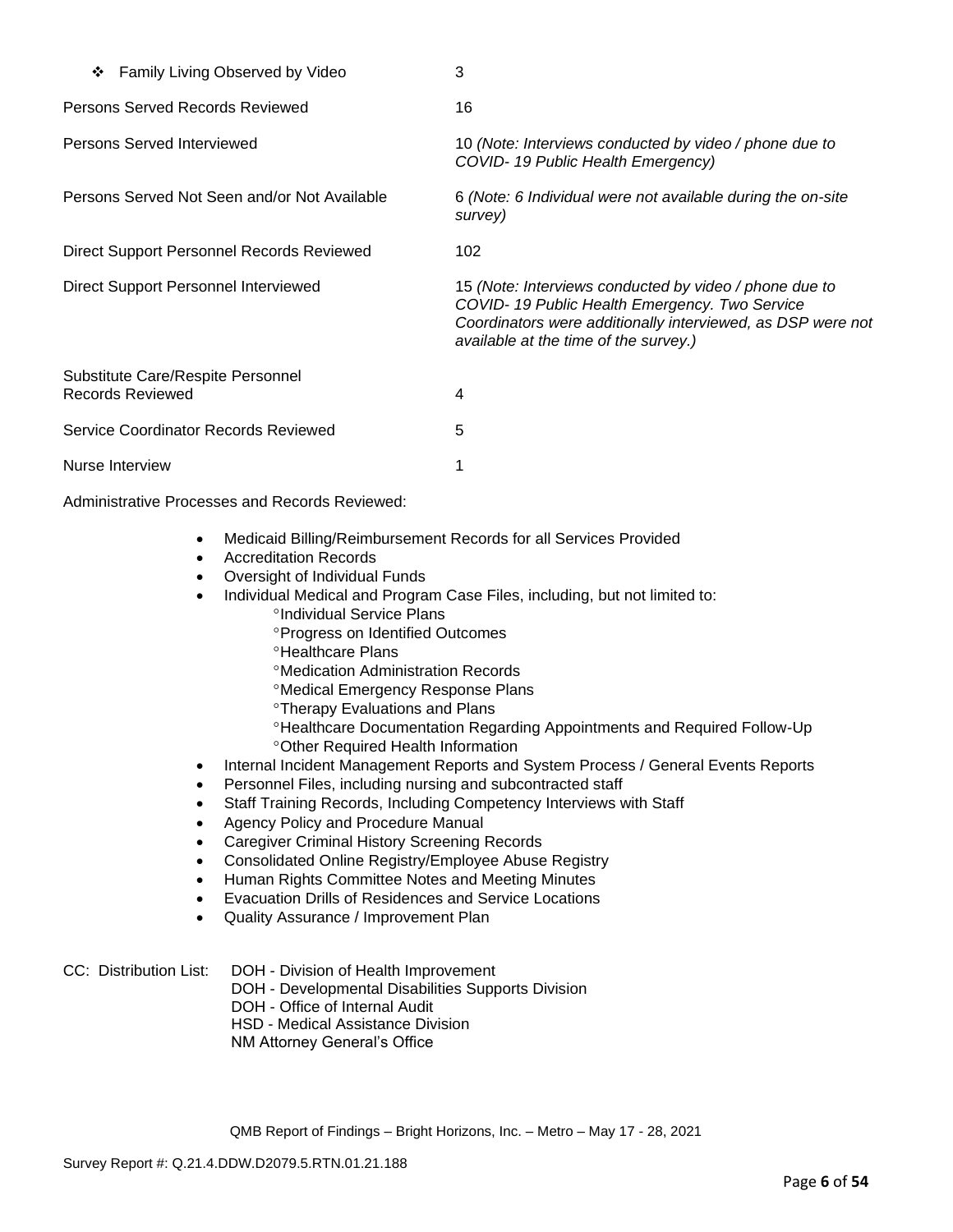## **Attachment A**

## **Provider Instructions for Completing the QMB Plan of Correction (POC) Process**

### *Introduction:*

After a QMB Compliance Survey, your QMB Report of Findings will be sent to you via e-mail.

Each provider must develop and implement a Plan of Correction (POC) that identifies specific quality assurance and quality improvement activities the agency will implement to correct deficiencies and prevent continued deficiencies and non-compliance.

Agencies must submit their Plan of Correction within ten (10) business days from the date you receive the QMB Report of Findings. (Providers who do not submit a POC within 10 business days may be referred to the DDSD Regional Office for purposes of contract management or the Internal Review Committee [IRC] for possible actions or sanctions).

Agencies must fully implement their approved Plan of Correction within 45 business days (10 business days to submit your POC for approval and 35 days to implement your approved Plan of Correction) from the date they receive the QMB Report of Findings. Providers who fail to complete a POC within the 45-business days allowed will be referred to the IRC for possible actions or sanctions.

If you have questions about the Plan of Correction process, call the Plan of Correction Coordinator at 505-273-1930 or email at [MonicaE.Valdez@state.nm.us.](mailto:MonicaE.Valdez@state.nm.us) Requests for technical assistance must be requested through your Regional DDSD Office.

The POC process cannot resolve disputes regarding findings. If you wish to dispute a finding on the official Report of Findings, you must file an Informal Reconsideration of Findings (IRF) request within ten (10) business days of receiving your report. Please note that you must still submit a POC for findings that are in question (see Attachment C).

### *Instructions for Completing Agency POC:*

### *Required Content*

Your Plan of Correction should provide a step-by-step description of the methods to correct each deficient practice cited to prevent recurrence and information that ensures the regulation cited comes into and remains in compliance. The remedies noted in your POC are expected to be added to your Agency's required, annual Quality Assurance (QA) Plan.

If a deficiency has already been corrected since the on-site survey, the plan should state how it was corrected, the completion date (date the correction was accomplished), and how possible recurrence of the deficiency will be prevented.

*The following details should be considered when developing your Plan of Correction:*

#### *The Plan of Correction must address each deficiency cited in the Report of Findings unless otherwise noted with a "No Plan of Correction Required statement." The Plan of Correction must address the five (5) areas listed below:*

- 1. How the specific and realistic corrective action will be accomplished for individuals found to have been affected by the deficient practice.
- 2. How the agency will identify other individuals who have the potential to be affected by the same deficient practice, and how the agency will act to protect those individuals in similar situations.
- 3. What Quality Assurance measures will be put into place and what systemic changes made to ensure the deficient practice will not recur.
- 4. Indicate how the agency plans to monitor its performance to make certain solutions are sustained. The agency must develop a QA plan for ensuring correction is achieved and sustained. This QA plan must be implemented, and the corrective action is evaluated for its effectiveness. The plan of correction is integrated into the agency quality assurance system; and
- 5. Include dates when corrective actions will be completed. The corrective action completion dates must be acceptable to the State.

*The following details should be considered when developing your Plan of Correction:*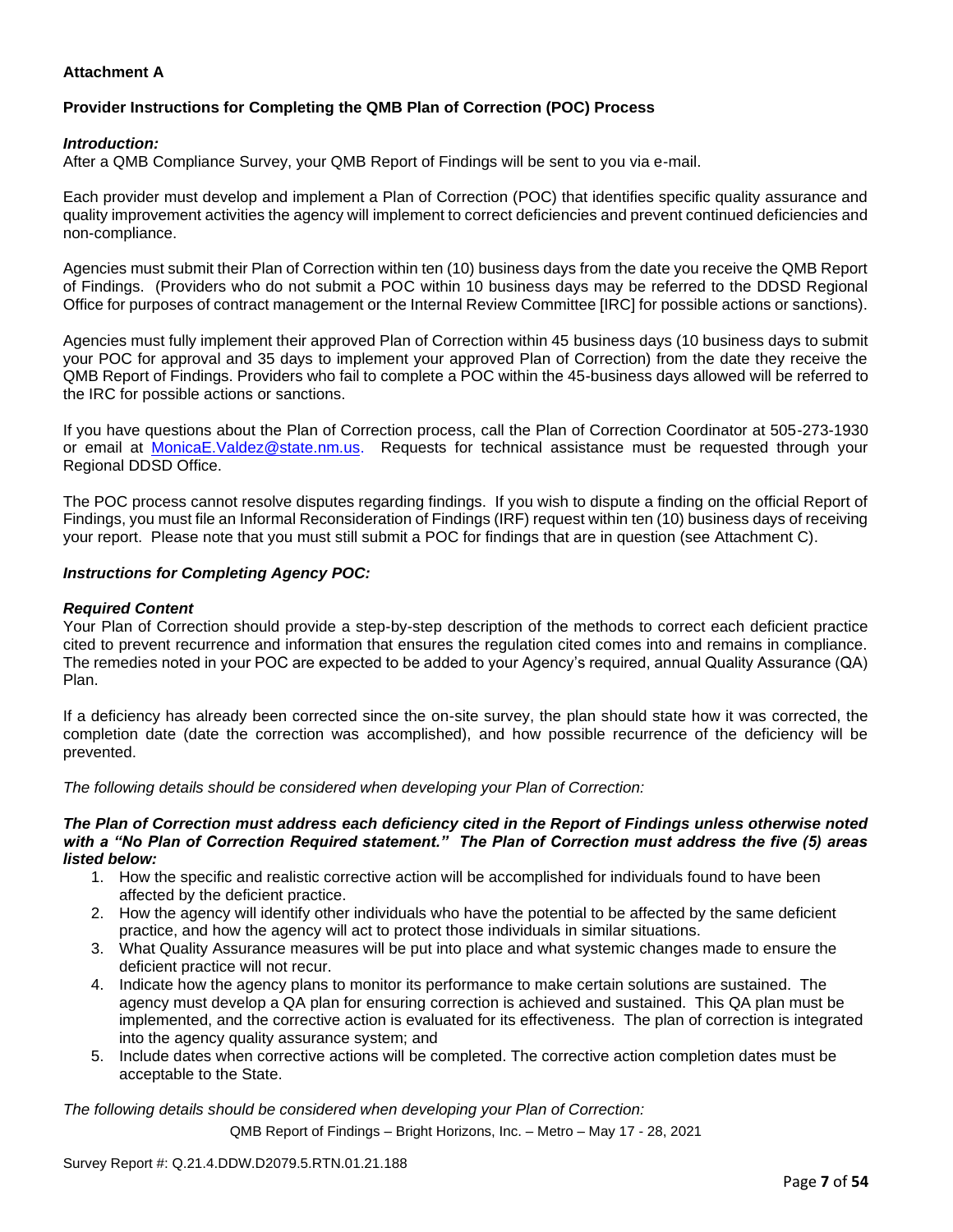- Details about how and when Individual Served, agency personnel and administrative and service delivery site files are audited by agency personnel to ensure they contain required documents;
- Information about how medication administration records are reviewed to verify they contain all required information before they are distributed to service sites, as they are being used, and after they are completed;
- Your processes for ensuring that all required agency personnel are trained on required DDSD required trainings;
- How accuracy in billing/reimbursement documentation is assured;
- How health, safety is assured;
- For Case Management providers, how Individual Service Plans are reviewed to verify they meet requirements, how the timeliness of level of care (LOC) packet submissions and consumer visits are tracked;
- Your process for gathering, analyzing and responding to quality data indicators; and,
- Details about Quality Targets in various areas, current status, analyses about why targets were not met, and remedies implemented.

*Note:* **Instruction or in-service of staff alone may not be a sufficient plan of correction.** This is a good first step toward correction, but additional steps must be taken to ensure the deficiency is corrected and will not recur.

## *Completion Dates*

- The plan of correction must include a **completion date** (entered in the far right-hand column) for each finding. Be sure the date is **realistic** in the amount of time your Agency will need to correct the deficiency; not to exceed 45 total business days.
- Direct care issues should be corrected immediately and monitored appropriately.
- Some deficiencies may require a staged plan to accomplish total correction.
- Deficiencies requiring replacement of equipment, etc., may require more time to accomplish correction but should show reasonable time frames.

## *Initial Submission of the Plan of Correction Requirements*

- 1. The Plan of Correction must be completed on the official QMB Survey Report of Findings/Plan of Correction Form and received by QMB within ten (10) business days from the date you received the report of findings.
- 2. For questions about the POC process, call the POC Coordinator, Monica Valdez at 505-273-1930 or email at [MonicaE.Valdez@state.nm.us](mailto:MonicaE.Valdez@state.nm.us) for assistance.
- 3. For Technical Assistance (TA) in developing or implementing your POC, contact your Regional DDSD Office.
- 4. Submit your POC to Monica Valdez, POC Coordinator in any of the following ways:
	- a. Electronically at [MonicaE.Valdez@state.nm.us](mailto:MonicaE.Valdez@state.nm.us) *(preferred method)*
		- b. Fax to 505-222-8661, or
		- c. Mail to POC Coordinator, 5301 Central Ave NE Suite 400, Albuquerque, New Mexico 87108
- 5. *Do not submit supporting documentation* (evidence of compliance) to QMB *until after* your POC has been approved by the QMB.
- 6. QMB will notify you when your POC has been "approved" or "denied."
	- a. During this time, whether your POC is "approved," or "denied," you will have a maximum of 45-business days from the date of receipt of your Report of Findings to correct all survey deficiencies.
	- b. If your POC is denied, it must be revised and resubmitted as soon as possible, as the 45-business day limit is in effect.
	- c. If your POC is denied a second time your agency may be referred to the Internal Review Committee.
	- d. You will receive written confirmation when your POC has been approved by QMB and a final deadline for completion of your POC.
	- e. Please note that all POC correspondence will be sent electronically unless otherwise requested.
- 7. Failure to submit your POC within 10 business days without prior approval of an extension by QMB will result in a referral to the Internal Review Committee and the possible implementation of monetary penalties and/or sanctions.

### *POC Document Submission Requirements*

Once your POC has been approved by the QMB Plan of Correction Coordinator you must submit copies of documents as evidence that all deficiencies have been corrected, as follows.

1. Your internal documents are due within a *maximum* of 45-business days of receipt of your Report of Findings.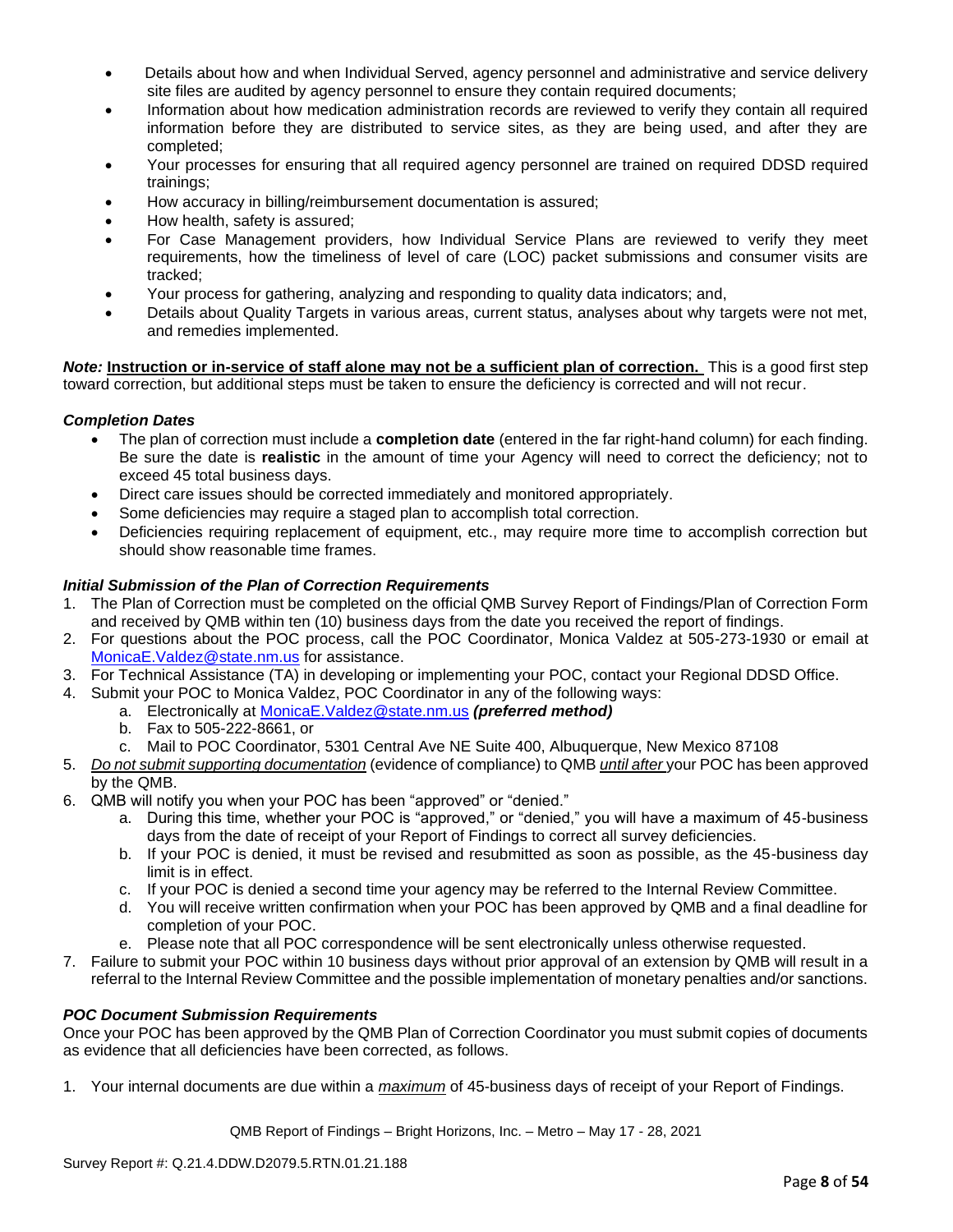- 2. It is preferred that you submit your documents via USPS or other carrier (scanned and saved to CD/DVD disc, flash drive, etc.). If documents containing HIPAA Protected Health Information (PHI) documents must be submitted through S-Comm (Therap), Fax or Postal System, do not send PHI directly to NMDOH email accounts. If the documents do not contain protected Health information (PHI) then you may submit your documents electronically scanned and attached to e-mails.
- 3. All submitted documents *must be annotated*; please be sure the tag numbers and Identification numbers are indicated on each document submitted. Documents which are not annotated with the Tag number and Identification number may not be accepted.
- 4. Do not submit original documents; Please provide copies or scanned electronic files for evidence. Originals must be maintained in the agency file(s) per DDSD Standards.
- 5. In lieu of some documents, you may submit copies of file or home audit forms that clearly indicate cited deficiencies have been corrected, other attestations of correction must be approved by the Plan of Correction Coordinator prior to their submission.
- 6. When billing deficiencies are cited, you must provide documentation to justify billing and/or void and adjust forms submitted to Xerox State Healthcare, LLC for the deficiencies cited in the Report of Findings.

**Revisions, Modifications or Extensions to your Plan of Correction (post QMB approval) must be made in writing and submitted to the Plan of Correction Coordinator, prior to the completion date and are approved on a case-by-case basis. No changes may be made to your POC or the timeframes for implementation without written approval of the POC Coordinator.**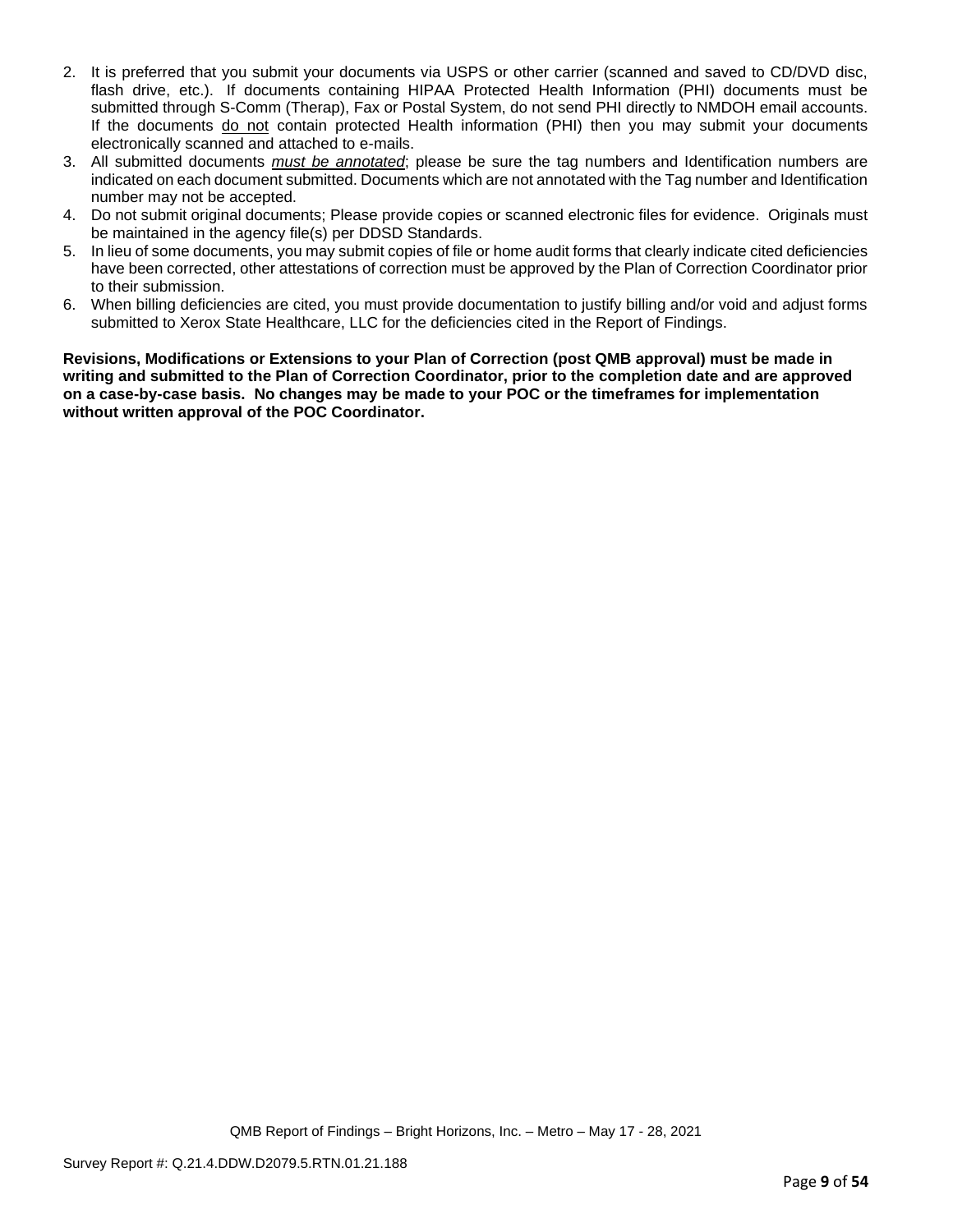## **Department of Health, Division of Health Improvement QMB Determination of Compliance Process**

The Division of Health Improvement, Quality Management Bureau (QMB) surveys compliance of the Developmental Disabilities Waiver (DDW) standards and other state and federal regulations. For the purpose of the LCA / CI survey the CMS waiver assurances have been grouped into four (4) Service Domains: Plan of Care (ISP Implementation); Qualified Providers; Health, Welfare and Safety; and Administrative Oversight (note that Administrative Oversight listed in this document is not the same as the CMS assurance of Administrative Authority. Used in this context it is related to the agency's operational policies and procedures, Quality Assurance system and Medicaid billing and reimbursement processes.)

The QMB Determination of Compliance process is based on provider compliance or non-compliance with standards and regulations identified during the on-site survey process and as reported in the QMB Report of Findings. All areas reviewed by QMB have been agreed to by DDSD and DHI/QMB and are reflective of CMS requirements. All deficiencies (non-compliance with standards and regulations) are identified and cited as either a Standard level deficiency or a Condition of Participation level deficiency in the QMB Reports of Findings. All deficiencies require corrective action when non-compliance is identified.

Each deficiency in your Report of Findings has been predetermined to be a Standard Level Deficiency, a Condition of Participation Level Deficiency, if below 85% compliance or a non-negotiable Condition of Participation Level Deficiency. Your Agency's overall Compliance Determination is based on a Scope and Severity Scale which takes into account the number of Standard and Condition Level Tags cited as well as the percentage of Individuals affected in the sample.

## **Conditions of Participation (CoPs)**

CoPs are based on the Centers for Medicare and Medicaid Services, Home and Community-Based Waiver required assurances, in addition to the New Mexico Developmental Disability Waiver (DDW) Service Standards. The Division of Health Improvement (DHI), in conjunction with the Developmental Disability Support Division (DDSD), has identified certain deficiencies that have the potential to be a Condition of Participation Level, if the tag falls below 85% compliance based on the number of people affected. Additionally, there are what are called nonnegotiable Conditions of Participation, regardless if one person or multiple people are affected. In this context, a CoP is defined as an essential / fundamental regulation or standard, which when out of compliance directly affects the health and welfare of the Individuals served. If no deficiencies within a Tag are at the level of a CoP, it is cited as a Standard Level Deficiency.

## *Service Domains and CoPs for Living Care Arrangements and Community Inclusion are as follows:*

**Service Domain: Service Plan: ISP Implementation -** *Services are delivered in accordance with the service plan, including type, scope, amount, duration and frequency specified in the service plan.*

### **Potential Condition of Participation Level Tags, if compliance is below 85%:**

- **1A08.3 –** Administrative Case File: Individual Service Plan / ISP Components
- **1A32 –** Administrative Case File: Individual Service Plan Implementation
- **LS14 –** Residential Service Delivery Site Case File (ISP and Healthcare Requirements)
- **IS14 –** CCS / CIES Service Delivery Site Case File (ISP and Healthcare Requirements)

**Service Domain: Qualified Providers -** *The State monitors non-licensed/non-certified providers to assure adherence to waiver requirements. The State implements its policies and procedures for verifying that provider training is conducted in accordance with State requirements and the approved waiver.*

### **Potential Condition of Participation Level Tags, if compliance is below 85%:**

- **1A20 -** Direct Support Personnel Training
- **1A22 -** Agency Personnel Competency
- **1A37 –** Individual Specific Training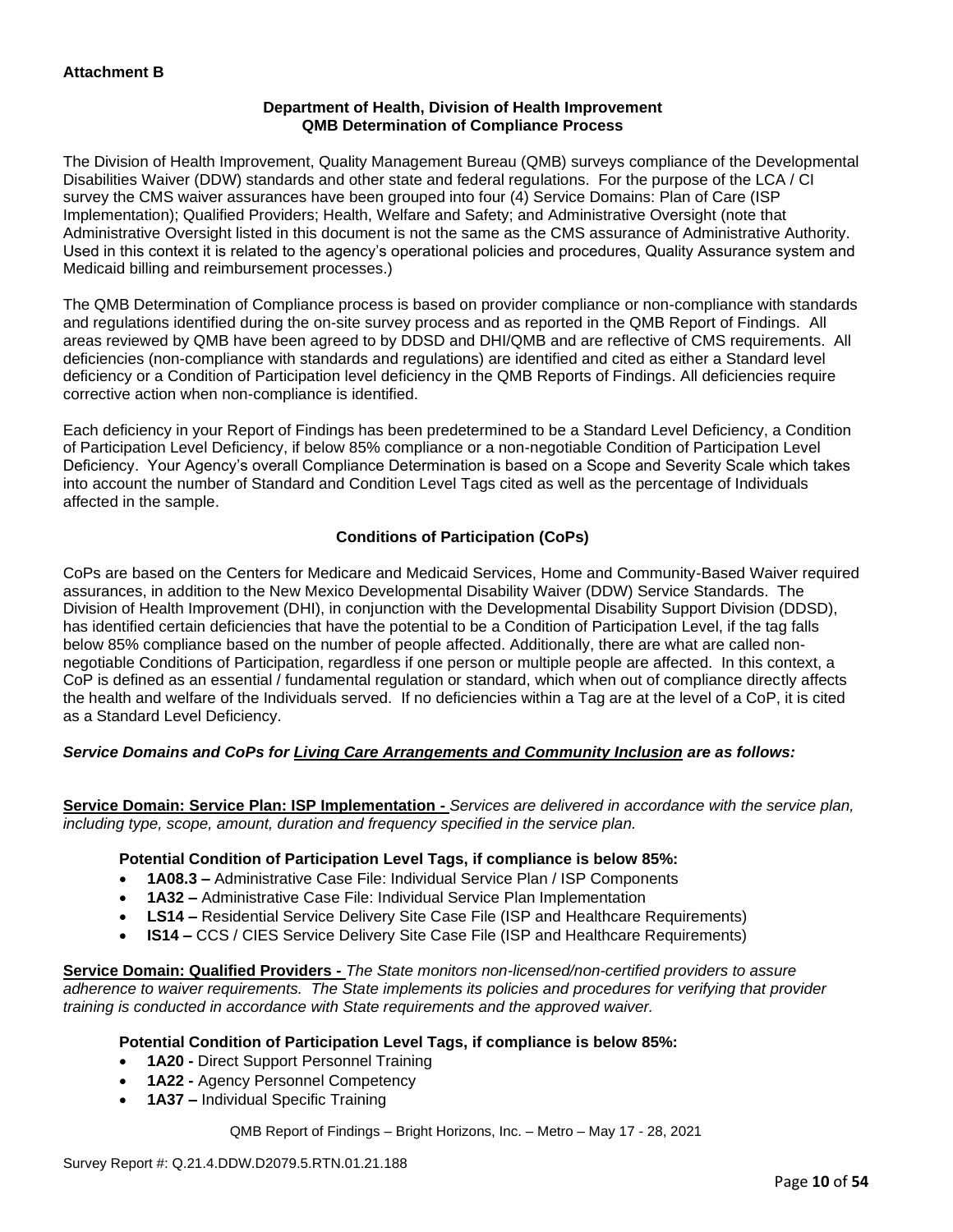### **Non-Negotiable Condition of Participation Level Tags (one or more Individuals are cited):**

- **1A25.1 –** Caregiver Criminal History Screening
- **1A26.1 –** Consolidated On-line Registry Employee Abuse Registry

**Service Domain: Health, Welfare and Safety -** *The State, on an ongoing basis, identifies, addresses and seeks to prevent occurrences of abuse, neglect and exploitation. Individuals shall be afforded their basic human rights. The provider supports individuals to access needed healthcare services in a timely manner.*

### **Potential Condition of Participation Level Tags, if compliance is below 85%:**

- **1A08.2 –** Administrative Case File: Healthcare Requirements & Follow-up
- **1A09 –** Medication Delivery Routine Medication Administration
- **1A09.1 –** Medication Delivery PRN Medication Administration
- **1A15.2 –** Administrative Case File: Healthcare Documentation (Therap and Required Plans)

### **Non-Negotiable Condition of Participation Level Tags (one or more Individuals are cited):**

- **1A05 –** General Requirements / Agency Policy and Procedure Requirements
- **1A07 –** Social Security Income (SSI) Payments
- **1A09.2 –** Medication Delivery Nurse Approval for PRN Medication
- **1A15 –** Healthcare Coordination Nurse Availability / Knowledge
- **1A31 –** Client Rights/Human Rights
- **LS25.1 –** Residential Reqts. (Physical Environment Supported Living / Family Living / Intensive Medical Living)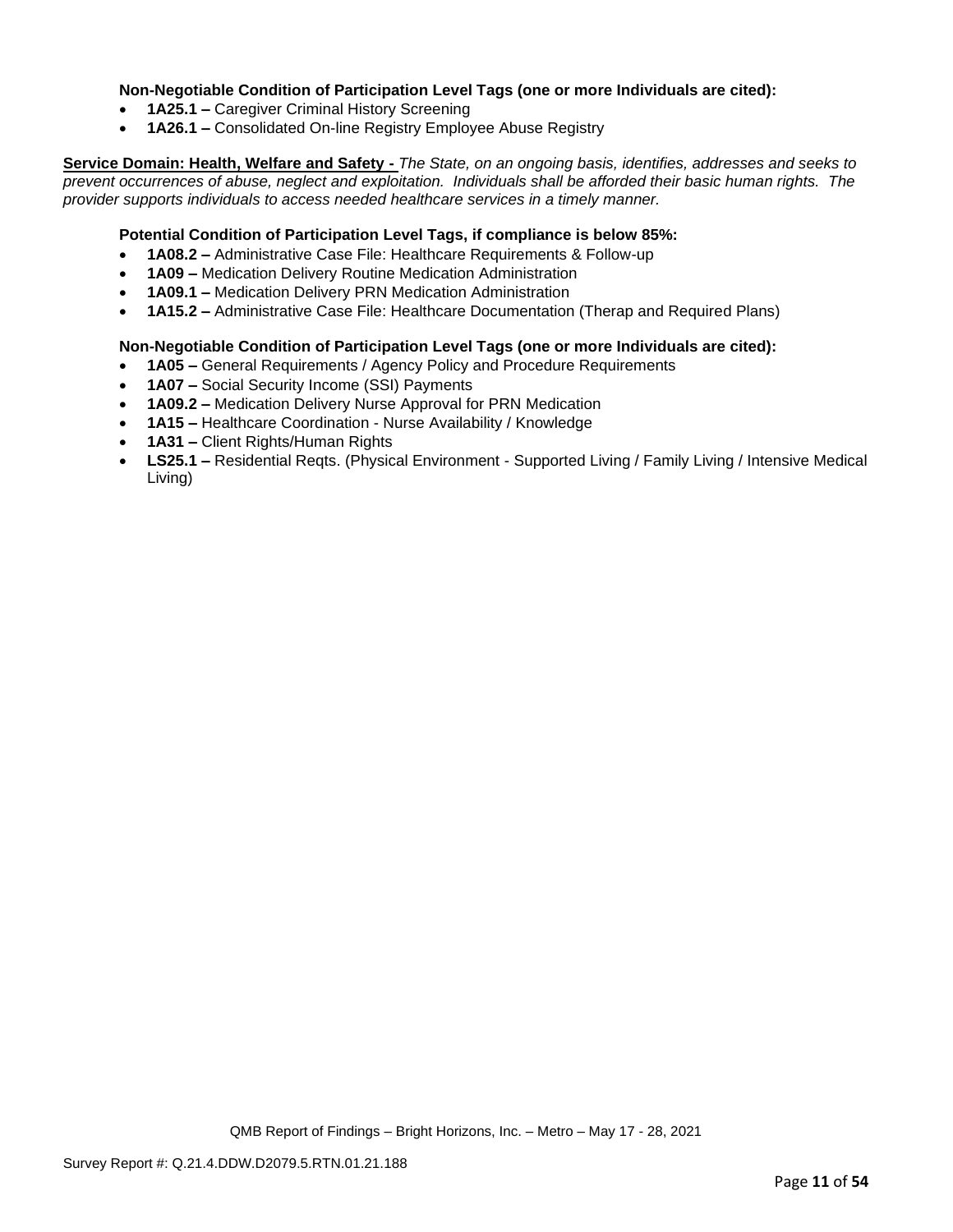## **Attachment C**

#### **Guidelines for the Provider Informal Reconsideration of Finding (IRF) Process**

#### **Introduction:**

Throughout the QMB Survey process, surveyors are openly communicating with providers. Open communication means surveyors have clarified issues and/or requested missing information before completing the review through the use of the signed/dated "Document Request," or "Administrative Needs," etc. forms. Regardless, there may still be instances where the provider disagrees with a specific finding. Providers may use the following process to informally dispute a finding.

#### **Instructions:**

- 1. The Informal Reconsideration of the Finding (IRF) request must be received in writing to the QMB Bureau Chief **within 10 business days** of receipt of the final Report of Findings **(***Note: No extensions are granted for the IRF)***.**
- 2. The written request for an IRF *must* be completed on the QMB Request for Informal Reconsideration of Finding form available on the QMB website: <https://nmhealth.org/about/dhi/cbp/irf/>
- 3. The written request for an IRF must specify in detail the request for reconsideration and why the finding is inaccurate.
- 4. The IRF request must include all supporting documentation or evidence.
- 5. If you have questions about the IRF process, email the IRF Chairperson, Valerie V. Valdez at [valerie.valdez@state.nm.us](mailto:valerie.valdez@state.nm.us) for assistance.

### **The following limitations apply to the IRF process:**

- The written request for an IRF and all supporting evidence must be received within 10 business days.
- Findings based on evidence requested during the survey and not provided may not be subject to reconsideration.
- The supporting documentation must be new evidence not previously reviewed or requested by the survey team.
- Providers must continue to complete their Plan of Correction during the IRF process
- Providers may not request an IRF to challenge the sampling methodology.
- Providers may not request an IRF based on disagreement with the nature of the standard or regulation.
- Providers may not request an IRF to challenge the team composition.
- Providers may not request an IRF to challenge the DHI/QMB determination of compliance or the length of their DDSD provider contract.

A Provider forfeits the right to an IRF if the request is not received within 10 business days of receiving the report and/or does not include all supporting documentation or evidence to show compliance with the standards and regulations.

The IRF Committee will review the request; the Provider will be notified in writing of the ruling; no face-to-face meeting will be conducted.

When a Provider requests that a finding be reconsidered, it does not stop or delay the Plan of Correction process. **Providers must continue to complete the Plan of Correction, including the finding in dispute regardless of the IRF status.** If a finding is removed or modified, it will be noted and removed or modified from the Report of Findings. It should be noted that in some cases a Plan of Correction may be completed prior to the IRF process being completed. The provider will be notified in writing on the decisions of the IRF committee.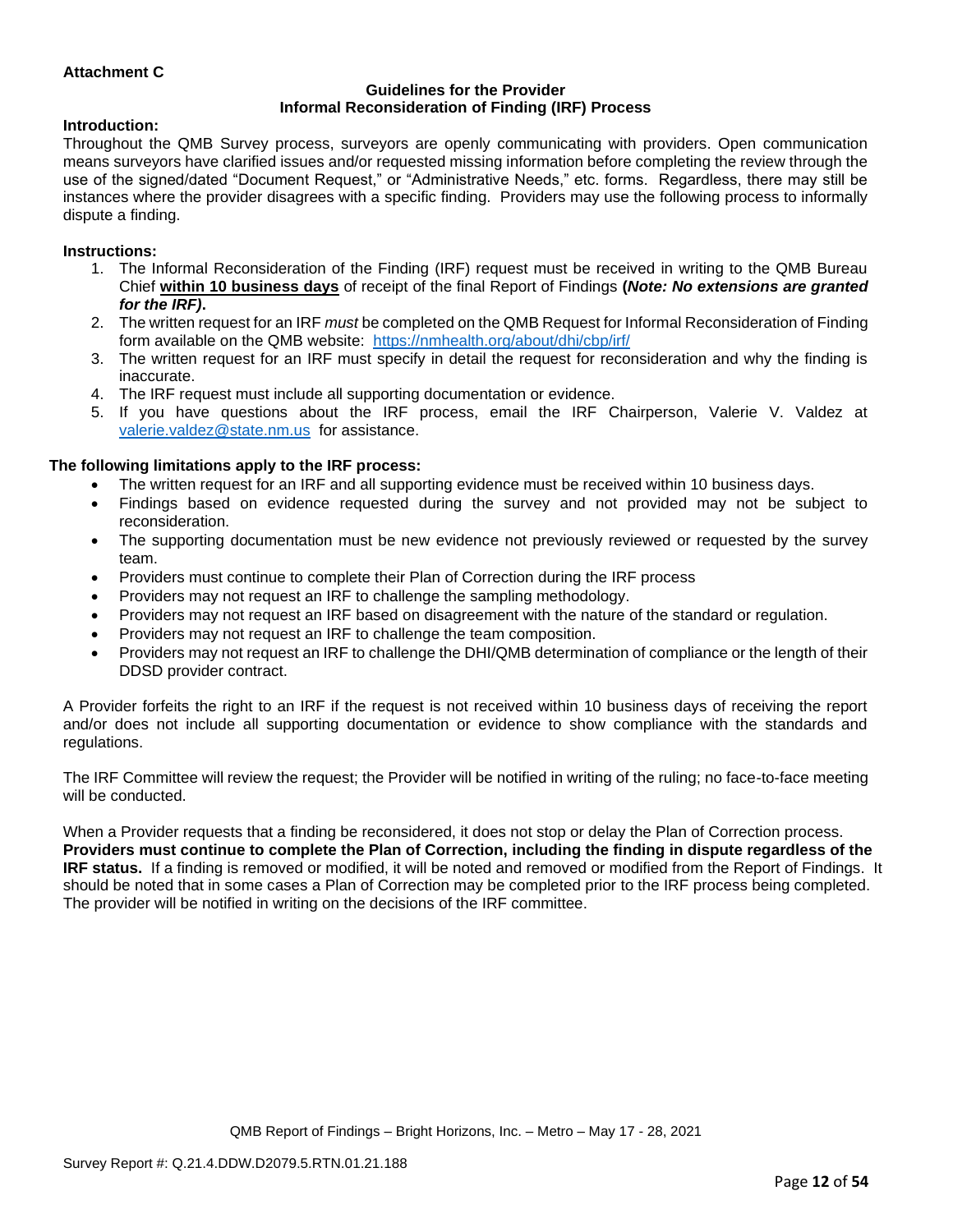## **QMB Determinations of Compliance**

## **Compliance:**

The QMB determination of *Compliance* indicates that a provider has either no deficiencies found during a survey or that no deficiencies at the Condition of Participation Level were found. The agency has obtained a level of compliance such that there is a minimal potential for harm to individuals' health and safety. To qualify for a determination of *Compliance*, the provider must have received no Conditions of Participation Level Deficiencies and have a minimal number of Individuals on the sample affected by the findings indicated in the Standards Level Tags.

## **Partial-Compliance with Standard Level Tags:**

The QMB determination of *Partial-Compliance with Standard Level Tags* indicates that a provider is in compliance with all Condition of Participation Level deficiencies but is out of compliance with a certain percentage of Standard Level deficiencies. This partial-compliance, if not corrected, may result in a negative outcome or the potential for more than minimal harm to individuals' health and safety. There are two ways to receive a determination of Partial Compliance with Standard Level Tags:

- 1. Your Report of Findings includes 16 or fewer Standards Level Tags with between 75% and 100% of the survey sample affected in any tag.
- 2. Your Report of Findings includes 17 or more Standard Level Tags with between 50% to 74% of the survey sample affected in any tag.

## **Partial-Compliance with Standard Level Tags and Condition of Participation Level Tags:**

The QMB determination of *Partial-Compliance with Standard Level Tags and Condition of Participation Level Tags*  indicates that a provider is out of compliance with one to five (1 – 5) Condition of Participation Level Tags. This partial compliance, if not corrected, may result in a serious negative outcome or the potential for more than minimal harm to individuals' health and safety.

### **Non-Compliance:**

The QMB determination of *Non-Compliance* indicates a provider is significantly out of compliance with both Standard Level deficiencies and Conditions of Participation level deficiencies. This non-compliance, if not corrected, may result in a serious negative outcome or the potential for more than minimal harm to individuals' health and safety. There are three ways an agency can receive a determination of Non-Compliance:

- 1. Your Report of Findings includes 17 or more total Tags with 0 to 5 Condition of Participation Level Tags with 75% to 100% of the survey sample affected in any Condition of Participation Level tag.
- 2. Your Report of Findings includes any amount of Standard Level Tags with 6 or more Condition of Participation Level Tags.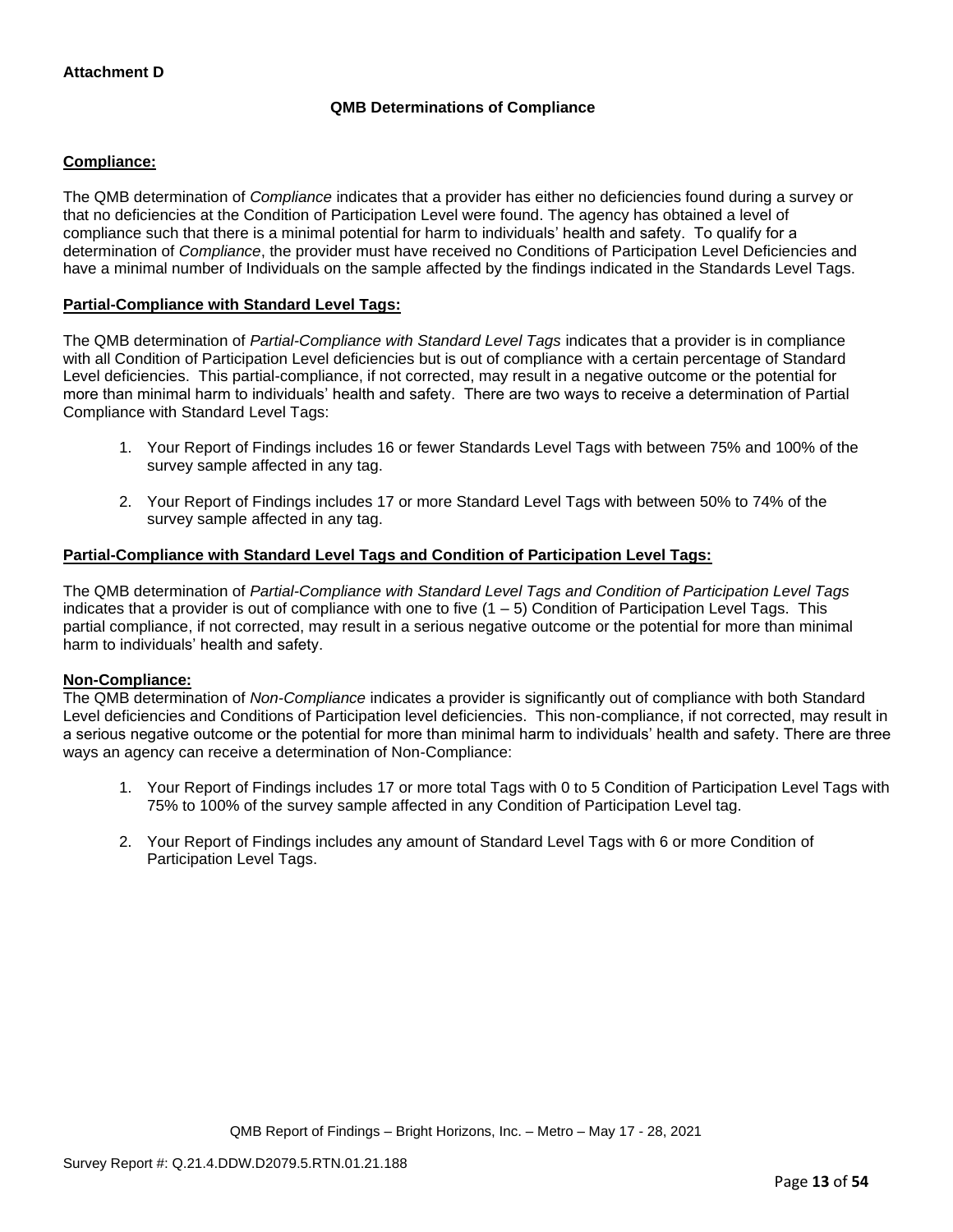| Compliance                                                                                                 |                                                                                                                               |                                                                                                                                 |                                                                                                                          | <b>Weighting</b>                                                                                                              |                                                                                                                                |                                                                                                                             |                                                                                                               |
|------------------------------------------------------------------------------------------------------------|-------------------------------------------------------------------------------------------------------------------------------|---------------------------------------------------------------------------------------------------------------------------------|--------------------------------------------------------------------------------------------------------------------------|-------------------------------------------------------------------------------------------------------------------------------|--------------------------------------------------------------------------------------------------------------------------------|-----------------------------------------------------------------------------------------------------------------------------|---------------------------------------------------------------------------------------------------------------|
| <b>Determination</b>                                                                                       |                                                                                                                               | LOW                                                                                                                             |                                                                                                                          | <b>MEDIUM</b>                                                                                                                 |                                                                                                                                |                                                                                                                             | <b>HIGH</b>                                                                                                   |
| <b>Total Tags:</b>                                                                                         | up to 16                                                                                                                      | 17 or more                                                                                                                      | up to 16                                                                                                                 | 17 or more                                                                                                                    | <b>Any Amount</b>                                                                                                              | 17 or more                                                                                                                  | <b>Any Amount</b>                                                                                             |
|                                                                                                            | and                                                                                                                           | and                                                                                                                             | and                                                                                                                      | and                                                                                                                           | And/or                                                                                                                         | and                                                                                                                         | And/or                                                                                                        |
| COP Level Tags:                                                                                            | 0 COP                                                                                                                         | 0 COP                                                                                                                           | 0 COP                                                                                                                    | 0 COP                                                                                                                         | 1 to 5 COP                                                                                                                     | 0 to 5 CoPs                                                                                                                 | 6 or more COP                                                                                                 |
|                                                                                                            | and                                                                                                                           | and                                                                                                                             | and                                                                                                                      | and                                                                                                                           |                                                                                                                                | and                                                                                                                         |                                                                                                               |
| Sample Affected:                                                                                           | 0 to 74%                                                                                                                      | 0 to 49%                                                                                                                        | 75 to 100%                                                                                                               | 50 to 74%                                                                                                                     |                                                                                                                                | 75 to 100%                                                                                                                  |                                                                                                               |
| "Non-Compliance"                                                                                           |                                                                                                                               |                                                                                                                                 |                                                                                                                          |                                                                                                                               |                                                                                                                                | 17 or more<br><b>Total Tags with</b><br>75 to 100% of<br>the Individuals<br>in the sample<br>cited in any CoP<br>Level tag. | Any Amount of<br><b>Standard Level</b><br>Tags and 6 or<br>more Conditions<br>of Participation<br>Level Tags. |
| "Partial Compliance<br>with Standard Level<br>tags and Condition of<br><b>Participation Level</b><br>Tags" |                                                                                                                               |                                                                                                                                 |                                                                                                                          |                                                                                                                               | <b>Any Amount</b><br><b>Standard Level</b><br>Tags, plus 1 to 5<br><b>Conditions of</b><br><b>Participation Level</b><br>tags. |                                                                                                                             |                                                                                                               |
| "Partial Compliance<br>with Standard Level<br>tags"                                                        |                                                                                                                               |                                                                                                                                 | up to 16<br><b>Standard Level</b><br>Tags with 75 to<br>100% of the<br>individuals in<br>the sample cited<br>in any tag. | 17 or more<br><b>Standard Level</b><br>Tags with 50 to<br><b>74%</b> of the<br>individuals in<br>the sample cited<br>any tag. |                                                                                                                                |                                                                                                                             |                                                                                                               |
| "Compliance"                                                                                               | Up to 16<br><b>Standard Level</b><br>Tags with 0 to<br><b>74% of the</b><br>individuals in<br>the sample<br>cited in any tag. | 17 or more<br><b>Standard Level</b><br>Tags with 0 to<br><b>49% of the</b><br>individuals in<br>the sample cited<br>in any tag. |                                                                                                                          |                                                                                                                               |                                                                                                                                |                                                                                                                             |                                                                                                               |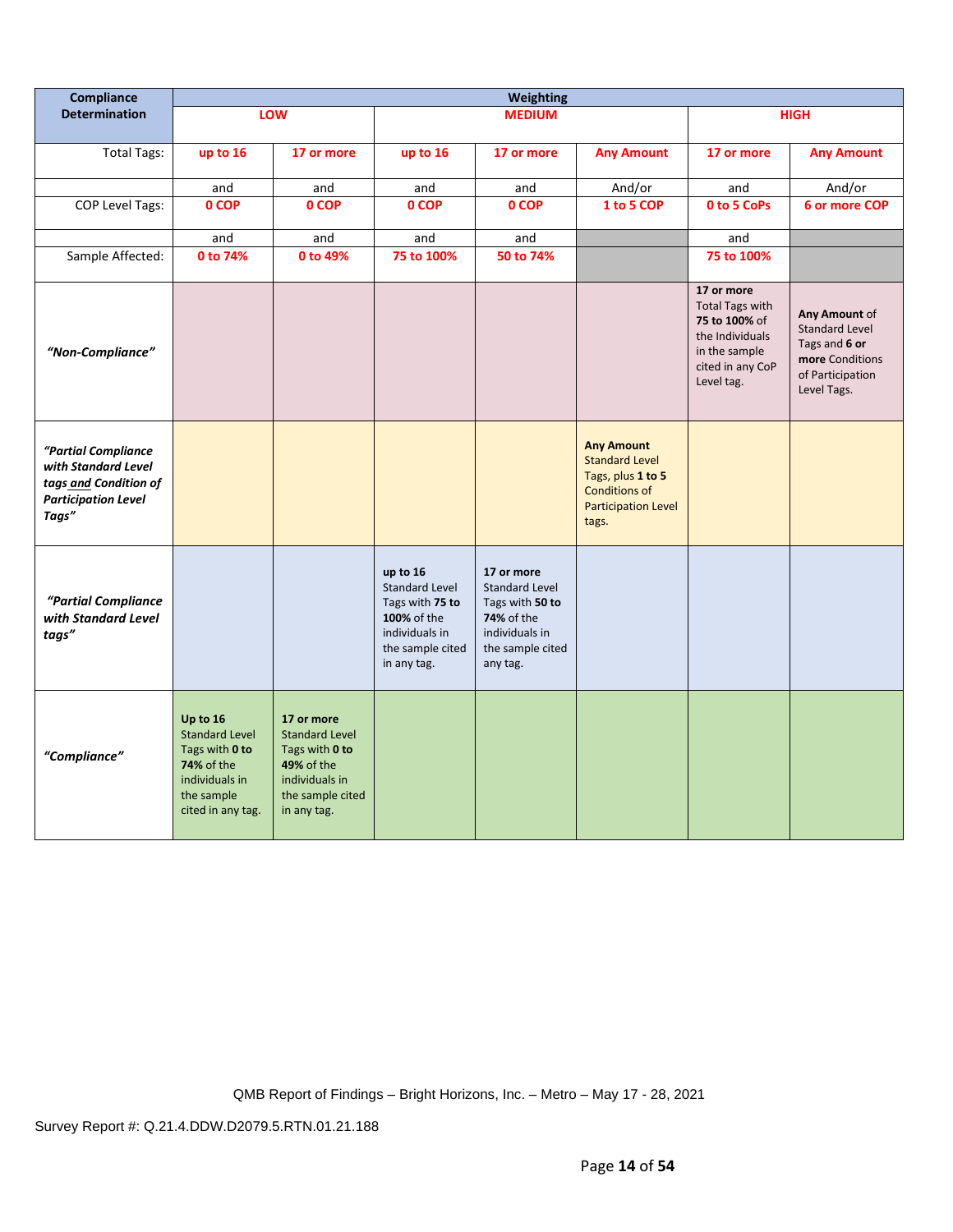**Agency: Bright Horizons, Inc. – Metro Region** 

Program: Developmental Disabilities Waiver<br>Service: 2018: Supported Living, Family Liv

2018: Supported Living, Family Living, Customized In-Home Supports, Customized Community Supports, and Community Integrated Employment Services

Survey Type:<br>Survey Date:

**Survey Date: May 17 – 28, 2021**

| <b>Standard of Care</b>                                                                  | <b>Deficiencies</b>                                                                                                                                         | Agency Plan of Correction, On-going QA/QI<br>and Responsible Party                              | <b>Completion</b><br><b>Date</b> |  |  |
|------------------------------------------------------------------------------------------|-------------------------------------------------------------------------------------------------------------------------------------------------------------|-------------------------------------------------------------------------------------------------|----------------------------------|--|--|
|                                                                                          |                                                                                                                                                             |                                                                                                 |                                  |  |  |
| frequency specified in the service plan.                                                 | Service Domain: Service Plans: ISP Implementation - Services are delivered in accordance with the service plan, including type, scope, amount, duration and |                                                                                                 |                                  |  |  |
| Tag #1A32 Administrative Case File:                                                      | <b>Standard Level Defciency</b>                                                                                                                             |                                                                                                 |                                  |  |  |
| <b>Individual Service Plan Implementation</b>                                            |                                                                                                                                                             |                                                                                                 |                                  |  |  |
| NMAC 7.26.5.16.C and D Development of                                                    | Based on administrative record review the                                                                                                                   | Provider:                                                                                       |                                  |  |  |
| the ISP. Implementation of the ISP. The ISP                                              | Agency did not implement the ISP according to                                                                                                               | <b>State your Plan of Correction for the</b>                                                    |                                  |  |  |
| shall be implemented according to the                                                    | the timelines determined by the IDT and as                                                                                                                  | deficiencies cited in this tag here (How is the                                                 |                                  |  |  |
| timelines determined by the IDT and as                                                   | specified in the ISP for each stated desired                                                                                                                | deficiency going to be corrected? This can be                                                   |                                  |  |  |
| specified in the ISP for each stated desired                                             | outcomes and action plan for 1 of 16                                                                                                                        | specific to each deficiency cited or if possible an                                             |                                  |  |  |
| outcomes and action plan.                                                                | individuals.                                                                                                                                                | overall correction?): $\rightarrow$                                                             |                                  |  |  |
| C. The IDT shall review and discuss                                                      | As indicated by Individuals ISP the following                                                                                                               |                                                                                                 |                                  |  |  |
| information and recommendations with the                                                 | was found with regards to the implementation                                                                                                                |                                                                                                 |                                  |  |  |
| individual, with the goal of supporting the                                              | of ISP Outcomes:                                                                                                                                            |                                                                                                 |                                  |  |  |
| individual in attaining desired outcomes. The                                            |                                                                                                                                                             |                                                                                                 |                                  |  |  |
| IDT develops an ISP based upon the                                                       | <b>Customized Community Supports Data</b>                                                                                                                   |                                                                                                 |                                  |  |  |
| individual's personal vision statement,                                                  | <b>Collection / Data Tracking/Progress with</b>                                                                                                             |                                                                                                 |                                  |  |  |
| strengths, needs, interests and preferences.                                             | regards to ISP Outcomes:                                                                                                                                    | <b>Provider:</b>                                                                                |                                  |  |  |
| The ISP is a dynamic document, revised                                                   |                                                                                                                                                             | <b>Enter your ongoing Quality</b>                                                               |                                  |  |  |
| periodically, as needed, and amended to                                                  | Individual #7                                                                                                                                               | <b>Assurance/Quality Improvement</b>                                                            |                                  |  |  |
| reflect progress towards personal goals and                                              | • Review of Agency's documented Outcomes                                                                                                                    | processes as it related to this tag number                                                      |                                  |  |  |
| achievements consistent with the individual's                                            | and Action Steps do not match the current                                                                                                                   | here (What is going to be done? How many<br>individuals is this going to affect? How often will |                                  |  |  |
| future vision. This regulation is consistent with                                        | ISP Outcomes and Action Steps for                                                                                                                           | this be completed? Who is responsible? What                                                     |                                  |  |  |
| standards established for individual plan                                                | Work/learn area.                                                                                                                                            | steps will be taken if issues are found?): $\rightarrow$                                        |                                  |  |  |
| development as set forth by the commission on                                            | Agency's Outcomes/Action Steps are as                                                                                                                       |                                                                                                 |                                  |  |  |
| the accreditation of rehabilitation facilities                                           | follows:                                                                                                                                                    |                                                                                                 |                                  |  |  |
| (CARF) and/or other program accreditation                                                | "will research different online                                                                                                                             |                                                                                                 |                                  |  |  |
| approved and adopted by the developmental<br>disabilities division and the department of | activities".                                                                                                                                                |                                                                                                 |                                  |  |  |
| health. It is the policy of the developmental                                            |                                                                                                                                                             |                                                                                                 |                                  |  |  |
| disabilities division (DDD), that to the extent                                          | Annual ISP (10/2020 - 10/2021)<br><b>Outcomes/Action Steps are as follows:</b>                                                                              |                                                                                                 |                                  |  |  |
| permitted by funding, each individual receive                                            | "will research different online                                                                                                                             |                                                                                                 |                                  |  |  |
| supports and services that will assist and                                               | classes".                                                                                                                                                   |                                                                                                 |                                  |  |  |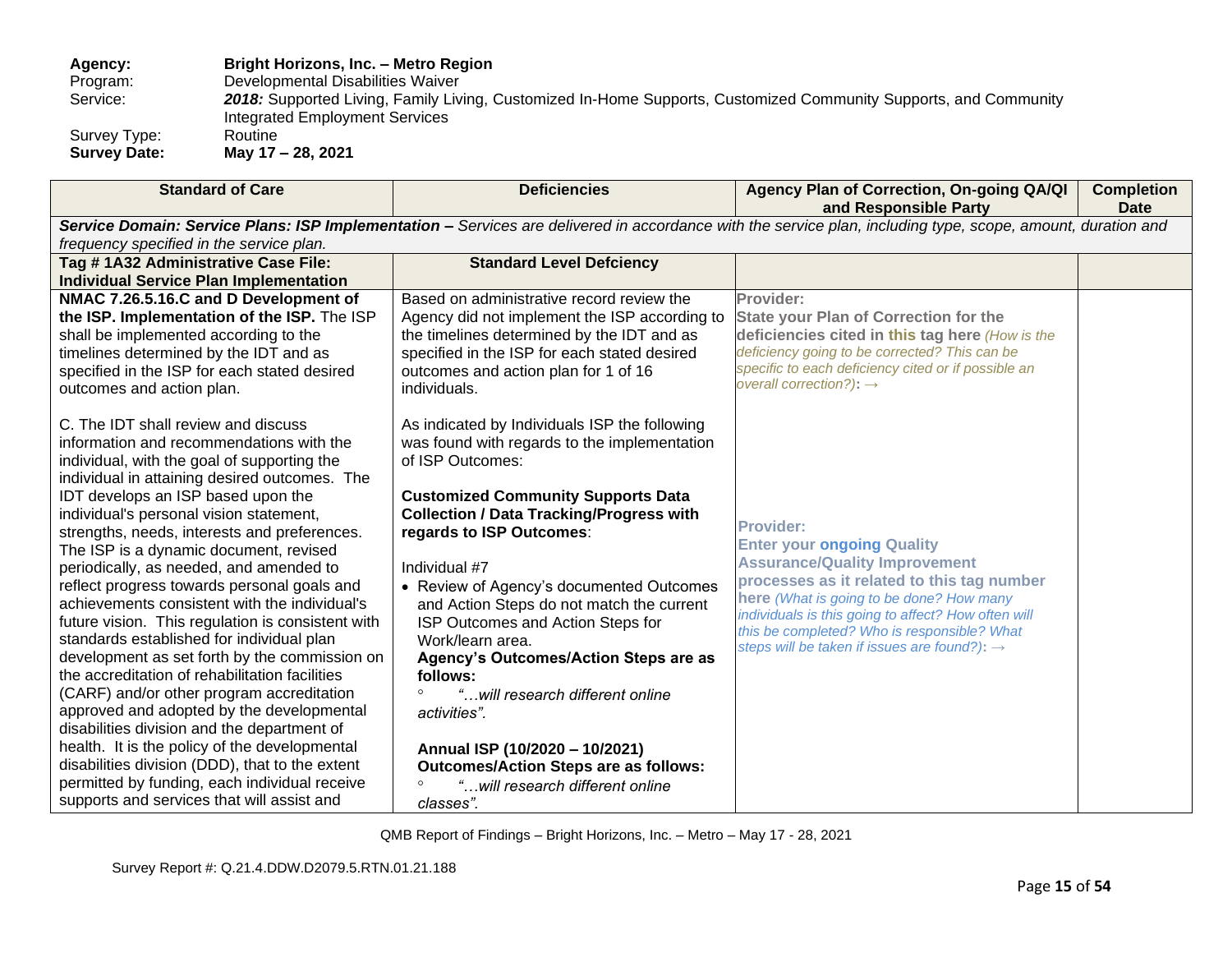| encourage independence and productivity in<br>the community and attempt to prevent<br>regression or loss of current capabilities.<br>Services and supports include specialized<br>and/or generic services, training, education<br>and/or treatment as determined by the IDT and<br>documented in the ISP.                        |  |  |
|----------------------------------------------------------------------------------------------------------------------------------------------------------------------------------------------------------------------------------------------------------------------------------------------------------------------------------|--|--|
| D. The intent is to provide choice and obtain<br>opportunities for individuals to live, work and<br>play with full participation in their communities.<br>The following principles provide direction and<br>purpose in planning for individuals with<br>developmental disabilities. [05/03/94; 01/15/97;<br>Recompiled 10/31/01] |  |  |
| Developmental Disabilities (DD) Waiver<br>Service Standards 2/26/2018; Re-Issue:<br>12/28/2018; Eff 1/1/2019<br>Chapter 6: Individual Service Plan (ISP)<br>6.8 ISP Implementation and Monitoring: All<br>DD Waiver Provider Agencies with a signed                                                                              |  |  |
| SFOC are required to provide services as<br>detailed in the ISP. The ISP must be readily<br>accessible to Provider Agencies on the<br>approved budget. (See Chapter 20: Provider<br>Documentation and Client Records.) CMs<br>facilitate and maintain communication with the<br>person, his/her representative, other IDT        |  |  |
| members, Provider Agencies, and relevant<br>parties to ensure that the person receives the<br>maximum benefit of his/her services and that<br>revisions to the ISP are made as needed. All<br>DD Waiver Provider Agencies are required to<br>cooperate with monitoring activities conducted                                      |  |  |
| by the CM and the DOH. Provider Agencies<br>are required to respond to issues at the<br>individual level and agency level as described<br>in Chapter 16: Qualified Provider Agencies.<br><b>Chapter 20: Provider Documentation and</b>                                                                                           |  |  |
| <b>Client Records 20.2 Client Records</b><br><b>Requirements: All DD Waiver Provider</b>                                                                                                                                                                                                                                         |  |  |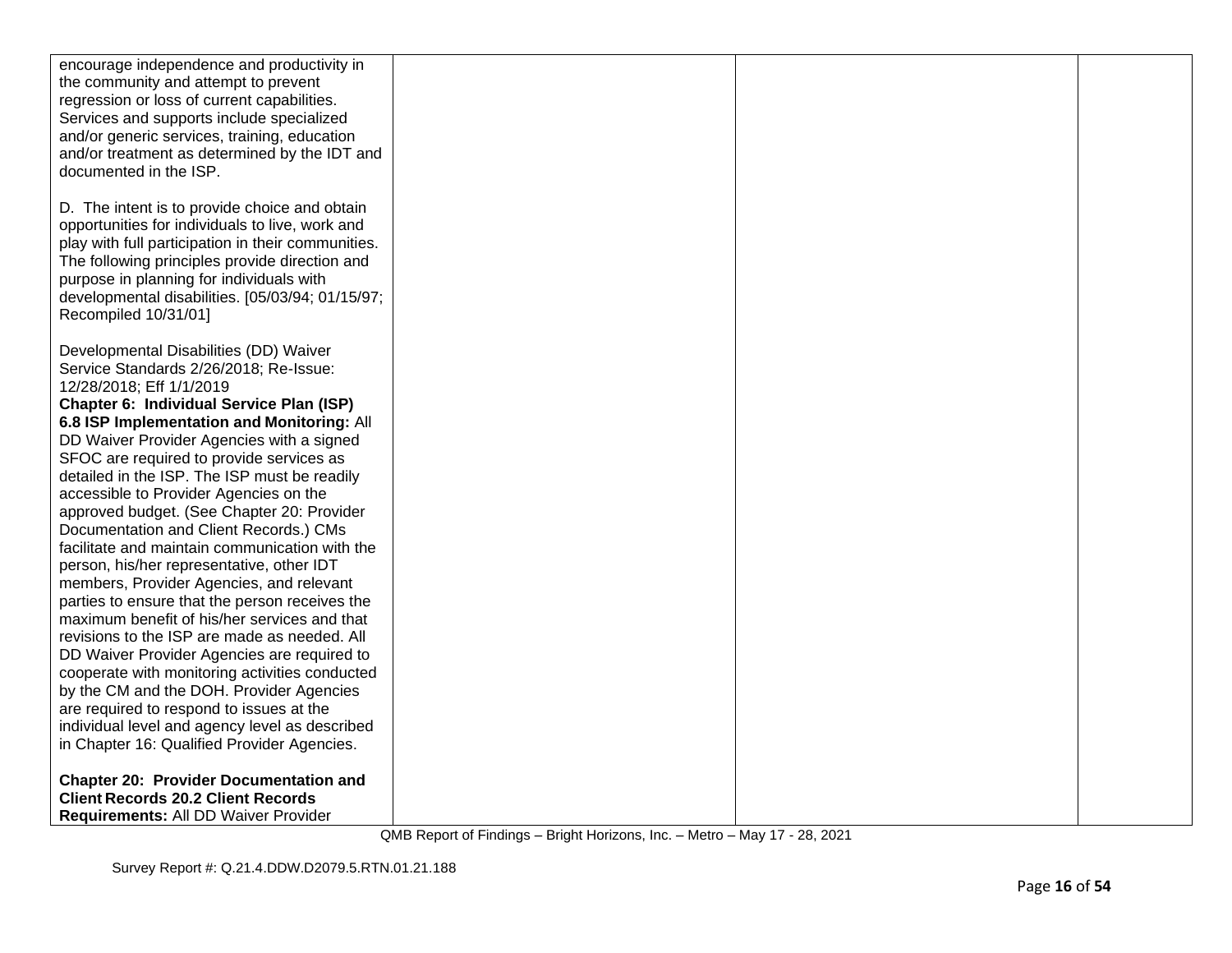| Agencies are required to create and maintain      |  |  |
|---------------------------------------------------|--|--|
| individual client records. The contents of client |  |  |
| records vary depending on the unique needs of     |  |  |
| the person receiving services and the resultant   |  |  |
| information produced. The extent of               |  |  |
| documentation required for individual client      |  |  |
| records per service type depends on the           |  |  |
| location of the file, the type of service being   |  |  |
| provided, and the information necessary.          |  |  |
| DD Waiver Provider Agencies are required to       |  |  |
| adhere to the following:                          |  |  |
| Client records must contain all documents         |  |  |
| essential to the service being provided and       |  |  |
| essential to ensuring the health and safety of    |  |  |
| the person during the provision of the service.   |  |  |
| Provider Agencies must have readily               |  |  |
| accessible records in home and community          |  |  |
| settings in paper or electronic form. Secure      |  |  |
| access to electronic records through the          |  |  |
| Therap web-based system using computers or        |  |  |
| mobile devices is acceptable.                     |  |  |
| 3. Provider Agencies are responsible for          |  |  |
| ensuring that all plans created by nurses, RDs,   |  |  |
| therapists or BSCs are present in all needed      |  |  |
| settings.                                         |  |  |
| Provider Agencies must maintain records           |  |  |
| of all documents produced by agency               |  |  |
| personnel or contractors on behalf of each        |  |  |
| person, including any routine notes or data,      |  |  |
| annual assessments, semi-annual reports,          |  |  |
| evidence of training provided/received,           |  |  |
| progress notes, and any other interactions for    |  |  |
| which billing is generated.                       |  |  |
| Each Provider Agency is responsible for           |  |  |
| maintaining the daily or other contact notes      |  |  |
| documenting the nature and frequency of           |  |  |
| service delivery, as well as data tracking only   |  |  |
| for the services provided by their agency.        |  |  |
| The current Client File Matrix found in<br>6.     |  |  |
| Appendix A Client File Matrix details the         |  |  |
| minimum requirements for records to be            |  |  |
| stored in agency office files, the delivery site, |  |  |
| or with DSP while providing services in the       |  |  |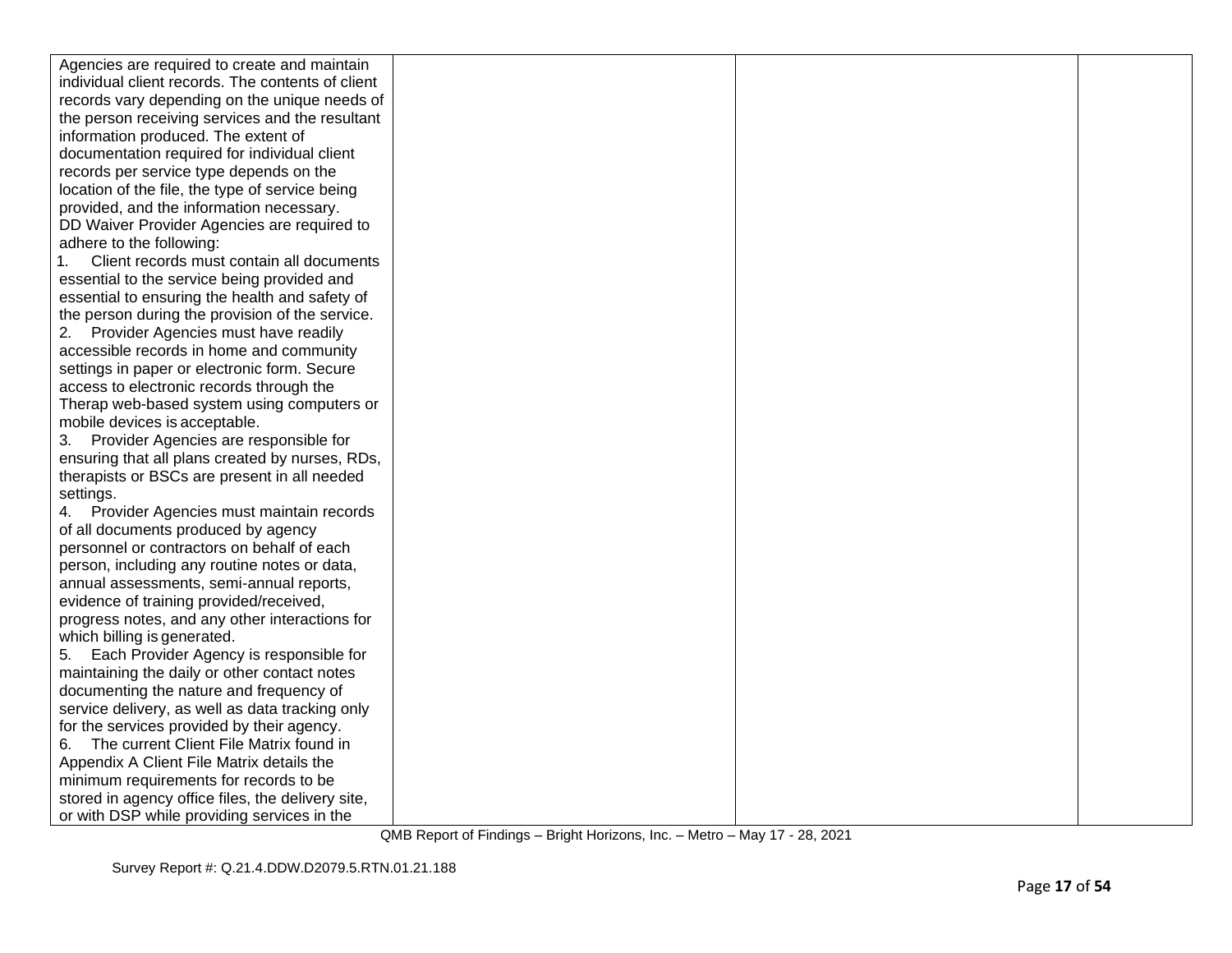| community.<br>7. All records pertaining to JCMs must be<br>retained permanently and must be made<br>available to DDSD upon request, upon the<br>termination or expiration of a provider<br>agreement, or upon provider withdrawal from<br>services. |  |  |
|-----------------------------------------------------------------------------------------------------------------------------------------------------------------------------------------------------------------------------------------------------|--|--|
|                                                                                                                                                                                                                                                     |  |  |
|                                                                                                                                                                                                                                                     |  |  |
|                                                                                                                                                                                                                                                     |  |  |
|                                                                                                                                                                                                                                                     |  |  |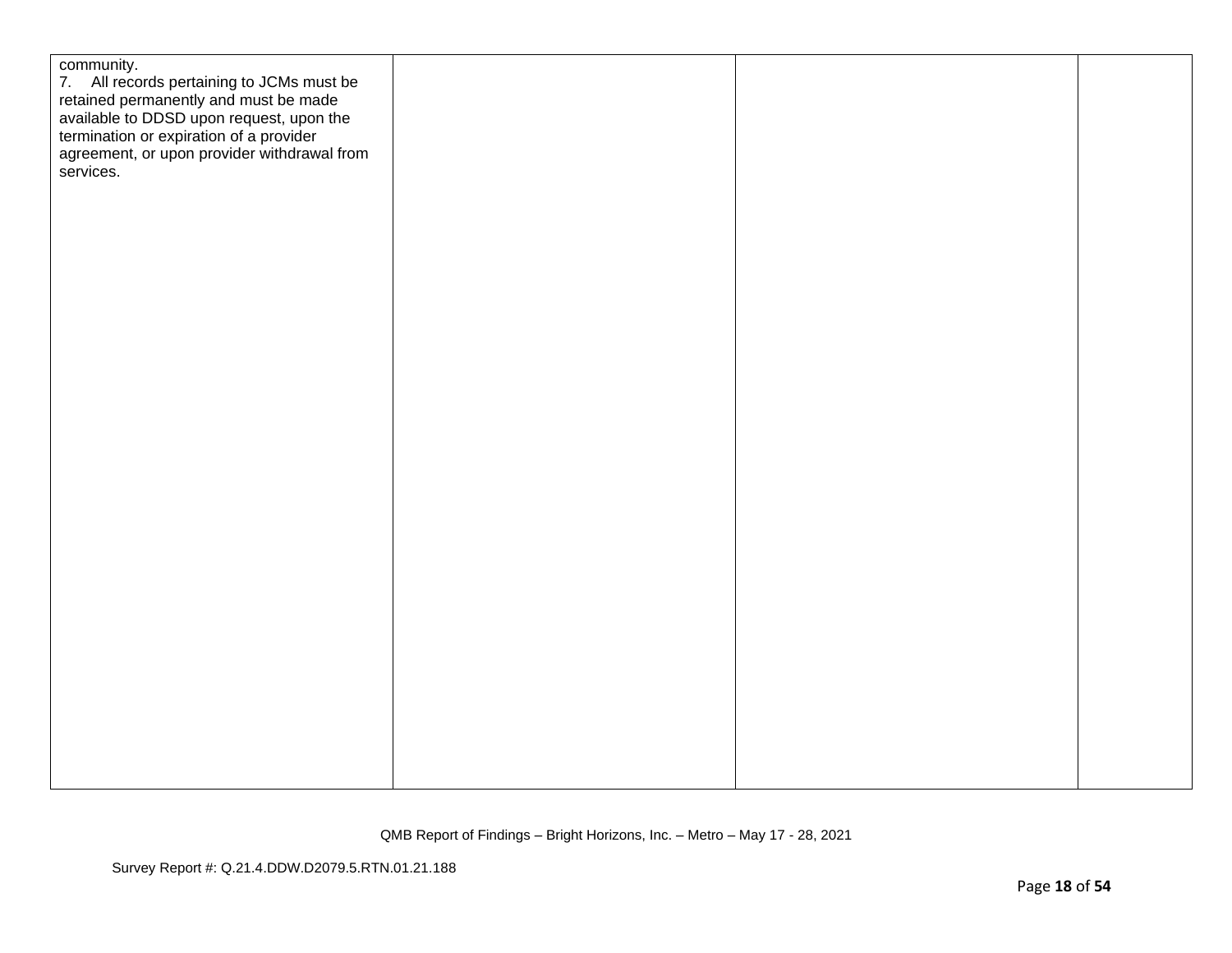| Tag #1A32.1 Administrative Case File:<br>Individual Service Plan Implementation (Not                                                                                                                                                                                                                                                                                                                                                                                                                                                                                                                                                                                                                                                                                                                                                                                                                                                                                                                                                                                                                                                                                                                                                                                                                                                                                                                                                                                                                                          | <b>Standard Level Deficiency</b>                                                                                                                                                                                                                                                                                                                                                                                                                                                                                                                                                                                                                                                                                                                                                                                                                                                                                                                                                                                                                                                                            |                                                                                                                                                                                                                                                                                                                                                           |  |
|-------------------------------------------------------------------------------------------------------------------------------------------------------------------------------------------------------------------------------------------------------------------------------------------------------------------------------------------------------------------------------------------------------------------------------------------------------------------------------------------------------------------------------------------------------------------------------------------------------------------------------------------------------------------------------------------------------------------------------------------------------------------------------------------------------------------------------------------------------------------------------------------------------------------------------------------------------------------------------------------------------------------------------------------------------------------------------------------------------------------------------------------------------------------------------------------------------------------------------------------------------------------------------------------------------------------------------------------------------------------------------------------------------------------------------------------------------------------------------------------------------------------------------|-------------------------------------------------------------------------------------------------------------------------------------------------------------------------------------------------------------------------------------------------------------------------------------------------------------------------------------------------------------------------------------------------------------------------------------------------------------------------------------------------------------------------------------------------------------------------------------------------------------------------------------------------------------------------------------------------------------------------------------------------------------------------------------------------------------------------------------------------------------------------------------------------------------------------------------------------------------------------------------------------------------------------------------------------------------------------------------------------------------|-----------------------------------------------------------------------------------------------------------------------------------------------------------------------------------------------------------------------------------------------------------------------------------------------------------------------------------------------------------|--|
| <b>Completed at Frequency)</b>                                                                                                                                                                                                                                                                                                                                                                                                                                                                                                                                                                                                                                                                                                                                                                                                                                                                                                                                                                                                                                                                                                                                                                                                                                                                                                                                                                                                                                                                                                |                                                                                                                                                                                                                                                                                                                                                                                                                                                                                                                                                                                                                                                                                                                                                                                                                                                                                                                                                                                                                                                                                                             |                                                                                                                                                                                                                                                                                                                                                           |  |
| NMAC 7.26.5.16.C and D Development of<br>the ISP. Implementation of the ISP. The ISP<br>shall be implemented according to the<br>timelines determined by the IDT and as<br>specified in the ISP for each stated desired<br>outcomes and action plan.                                                                                                                                                                                                                                                                                                                                                                                                                                                                                                                                                                                                                                                                                                                                                                                                                                                                                                                                                                                                                                                                                                                                                                                                                                                                          | Based on administrative record review the<br>Agency did not implement the ISP according to<br>the timelines determined by the IDT and as<br>specified in the ISP for each stated desired<br>outcomes and action plan for 4 of 16<br>individuals.                                                                                                                                                                                                                                                                                                                                                                                                                                                                                                                                                                                                                                                                                                                                                                                                                                                            | Provider:<br><b>State your Plan of Correction for the</b><br>deficiencies cited in this tag here (How is the<br>deficiency going to be corrected? This can be<br>specific to each deficiency cited or if possible an<br>overall correction?): $\rightarrow$                                                                                               |  |
| C. The IDT shall review and discuss<br>information and recommendations with the<br>individual, with the goal of supporting the<br>individual in attaining desired outcomes. The<br>IDT develops an ISP based upon the<br>individual's personal vision statement,<br>strengths, needs, interests and preferences.<br>The ISP is a dynamic document, revised<br>periodically, as needed, and amended to<br>reflect progress towards personal goals and<br>achievements consistent with the individual's<br>future vision. This regulation is consistent with<br>standards established for individual plan<br>development as set forth by the commission on<br>the accreditation of rehabilitation facilities<br>(CARF) and/or other program accreditation<br>approved and adopted by the developmental<br>disabilities division and the department of<br>health. It is the policy of the developmental<br>disabilities division (DDD), that to the extent<br>permitted by funding, each individual receive<br>supports and services that will assist and<br>encourage independence and productivity in<br>the community and attempt to prevent<br>regression or loss of current capabilities.<br>Services and supports include specialized<br>and/or generic services, training, education<br>and/or treatment as determined by the IDT and<br>documented in the ISP.<br>D. The intent is to provide choice and obtain<br>opportunities for individuals to live, work and<br>play with full participation in their communities. | As indicated by Individuals ISP the following<br>was found with regards to the implementation<br>of ISP Outcomes:<br><b>Supported Living Data Collection / Data</b><br>Tracking/Progress with regards to ISP<br>Outcomes∶<br>Individual #7<br>• According to the Live Outcome; Action Step<br>for " will be a part of choosing what healthy<br>meals he would like to eat" is to be<br>completed 4 times per month. Evidence<br>found indicated it was not being completed<br>at the required frequency as indicated in the<br>ISP for 4/2021.<br>• According to the Live Outcome; Action Step<br>for "will participate in regular physical<br>exercise" is to be completed 4 times per<br>month. Evidence found indicated it was not<br>being completed at the required frequency<br>as indicated in the ISP for 4/2021.<br>Individual #11<br>• According to the Live Outcome; Action Step<br>for " will follow his checklist" is to be<br>completed 3 times per week. Evidence<br>found indicated it was not being completed<br>at the required frequency as indicated in the<br>ISP for 3/2021 - 4/2021. | <b>Provider:</b><br><b>Enter your ongoing Quality</b><br><b>Assurance/Quality Improvement</b><br>processes as it related to this tag number<br>here (What is going to be done? How many<br>individuals is this going to affect? How often will<br>this be completed? Who is responsible? What<br>steps will be taken if issues are found?): $\rightarrow$ |  |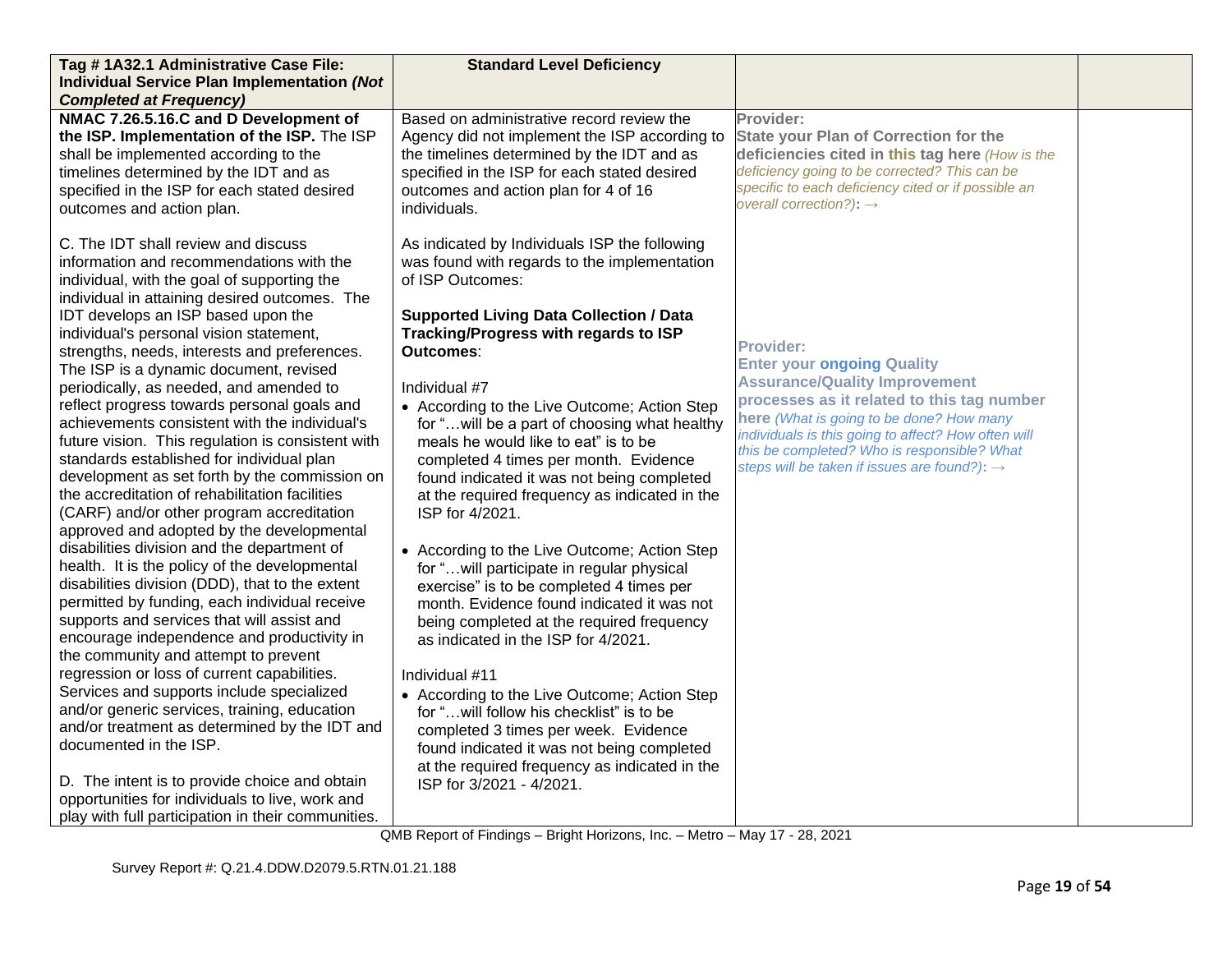| <b>Customized In-Home Supports Data</b><br>The following principles provide direction and<br>purpose in planning for individuals with<br><b>Collection / Data Tracking/Progress with</b><br>developmental disabilities. [05/03/94; 01/15/97;<br>regards to ISP Outcomes:<br>Recompiled 10/31/01]<br>Individual #4<br>Developmental Disabilities (DD) Waiver<br>• According to the Live Outcome; Action Step<br>Service Standards 2/26/2018; Re-Issue:<br>for " will use his tablet for research or use it<br>12/28/2018; Eff 1/1/2019<br>to carry out the healthy habit" is to be<br>Chapter 6: Individual Service Plan (ISP)<br>completed 3-4 times per month. Evidence<br>6.8 ISP Implementation and Monitoring: All<br>found indicated it was not being completed<br>DD Waiver Provider Agencies with a signed<br>at the required frequency as indicated in the<br>SFOC are required to provide services as<br>ISP for 3/2021-4/2021.<br>detailed in the ISP. The ISP must be readily<br>accessible to Provider Agencies on the<br>Individual #16<br>approved budget. (See Chapter 20: Provider<br>• According to the Live Outcome; Action Step<br>Documentation and Client Records.) CMs<br>for "will practice shaving with less than<br>facilitate and maintain communication with the<br>three prompts" is to be completed 5 times<br>person, his/her representative, other IDT<br>per week. Evidence found indicated it was<br>members, Provider Agencies, and relevant<br>not being completed at the required<br>parties to ensure that the person receives the<br>frequency as indicated in the ISP for 3/2021-<br>maximum benefit of his/her services and that<br>4/2021.<br>revisions to the ISP are made as needed. All<br>DD Waiver Provider Agencies are required to<br><b>Customized Community Supports Data</b><br>cooperate with monitoring activities conducted<br><b>Collection/Data Tracking/Progress with</b><br>by the CM and the DOH. Provider Agencies<br>regards to ISP Outcomes:<br>are required to respond to issues at the<br>individual level and agency level as described<br>Individual #4<br>in Chapter 16: Qualified Provider Agencies.<br>• According to the Work/Learn Outcome;<br>Action Step for " will use his tablet to do<br><b>Chapter 20: Provider Documentation and</b><br>research" is to be completed 4 times per<br><b>Client Records 20.2 Client Records</b><br>month. Evidence found indicated it was not<br>Requirements: All DD Waiver Provider<br>being completed at the required frequency<br>Agencies are required to create and maintain<br>as indicated in the ISP for 3/2020 - 4/2021.<br>individual client records. The contents of client<br>records vary depending on the unique needs of<br>Individual #7<br>the person receiving services and the resultant<br>• According to the Fun Outcome; Action Step<br>information produced. The extent of<br>for " will participate in online classes" is to<br>documentation required for individual client<br>be completed 8 times per month. Evidence<br>records per service type depends on the<br>found indicated it was not being completed<br>location of the file, the type of service being<br>at the required frequency as indicated in the<br>provided, and the information necessary.<br>ISP for 3/2021.<br>DD Waiver Provider Agencies are required to |                          |  |  |
|--------------------------------------------------------------------------------------------------------------------------------------------------------------------------------------------------------------------------------------------------------------------------------------------------------------------------------------------------------------------------------------------------------------------------------------------------------------------------------------------------------------------------------------------------------------------------------------------------------------------------------------------------------------------------------------------------------------------------------------------------------------------------------------------------------------------------------------------------------------------------------------------------------------------------------------------------------------------------------------------------------------------------------------------------------------------------------------------------------------------------------------------------------------------------------------------------------------------------------------------------------------------------------------------------------------------------------------------------------------------------------------------------------------------------------------------------------------------------------------------------------------------------------------------------------------------------------------------------------------------------------------------------------------------------------------------------------------------------------------------------------------------------------------------------------------------------------------------------------------------------------------------------------------------------------------------------------------------------------------------------------------------------------------------------------------------------------------------------------------------------------------------------------------------------------------------------------------------------------------------------------------------------------------------------------------------------------------------------------------------------------------------------------------------------------------------------------------------------------------------------------------------------------------------------------------------------------------------------------------------------------------------------------------------------------------------------------------------------------------------------------------------------------------------------------------------------------------------------------------------------------------------------------------------------------------------------------------------------------------------------------------------------------------------------------------------------------------------------------------------------------------------------------------------------------------------------------------------------------------------------------------------------------------------------------------------------------------------------------------------------|--------------------------|--|--|
|                                                                                                                                                                                                                                                                                                                                                                                                                                                                                                                                                                                                                                                                                                                                                                                                                                                                                                                                                                                                                                                                                                                                                                                                                                                                                                                                                                                                                                                                                                                                                                                                                                                                                                                                                                                                                                                                                                                                                                                                                                                                                                                                                                                                                                                                                                                                                                                                                                                                                                                                                                                                                                                                                                                                                                                                                                                                                                                                                                                                                                                                                                                                                                                                                                                                                                                                                                          |                          |  |  |
|                                                                                                                                                                                                                                                                                                                                                                                                                                                                                                                                                                                                                                                                                                                                                                                                                                                                                                                                                                                                                                                                                                                                                                                                                                                                                                                                                                                                                                                                                                                                                                                                                                                                                                                                                                                                                                                                                                                                                                                                                                                                                                                                                                                                                                                                                                                                                                                                                                                                                                                                                                                                                                                                                                                                                                                                                                                                                                                                                                                                                                                                                                                                                                                                                                                                                                                                                                          |                          |  |  |
|                                                                                                                                                                                                                                                                                                                                                                                                                                                                                                                                                                                                                                                                                                                                                                                                                                                                                                                                                                                                                                                                                                                                                                                                                                                                                                                                                                                                                                                                                                                                                                                                                                                                                                                                                                                                                                                                                                                                                                                                                                                                                                                                                                                                                                                                                                                                                                                                                                                                                                                                                                                                                                                                                                                                                                                                                                                                                                                                                                                                                                                                                                                                                                                                                                                                                                                                                                          |                          |  |  |
|                                                                                                                                                                                                                                                                                                                                                                                                                                                                                                                                                                                                                                                                                                                                                                                                                                                                                                                                                                                                                                                                                                                                                                                                                                                                                                                                                                                                                                                                                                                                                                                                                                                                                                                                                                                                                                                                                                                                                                                                                                                                                                                                                                                                                                                                                                                                                                                                                                                                                                                                                                                                                                                                                                                                                                                                                                                                                                                                                                                                                                                                                                                                                                                                                                                                                                                                                                          |                          |  |  |
|                                                                                                                                                                                                                                                                                                                                                                                                                                                                                                                                                                                                                                                                                                                                                                                                                                                                                                                                                                                                                                                                                                                                                                                                                                                                                                                                                                                                                                                                                                                                                                                                                                                                                                                                                                                                                                                                                                                                                                                                                                                                                                                                                                                                                                                                                                                                                                                                                                                                                                                                                                                                                                                                                                                                                                                                                                                                                                                                                                                                                                                                                                                                                                                                                                                                                                                                                                          |                          |  |  |
|                                                                                                                                                                                                                                                                                                                                                                                                                                                                                                                                                                                                                                                                                                                                                                                                                                                                                                                                                                                                                                                                                                                                                                                                                                                                                                                                                                                                                                                                                                                                                                                                                                                                                                                                                                                                                                                                                                                                                                                                                                                                                                                                                                                                                                                                                                                                                                                                                                                                                                                                                                                                                                                                                                                                                                                                                                                                                                                                                                                                                                                                                                                                                                                                                                                                                                                                                                          |                          |  |  |
|                                                                                                                                                                                                                                                                                                                                                                                                                                                                                                                                                                                                                                                                                                                                                                                                                                                                                                                                                                                                                                                                                                                                                                                                                                                                                                                                                                                                                                                                                                                                                                                                                                                                                                                                                                                                                                                                                                                                                                                                                                                                                                                                                                                                                                                                                                                                                                                                                                                                                                                                                                                                                                                                                                                                                                                                                                                                                                                                                                                                                                                                                                                                                                                                                                                                                                                                                                          |                          |  |  |
|                                                                                                                                                                                                                                                                                                                                                                                                                                                                                                                                                                                                                                                                                                                                                                                                                                                                                                                                                                                                                                                                                                                                                                                                                                                                                                                                                                                                                                                                                                                                                                                                                                                                                                                                                                                                                                                                                                                                                                                                                                                                                                                                                                                                                                                                                                                                                                                                                                                                                                                                                                                                                                                                                                                                                                                                                                                                                                                                                                                                                                                                                                                                                                                                                                                                                                                                                                          |                          |  |  |
|                                                                                                                                                                                                                                                                                                                                                                                                                                                                                                                                                                                                                                                                                                                                                                                                                                                                                                                                                                                                                                                                                                                                                                                                                                                                                                                                                                                                                                                                                                                                                                                                                                                                                                                                                                                                                                                                                                                                                                                                                                                                                                                                                                                                                                                                                                                                                                                                                                                                                                                                                                                                                                                                                                                                                                                                                                                                                                                                                                                                                                                                                                                                                                                                                                                                                                                                                                          |                          |  |  |
|                                                                                                                                                                                                                                                                                                                                                                                                                                                                                                                                                                                                                                                                                                                                                                                                                                                                                                                                                                                                                                                                                                                                                                                                                                                                                                                                                                                                                                                                                                                                                                                                                                                                                                                                                                                                                                                                                                                                                                                                                                                                                                                                                                                                                                                                                                                                                                                                                                                                                                                                                                                                                                                                                                                                                                                                                                                                                                                                                                                                                                                                                                                                                                                                                                                                                                                                                                          |                          |  |  |
|                                                                                                                                                                                                                                                                                                                                                                                                                                                                                                                                                                                                                                                                                                                                                                                                                                                                                                                                                                                                                                                                                                                                                                                                                                                                                                                                                                                                                                                                                                                                                                                                                                                                                                                                                                                                                                                                                                                                                                                                                                                                                                                                                                                                                                                                                                                                                                                                                                                                                                                                                                                                                                                                                                                                                                                                                                                                                                                                                                                                                                                                                                                                                                                                                                                                                                                                                                          |                          |  |  |
|                                                                                                                                                                                                                                                                                                                                                                                                                                                                                                                                                                                                                                                                                                                                                                                                                                                                                                                                                                                                                                                                                                                                                                                                                                                                                                                                                                                                                                                                                                                                                                                                                                                                                                                                                                                                                                                                                                                                                                                                                                                                                                                                                                                                                                                                                                                                                                                                                                                                                                                                                                                                                                                                                                                                                                                                                                                                                                                                                                                                                                                                                                                                                                                                                                                                                                                                                                          |                          |  |  |
|                                                                                                                                                                                                                                                                                                                                                                                                                                                                                                                                                                                                                                                                                                                                                                                                                                                                                                                                                                                                                                                                                                                                                                                                                                                                                                                                                                                                                                                                                                                                                                                                                                                                                                                                                                                                                                                                                                                                                                                                                                                                                                                                                                                                                                                                                                                                                                                                                                                                                                                                                                                                                                                                                                                                                                                                                                                                                                                                                                                                                                                                                                                                                                                                                                                                                                                                                                          |                          |  |  |
|                                                                                                                                                                                                                                                                                                                                                                                                                                                                                                                                                                                                                                                                                                                                                                                                                                                                                                                                                                                                                                                                                                                                                                                                                                                                                                                                                                                                                                                                                                                                                                                                                                                                                                                                                                                                                                                                                                                                                                                                                                                                                                                                                                                                                                                                                                                                                                                                                                                                                                                                                                                                                                                                                                                                                                                                                                                                                                                                                                                                                                                                                                                                                                                                                                                                                                                                                                          |                          |  |  |
|                                                                                                                                                                                                                                                                                                                                                                                                                                                                                                                                                                                                                                                                                                                                                                                                                                                                                                                                                                                                                                                                                                                                                                                                                                                                                                                                                                                                                                                                                                                                                                                                                                                                                                                                                                                                                                                                                                                                                                                                                                                                                                                                                                                                                                                                                                                                                                                                                                                                                                                                                                                                                                                                                                                                                                                                                                                                                                                                                                                                                                                                                                                                                                                                                                                                                                                                                                          |                          |  |  |
|                                                                                                                                                                                                                                                                                                                                                                                                                                                                                                                                                                                                                                                                                                                                                                                                                                                                                                                                                                                                                                                                                                                                                                                                                                                                                                                                                                                                                                                                                                                                                                                                                                                                                                                                                                                                                                                                                                                                                                                                                                                                                                                                                                                                                                                                                                                                                                                                                                                                                                                                                                                                                                                                                                                                                                                                                                                                                                                                                                                                                                                                                                                                                                                                                                                                                                                                                                          |                          |  |  |
|                                                                                                                                                                                                                                                                                                                                                                                                                                                                                                                                                                                                                                                                                                                                                                                                                                                                                                                                                                                                                                                                                                                                                                                                                                                                                                                                                                                                                                                                                                                                                                                                                                                                                                                                                                                                                                                                                                                                                                                                                                                                                                                                                                                                                                                                                                                                                                                                                                                                                                                                                                                                                                                                                                                                                                                                                                                                                                                                                                                                                                                                                                                                                                                                                                                                                                                                                                          |                          |  |  |
|                                                                                                                                                                                                                                                                                                                                                                                                                                                                                                                                                                                                                                                                                                                                                                                                                                                                                                                                                                                                                                                                                                                                                                                                                                                                                                                                                                                                                                                                                                                                                                                                                                                                                                                                                                                                                                                                                                                                                                                                                                                                                                                                                                                                                                                                                                                                                                                                                                                                                                                                                                                                                                                                                                                                                                                                                                                                                                                                                                                                                                                                                                                                                                                                                                                                                                                                                                          |                          |  |  |
|                                                                                                                                                                                                                                                                                                                                                                                                                                                                                                                                                                                                                                                                                                                                                                                                                                                                                                                                                                                                                                                                                                                                                                                                                                                                                                                                                                                                                                                                                                                                                                                                                                                                                                                                                                                                                                                                                                                                                                                                                                                                                                                                                                                                                                                                                                                                                                                                                                                                                                                                                                                                                                                                                                                                                                                                                                                                                                                                                                                                                                                                                                                                                                                                                                                                                                                                                                          |                          |  |  |
|                                                                                                                                                                                                                                                                                                                                                                                                                                                                                                                                                                                                                                                                                                                                                                                                                                                                                                                                                                                                                                                                                                                                                                                                                                                                                                                                                                                                                                                                                                                                                                                                                                                                                                                                                                                                                                                                                                                                                                                                                                                                                                                                                                                                                                                                                                                                                                                                                                                                                                                                                                                                                                                                                                                                                                                                                                                                                                                                                                                                                                                                                                                                                                                                                                                                                                                                                                          |                          |  |  |
|                                                                                                                                                                                                                                                                                                                                                                                                                                                                                                                                                                                                                                                                                                                                                                                                                                                                                                                                                                                                                                                                                                                                                                                                                                                                                                                                                                                                                                                                                                                                                                                                                                                                                                                                                                                                                                                                                                                                                                                                                                                                                                                                                                                                                                                                                                                                                                                                                                                                                                                                                                                                                                                                                                                                                                                                                                                                                                                                                                                                                                                                                                                                                                                                                                                                                                                                                                          |                          |  |  |
|                                                                                                                                                                                                                                                                                                                                                                                                                                                                                                                                                                                                                                                                                                                                                                                                                                                                                                                                                                                                                                                                                                                                                                                                                                                                                                                                                                                                                                                                                                                                                                                                                                                                                                                                                                                                                                                                                                                                                                                                                                                                                                                                                                                                                                                                                                                                                                                                                                                                                                                                                                                                                                                                                                                                                                                                                                                                                                                                                                                                                                                                                                                                                                                                                                                                                                                                                                          |                          |  |  |
|                                                                                                                                                                                                                                                                                                                                                                                                                                                                                                                                                                                                                                                                                                                                                                                                                                                                                                                                                                                                                                                                                                                                                                                                                                                                                                                                                                                                                                                                                                                                                                                                                                                                                                                                                                                                                                                                                                                                                                                                                                                                                                                                                                                                                                                                                                                                                                                                                                                                                                                                                                                                                                                                                                                                                                                                                                                                                                                                                                                                                                                                                                                                                                                                                                                                                                                                                                          |                          |  |  |
|                                                                                                                                                                                                                                                                                                                                                                                                                                                                                                                                                                                                                                                                                                                                                                                                                                                                                                                                                                                                                                                                                                                                                                                                                                                                                                                                                                                                                                                                                                                                                                                                                                                                                                                                                                                                                                                                                                                                                                                                                                                                                                                                                                                                                                                                                                                                                                                                                                                                                                                                                                                                                                                                                                                                                                                                                                                                                                                                                                                                                                                                                                                                                                                                                                                                                                                                                                          |                          |  |  |
|                                                                                                                                                                                                                                                                                                                                                                                                                                                                                                                                                                                                                                                                                                                                                                                                                                                                                                                                                                                                                                                                                                                                                                                                                                                                                                                                                                                                                                                                                                                                                                                                                                                                                                                                                                                                                                                                                                                                                                                                                                                                                                                                                                                                                                                                                                                                                                                                                                                                                                                                                                                                                                                                                                                                                                                                                                                                                                                                                                                                                                                                                                                                                                                                                                                                                                                                                                          |                          |  |  |
|                                                                                                                                                                                                                                                                                                                                                                                                                                                                                                                                                                                                                                                                                                                                                                                                                                                                                                                                                                                                                                                                                                                                                                                                                                                                                                                                                                                                                                                                                                                                                                                                                                                                                                                                                                                                                                                                                                                                                                                                                                                                                                                                                                                                                                                                                                                                                                                                                                                                                                                                                                                                                                                                                                                                                                                                                                                                                                                                                                                                                                                                                                                                                                                                                                                                                                                                                                          |                          |  |  |
|                                                                                                                                                                                                                                                                                                                                                                                                                                                                                                                                                                                                                                                                                                                                                                                                                                                                                                                                                                                                                                                                                                                                                                                                                                                                                                                                                                                                                                                                                                                                                                                                                                                                                                                                                                                                                                                                                                                                                                                                                                                                                                                                                                                                                                                                                                                                                                                                                                                                                                                                                                                                                                                                                                                                                                                                                                                                                                                                                                                                                                                                                                                                                                                                                                                                                                                                                                          |                          |  |  |
|                                                                                                                                                                                                                                                                                                                                                                                                                                                                                                                                                                                                                                                                                                                                                                                                                                                                                                                                                                                                                                                                                                                                                                                                                                                                                                                                                                                                                                                                                                                                                                                                                                                                                                                                                                                                                                                                                                                                                                                                                                                                                                                                                                                                                                                                                                                                                                                                                                                                                                                                                                                                                                                                                                                                                                                                                                                                                                                                                                                                                                                                                                                                                                                                                                                                                                                                                                          |                          |  |  |
|                                                                                                                                                                                                                                                                                                                                                                                                                                                                                                                                                                                                                                                                                                                                                                                                                                                                                                                                                                                                                                                                                                                                                                                                                                                                                                                                                                                                                                                                                                                                                                                                                                                                                                                                                                                                                                                                                                                                                                                                                                                                                                                                                                                                                                                                                                                                                                                                                                                                                                                                                                                                                                                                                                                                                                                                                                                                                                                                                                                                                                                                                                                                                                                                                                                                                                                                                                          |                          |  |  |
|                                                                                                                                                                                                                                                                                                                                                                                                                                                                                                                                                                                                                                                                                                                                                                                                                                                                                                                                                                                                                                                                                                                                                                                                                                                                                                                                                                                                                                                                                                                                                                                                                                                                                                                                                                                                                                                                                                                                                                                                                                                                                                                                                                                                                                                                                                                                                                                                                                                                                                                                                                                                                                                                                                                                                                                                                                                                                                                                                                                                                                                                                                                                                                                                                                                                                                                                                                          |                          |  |  |
|                                                                                                                                                                                                                                                                                                                                                                                                                                                                                                                                                                                                                                                                                                                                                                                                                                                                                                                                                                                                                                                                                                                                                                                                                                                                                                                                                                                                                                                                                                                                                                                                                                                                                                                                                                                                                                                                                                                                                                                                                                                                                                                                                                                                                                                                                                                                                                                                                                                                                                                                                                                                                                                                                                                                                                                                                                                                                                                                                                                                                                                                                                                                                                                                                                                                                                                                                                          |                          |  |  |
|                                                                                                                                                                                                                                                                                                                                                                                                                                                                                                                                                                                                                                                                                                                                                                                                                                                                                                                                                                                                                                                                                                                                                                                                                                                                                                                                                                                                                                                                                                                                                                                                                                                                                                                                                                                                                                                                                                                                                                                                                                                                                                                                                                                                                                                                                                                                                                                                                                                                                                                                                                                                                                                                                                                                                                                                                                                                                                                                                                                                                                                                                                                                                                                                                                                                                                                                                                          |                          |  |  |
|                                                                                                                                                                                                                                                                                                                                                                                                                                                                                                                                                                                                                                                                                                                                                                                                                                                                                                                                                                                                                                                                                                                                                                                                                                                                                                                                                                                                                                                                                                                                                                                                                                                                                                                                                                                                                                                                                                                                                                                                                                                                                                                                                                                                                                                                                                                                                                                                                                                                                                                                                                                                                                                                                                                                                                                                                                                                                                                                                                                                                                                                                                                                                                                                                                                                                                                                                                          |                          |  |  |
|                                                                                                                                                                                                                                                                                                                                                                                                                                                                                                                                                                                                                                                                                                                                                                                                                                                                                                                                                                                                                                                                                                                                                                                                                                                                                                                                                                                                                                                                                                                                                                                                                                                                                                                                                                                                                                                                                                                                                                                                                                                                                                                                                                                                                                                                                                                                                                                                                                                                                                                                                                                                                                                                                                                                                                                                                                                                                                                                                                                                                                                                                                                                                                                                                                                                                                                                                                          |                          |  |  |
|                                                                                                                                                                                                                                                                                                                                                                                                                                                                                                                                                                                                                                                                                                                                                                                                                                                                                                                                                                                                                                                                                                                                                                                                                                                                                                                                                                                                                                                                                                                                                                                                                                                                                                                                                                                                                                                                                                                                                                                                                                                                                                                                                                                                                                                                                                                                                                                                                                                                                                                                                                                                                                                                                                                                                                                                                                                                                                                                                                                                                                                                                                                                                                                                                                                                                                                                                                          |                          |  |  |
|                                                                                                                                                                                                                                                                                                                                                                                                                                                                                                                                                                                                                                                                                                                                                                                                                                                                                                                                                                                                                                                                                                                                                                                                                                                                                                                                                                                                                                                                                                                                                                                                                                                                                                                                                                                                                                                                                                                                                                                                                                                                                                                                                                                                                                                                                                                                                                                                                                                                                                                                                                                                                                                                                                                                                                                                                                                                                                                                                                                                                                                                                                                                                                                                                                                                                                                                                                          |                          |  |  |
|                                                                                                                                                                                                                                                                                                                                                                                                                                                                                                                                                                                                                                                                                                                                                                                                                                                                                                                                                                                                                                                                                                                                                                                                                                                                                                                                                                                                                                                                                                                                                                                                                                                                                                                                                                                                                                                                                                                                                                                                                                                                                                                                                                                                                                                                                                                                                                                                                                                                                                                                                                                                                                                                                                                                                                                                                                                                                                                                                                                                                                                                                                                                                                                                                                                                                                                                                                          |                          |  |  |
|                                                                                                                                                                                                                                                                                                                                                                                                                                                                                                                                                                                                                                                                                                                                                                                                                                                                                                                                                                                                                                                                                                                                                                                                                                                                                                                                                                                                                                                                                                                                                                                                                                                                                                                                                                                                                                                                                                                                                                                                                                                                                                                                                                                                                                                                                                                                                                                                                                                                                                                                                                                                                                                                                                                                                                                                                                                                                                                                                                                                                                                                                                                                                                                                                                                                                                                                                                          |                          |  |  |
|                                                                                                                                                                                                                                                                                                                                                                                                                                                                                                                                                                                                                                                                                                                                                                                                                                                                                                                                                                                                                                                                                                                                                                                                                                                                                                                                                                                                                                                                                                                                                                                                                                                                                                                                                                                                                                                                                                                                                                                                                                                                                                                                                                                                                                                                                                                                                                                                                                                                                                                                                                                                                                                                                                                                                                                                                                                                                                                                                                                                                                                                                                                                                                                                                                                                                                                                                                          | adhere to the following: |  |  |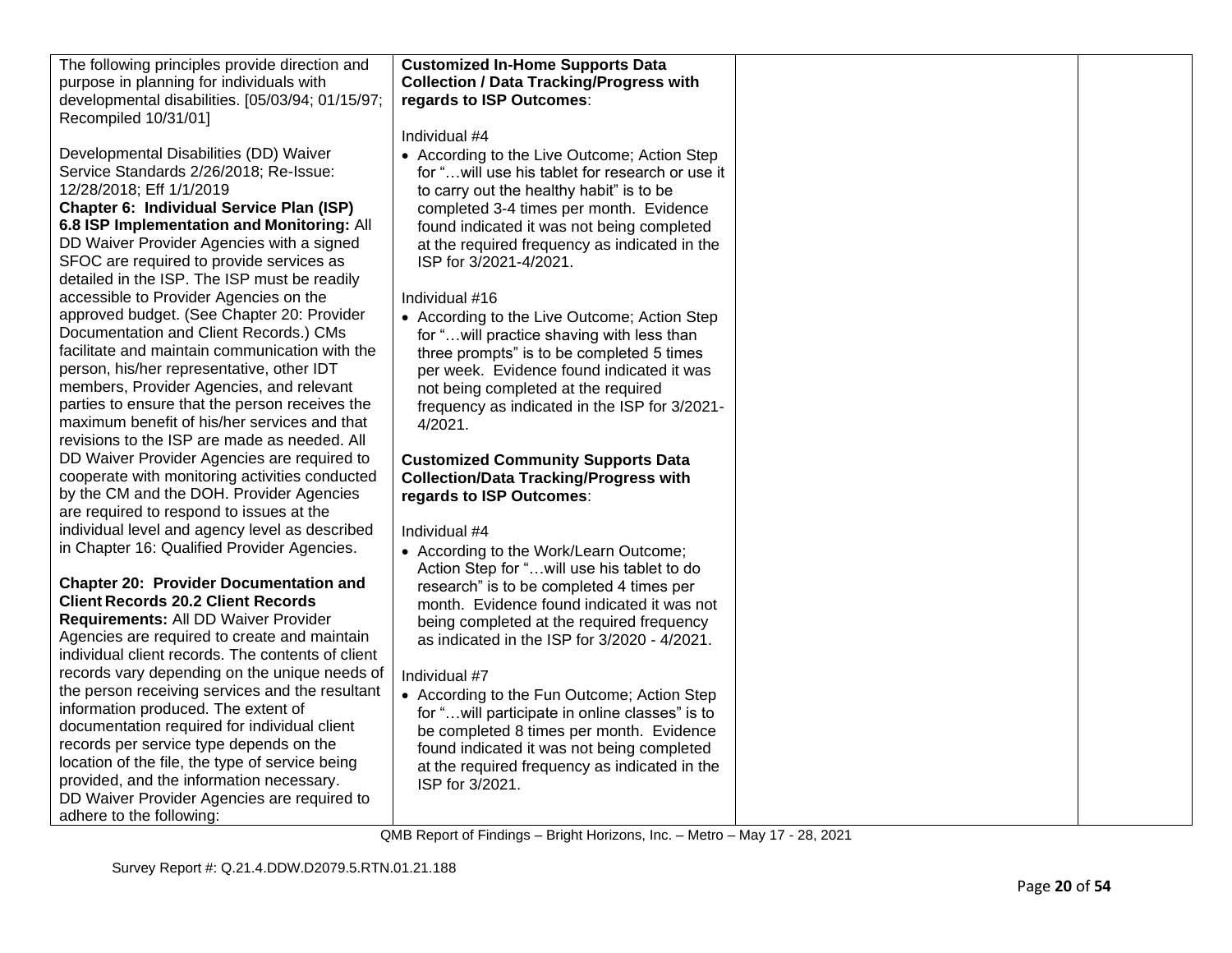| 8.<br>Client records must contain all documents   |  |  |
|---------------------------------------------------|--|--|
| essential to the service being provided and       |  |  |
| essential to ensuring the health and safety of    |  |  |
| the person during the provision of the service.   |  |  |
| 9. Provider Agencies must have readily            |  |  |
| accessible records in home and community          |  |  |
| settings in paper or electronic form. Secure      |  |  |
| access to electronic records through the          |  |  |
| Therap web-based system using computers or        |  |  |
| mobile devices is acceptable.                     |  |  |
| 10. Provider Agencies are responsible for         |  |  |
| ensuring that all plans created by nurses, RDs,   |  |  |
| therapists or BSCs are present in all needed      |  |  |
| settings.                                         |  |  |
| 11. Provider Agencies must maintain records       |  |  |
| of all documents produced by agency               |  |  |
| personnel or contractors on behalf of each        |  |  |
| person, including any routine notes or data,      |  |  |
| annual assessments, semi-annual reports,          |  |  |
| evidence of training provided/received,           |  |  |
| progress notes, and any other interactions for    |  |  |
| which billing is generated.                       |  |  |
| 12. Each Provider Agency is responsible for       |  |  |
| maintaining the daily or other contact notes      |  |  |
| documenting the nature and frequency of           |  |  |
| service delivery, as well as data tracking only   |  |  |
| for the services provided by their agency.        |  |  |
| 13. The current Client File Matrix found in       |  |  |
| Appendix A Client File Matrix details the         |  |  |
| minimum requirements for records to be            |  |  |
| stored in agency office files, the delivery site, |  |  |
| or with DSP while providing services in the       |  |  |
| community.                                        |  |  |
| 14. All records pertaining to JCMs must be        |  |  |
| retained permanently and must be made             |  |  |
| available to DDSD upon request, upon the          |  |  |
| termination or expiration of a provider           |  |  |
| agreement, or upon provider withdrawal from       |  |  |
| services.                                         |  |  |
|                                                   |  |  |
|                                                   |  |  |
|                                                   |  |  |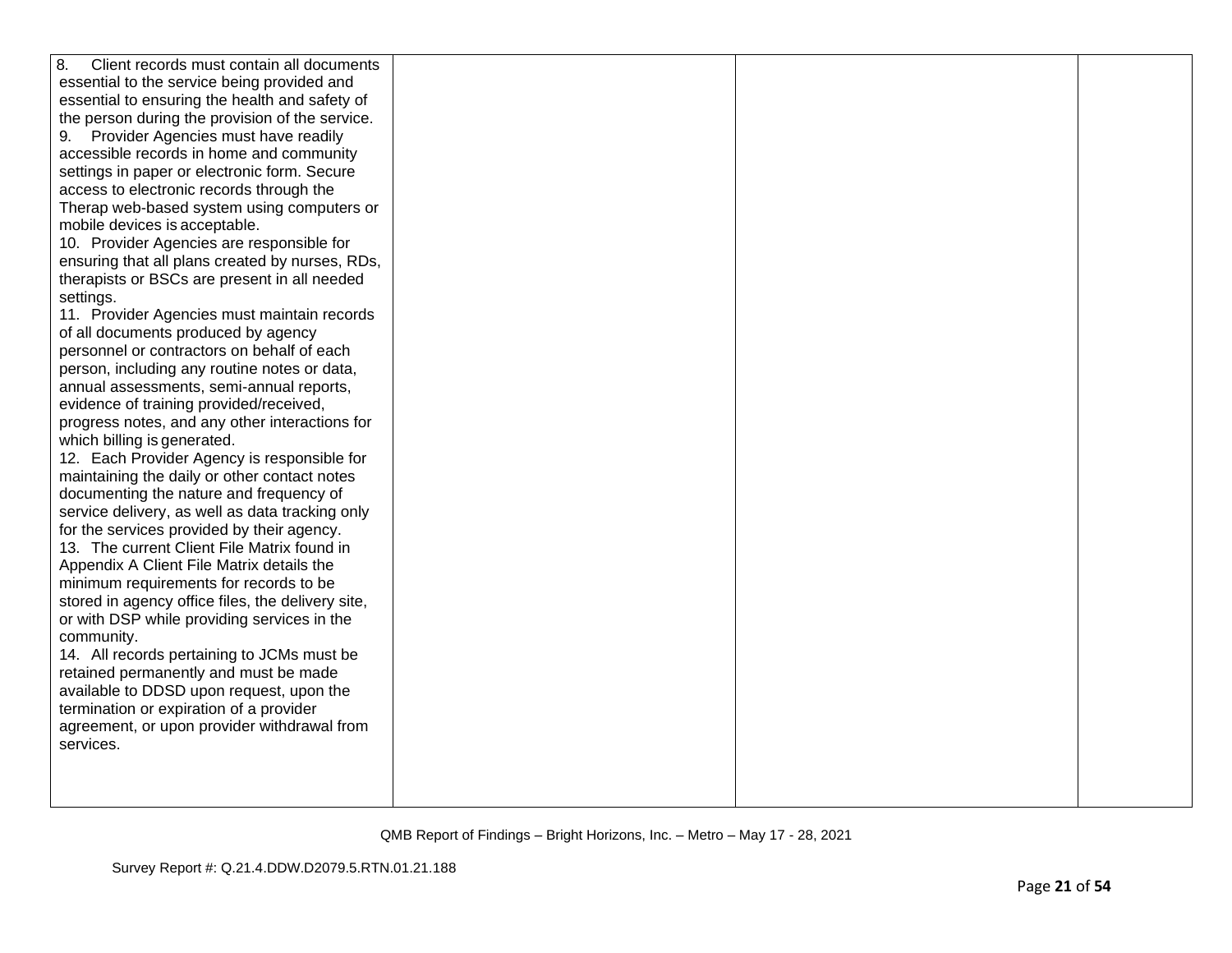| <b>Standard of Care</b>                                                                  | <b>Deficiencies</b>                                                                | Agency Plan of Correction, On-going QA/QI<br>and Responsible Party                                                                                      | <b>Completion</b><br><b>Date</b> |
|------------------------------------------------------------------------------------------|------------------------------------------------------------------------------------|---------------------------------------------------------------------------------------------------------------------------------------------------------|----------------------------------|
|                                                                                          |                                                                                    | Service Domain: Qualified Providers - The State monitors non-licensed/non-certified providers to assure adherence to waiver requirements. The State     |                                  |
|                                                                                          |                                                                                    | implements its policies and procedures for verifying that provider training is conducted in accordance with State requirements and the approved waiver. |                                  |
| Tag #1A43.1 General Events Reporting:                                                    | <b>Standard Level Deficiency</b>                                                   |                                                                                                                                                         |                                  |
| <b>Individual Reporting</b>                                                              |                                                                                    |                                                                                                                                                         |                                  |
| Developmental Disabilities (DD) Waiver                                                   | Based on record review, the Agency did not                                         | Provider:                                                                                                                                               |                                  |
| Service Standards 2/26/2018; Re-Issue:                                                   | follow the General Events Reporting                                                | <b>State your Plan of Correction for the</b>                                                                                                            |                                  |
| 12/28/2018; Eff 1/1/2019.                                                                | requirements as indicated by the policy for 1 of                                   | deficiencies cited in this tag here (How is the                                                                                                         |                                  |
| <b>Chapter 19: Provider Reporting</b>                                                    | 16 individuals.                                                                    | deficiency going to be corrected? This can be                                                                                                           |                                  |
| <b>Requirements: 19.2 General Events</b>                                                 |                                                                                    | specific to each deficiency cited or if possible an<br>overall correction?): $\rightarrow$                                                              |                                  |
| Reporting (GER): The purpose of General                                                  | The following General Events Reporting                                             |                                                                                                                                                         |                                  |
| Events Reporting (GER) is to report, track and                                           | records contained evidence that indicated                                          |                                                                                                                                                         |                                  |
| analyze events, which pose a risk to adults in<br>the DD Waiver program, but do not meet | the General Events Report was not entered<br>and / or approved within the required |                                                                                                                                                         |                                  |
| criteria for ANE or other reportable incidents as                                        | timeframe:                                                                         |                                                                                                                                                         |                                  |
| defined by the IMB. Analysis of GER is                                                   |                                                                                    |                                                                                                                                                         |                                  |
| intended to identify emerging patterns so that                                           | Individual #6                                                                      |                                                                                                                                                         |                                  |
| preventative action can be taken at the                                                  | • General Events Report (GER) indicates on                                         |                                                                                                                                                         |                                  |
| individual, Provider Agency, regional and                                                | 2/10/2021 the Individual was seen at urgent                                        | <b>Provider:</b>                                                                                                                                        |                                  |
| statewide level. On a quarterly and annual                                               | care for a rash on feet and lower legs.                                            | <b>Enter your ongoing Quality</b>                                                                                                                       |                                  |
| basis, DDSD analyzes GER data at the                                                     | (Urgent Care). GER was approved                                                    | <b>Assurance/Quality Improvement</b>                                                                                                                    |                                  |
| provider, regional and statewide levels to                                               | 3/16/2021.                                                                         | processes as it related to this tag number                                                                                                              |                                  |
| identify any patterns that warrant intervention.                                         |                                                                                    | here (What is going to be done? How many<br>individuals is this going to affect? How often will                                                         |                                  |
| Provider Agency use of GER in Therap is                                                  |                                                                                    | this be completed? Who is responsible? What                                                                                                             |                                  |
| required as follows:                                                                     |                                                                                    | steps will be taken if issues are found?): $\rightarrow$                                                                                                |                                  |
| 1. DD Waiver Provider Agencies                                                           |                                                                                    |                                                                                                                                                         |                                  |
| approved to provide Customized In-                                                       |                                                                                    |                                                                                                                                                         |                                  |
| Home Supports, Family Living, IMLS,<br>Supported Living, Customized                      |                                                                                    |                                                                                                                                                         |                                  |
| <b>Community Supports, Community</b>                                                     |                                                                                    |                                                                                                                                                         |                                  |
| Integrated Employment, Adult Nursing                                                     |                                                                                    |                                                                                                                                                         |                                  |
| and Case Management must use GER in                                                      |                                                                                    |                                                                                                                                                         |                                  |
| the Therap system.                                                                       |                                                                                    |                                                                                                                                                         |                                  |
| <b>DD Waiver Provider Agencies</b><br>2.                                                 |                                                                                    |                                                                                                                                                         |                                  |
| referenced above are responsible for entering                                            |                                                                                    |                                                                                                                                                         |                                  |
| specified information into the GER section of                                            |                                                                                    |                                                                                                                                                         |                                  |
| the secure website operated under contract by                                            |                                                                                    |                                                                                                                                                         |                                  |
| Therap according to the GER Reporting                                                    |                                                                                    |                                                                                                                                                         |                                  |
| Requirements in Appendix B GER                                                           |                                                                                    |                                                                                                                                                         |                                  |
| Requirements.                                                                            |                                                                                    |                                                                                                                                                         |                                  |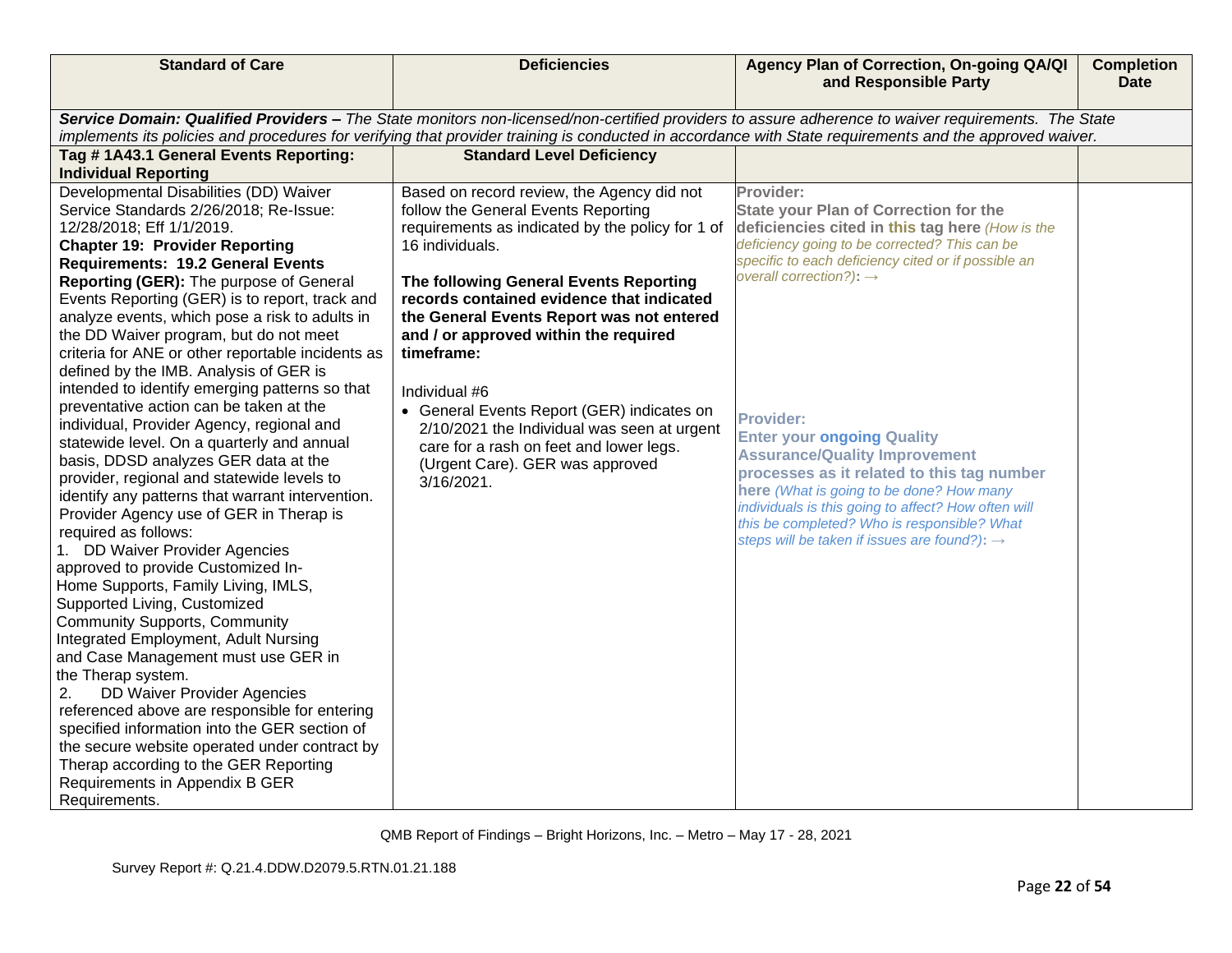| 3.<br>At the Provider Agency's discretion                      |  |  |
|----------------------------------------------------------------|--|--|
| additional events, which are not required by                   |  |  |
| DDSD, may also be tracked within the GER                       |  |  |
| section of Therap.                                             |  |  |
| GER does not replace a Provider<br>4.                          |  |  |
| Agency's obligations to report ANE or other                    |  |  |
| reportable incidents as described in Chapter                   |  |  |
| 18: Incident Management System.                                |  |  |
| GER does not replace a Provider<br>5.                          |  |  |
| Agency's obligations related to healthcare                     |  |  |
| coordination, modifications to the ISP, or any                 |  |  |
| other risk management and QI activities.                       |  |  |
|                                                                |  |  |
| <b>Appendix B GER Requirements: DDSD is</b>                    |  |  |
| pleased to introduce the revised General                       |  |  |
| Events Reporting (GER), requirements. There                    |  |  |
| are two important changes related to                           |  |  |
| medication error reporting:                                    |  |  |
| 1. Effective immediately, DDSD requires ALL                    |  |  |
| medication errors be entered into Therap                       |  |  |
| GER with the exception of those required to                    |  |  |
| be reported to Division of Health                              |  |  |
| Improvement-Incident Management Bureau.                        |  |  |
| 2. No alternative methods for reporting are                    |  |  |
| permitted.                                                     |  |  |
| The following events need to be reported in<br>the Therap GER: |  |  |
| • Emergency Room/Urgent Care/Emergency                         |  |  |
| <b>Medical Services</b>                                        |  |  |
| • Falls Without Injury                                         |  |  |
| • Injury (including Falls, Choking, Skin                       |  |  |
| Breakdown and Infection)                                       |  |  |
| • Law Enforcement Use                                          |  |  |
| • Medication Errors                                            |  |  |
| • Medication Documentation Errors                              |  |  |
| • Missing Person/Elopement                                     |  |  |
| • Out of Home Placement- Medical:                              |  |  |
| Hospitalization, Long Term Care, Skilled                       |  |  |
| Nursing or Rehabilitation Facility Admission                   |  |  |
| • PRN Psychotropic Medication                                  |  |  |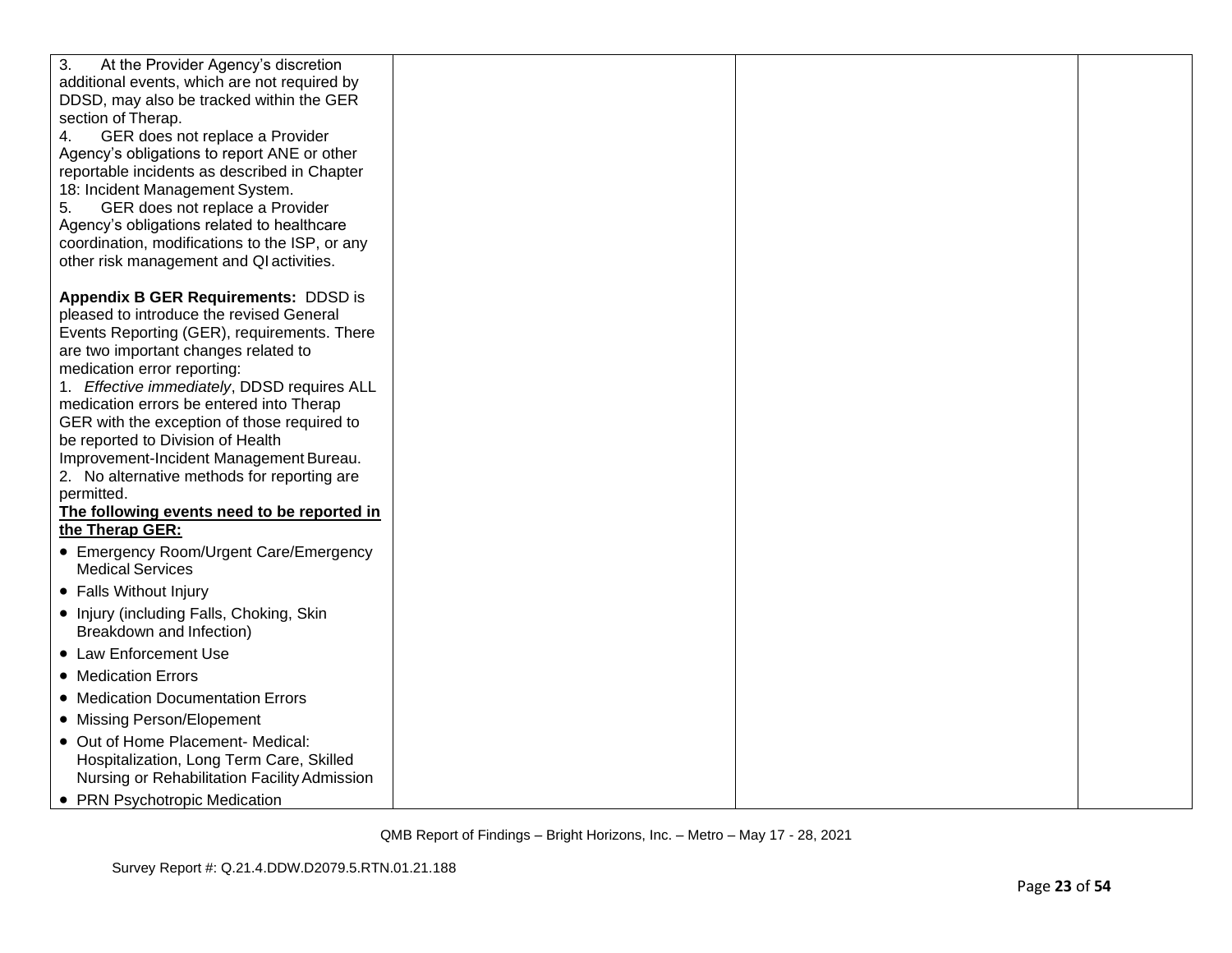| • Restraint Related to Behavior<br>• Suicide Attempt or Threat<br><b>Entry Guidance: Provider Agencies must</b><br>complete the following sections of the GER<br>with detailed information: profile information,<br>event information, other event information,<br>general information, notification, actions<br>taken or planned, and the review follow up |  |  |
|-------------------------------------------------------------------------------------------------------------------------------------------------------------------------------------------------------------------------------------------------------------------------------------------------------------------------------------------------------------|--|--|
| comments section. Please attach any<br>pertinent external documents such as<br>discharge summary, medical consultation<br>form, etc. Provider Agencies must enter and<br>approve GERs within 2 business days with<br>the exception of Medication Errors which<br>must be entered into GER on at least a<br>monthly basis.                                   |  |  |
|                                                                                                                                                                                                                                                                                                                                                             |  |  |
|                                                                                                                                                                                                                                                                                                                                                             |  |  |
|                                                                                                                                                                                                                                                                                                                                                             |  |  |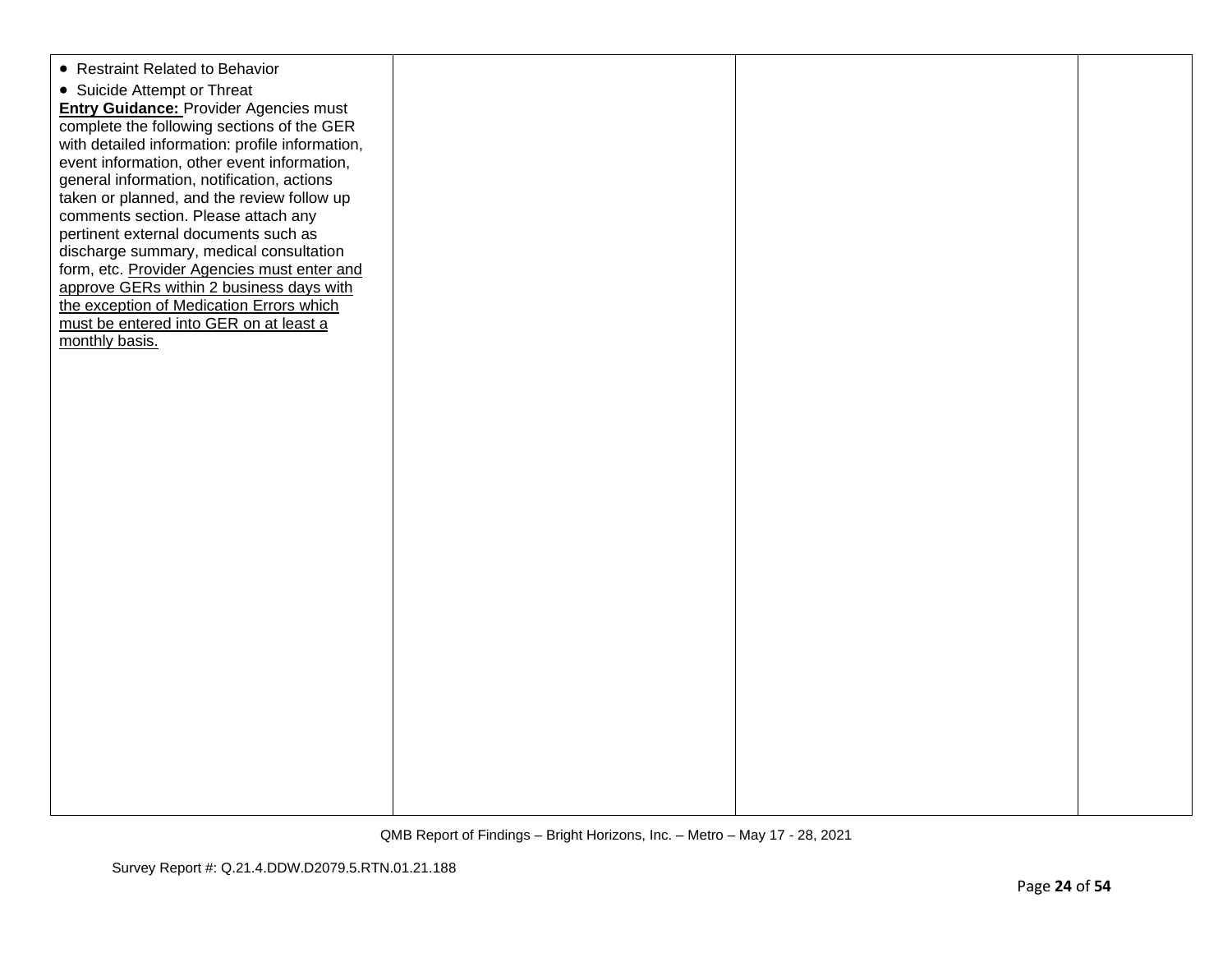| <b>Standard of Care</b>                                                          | <b>Deficiencies</b>                                                                   | Agency Plan of Correction, On-going QA/QI<br>and Responsible Party                                                                                               | <b>Completion</b><br><b>Date</b> |
|----------------------------------------------------------------------------------|---------------------------------------------------------------------------------------|------------------------------------------------------------------------------------------------------------------------------------------------------------------|----------------------------------|
|                                                                                  |                                                                                       | Service Domain: Health and Welfare - The state, on an ongoing basis, identifies, addresses and seeks to prevent occurrences of abuse, neglect and                |                                  |
|                                                                                  |                                                                                       | exploitation. Individuals shall be afforded their basic human rights. The provider supports individuals to access needed healthcare services in a timely manner. |                                  |
| Tag #1A08.2 Administrative Case File:                                            |                                                                                       |                                                                                                                                                                  |                                  |
| <b>Healthcare Requirements &amp; Follow-up</b>                                   | <b>Standard Level Deficiency</b>                                                      | Provider:                                                                                                                                                        |                                  |
| Developmental Disabilities (DD) Waiver<br>Service Standards 2/26/2018; Re-Issue: | Based on record review the Agency did not<br>provide documentation of annual physical | <b>State your Plan of Correction for the</b>                                                                                                                     |                                  |
| 12/28/2018; Eff 1/1/2019                                                         | examinations and/or other examinations as                                             | deficiencies cited in this tag here (How is the                                                                                                                  |                                  |
| <b>Chapter 3 Safeguards: 3.1.1 Decision</b>                                      | specified by a licensed physician for 1 of 16                                         | deficiency going to be corrected? This can be                                                                                                                    |                                  |
| <b>Consultation Process (DCP): Health</b>                                        | individuals receiving Living Care Arrangements                                        | specific to each deficiency cited or if possible an                                                                                                              |                                  |
| decisions are the sole domain of waiver                                          | and Community Inclusion.                                                              | overall correction?): $\rightarrow$                                                                                                                              |                                  |
| participants, their guardians or healthcare                                      |                                                                                       |                                                                                                                                                                  |                                  |
| decision makers. Participants and their                                          | Review of the administrative individual case                                          |                                                                                                                                                                  |                                  |
| healthcare decision makers can confidently                                       | files revealed the following items were not                                           |                                                                                                                                                                  |                                  |
| make decisions that are compatible with their                                    | found, incomplete, and/or not current:                                                |                                                                                                                                                                  |                                  |
| personal and cultural values. Provider                                           |                                                                                       |                                                                                                                                                                  |                                  |
| Agencies are required to support the informed                                    | <b>Living Care Arrangements / Community</b>                                           |                                                                                                                                                                  |                                  |
| decision making of waiver participants by                                        | <b>Inclusion (Individuals Receiving Multiple</b>                                      | <b>Provider:</b>                                                                                                                                                 |                                  |
| supporting access to medical consultation,                                       | Services):                                                                            | <b>Enter your ongoing Quality</b>                                                                                                                                |                                  |
| information, and other available resources                                       |                                                                                       | <b>Assurance/Quality Improvement</b>                                                                                                                             |                                  |
| according to the following:<br>1. The DCP is used when a person or               | Cardiology:                                                                           | processes as it related to this tag number                                                                                                                       |                                  |
| his/her guardian/healthcare decision maker                                       | • Individual #8 - As indicated by collateral<br>documentation reviewed, exam was      | here (What is going to be done? How many                                                                                                                         |                                  |
| has concerns, needs more information about                                       | scheduled for 5/21/2021. No evidence of                                               | individuals is this going to affect? How often will                                                                                                              |                                  |
| health-related issues, or has decided not to                                     | exam results was found. (Note: Exam was                                               | this be completed? Who is responsible? What                                                                                                                      |                                  |
| follow all or part of an order, recommendation,                                  | scheduled for 6/17/2021 during on-site                                                | steps will be taken if issues are found?): $\rightarrow$                                                                                                         |                                  |
| or suggestion. This includes, but is not limited                                 | survey.)                                                                              |                                                                                                                                                                  |                                  |
| to:                                                                              |                                                                                       |                                                                                                                                                                  |                                  |
| a. medical orders or recommendations from                                        | Otolaryngology:                                                                       |                                                                                                                                                                  |                                  |
| the Primary Care Practitioner, Specialists                                       | • Individual #8 - As indicated by collateral                                          |                                                                                                                                                                  |                                  |
| or other licensed medical or healthcare                                          | documentation reviewed, follow up exam                                                |                                                                                                                                                                  |                                  |
| practitioners such as a Nurse Practitioner                                       | was scheduled for 3/30/2021. No evidence                                              |                                                                                                                                                                  |                                  |
| (NP or CNP), Physician Assistant (PA) or                                         | of exam results was found. (Note: Exam was                                            |                                                                                                                                                                  |                                  |
| Dentist:                                                                         | scheduled for 6/1/2021 during on-site                                                 |                                                                                                                                                                  |                                  |
| b. clinical recommendations made by<br>registered/licensed clinicians who are    | survey.)                                                                              |                                                                                                                                                                  |                                  |
| either members of the IDT or clinicians                                          |                                                                                       |                                                                                                                                                                  |                                  |
| who have performed an evaluation such                                            |                                                                                       |                                                                                                                                                                  |                                  |
| as a video-fluoroscopy;                                                          |                                                                                       |                                                                                                                                                                  |                                  |
| c. health related recommendations or                                             |                                                                                       |                                                                                                                                                                  |                                  |
| suggestions from oversight activities such                                       |                                                                                       |                                                                                                                                                                  |                                  |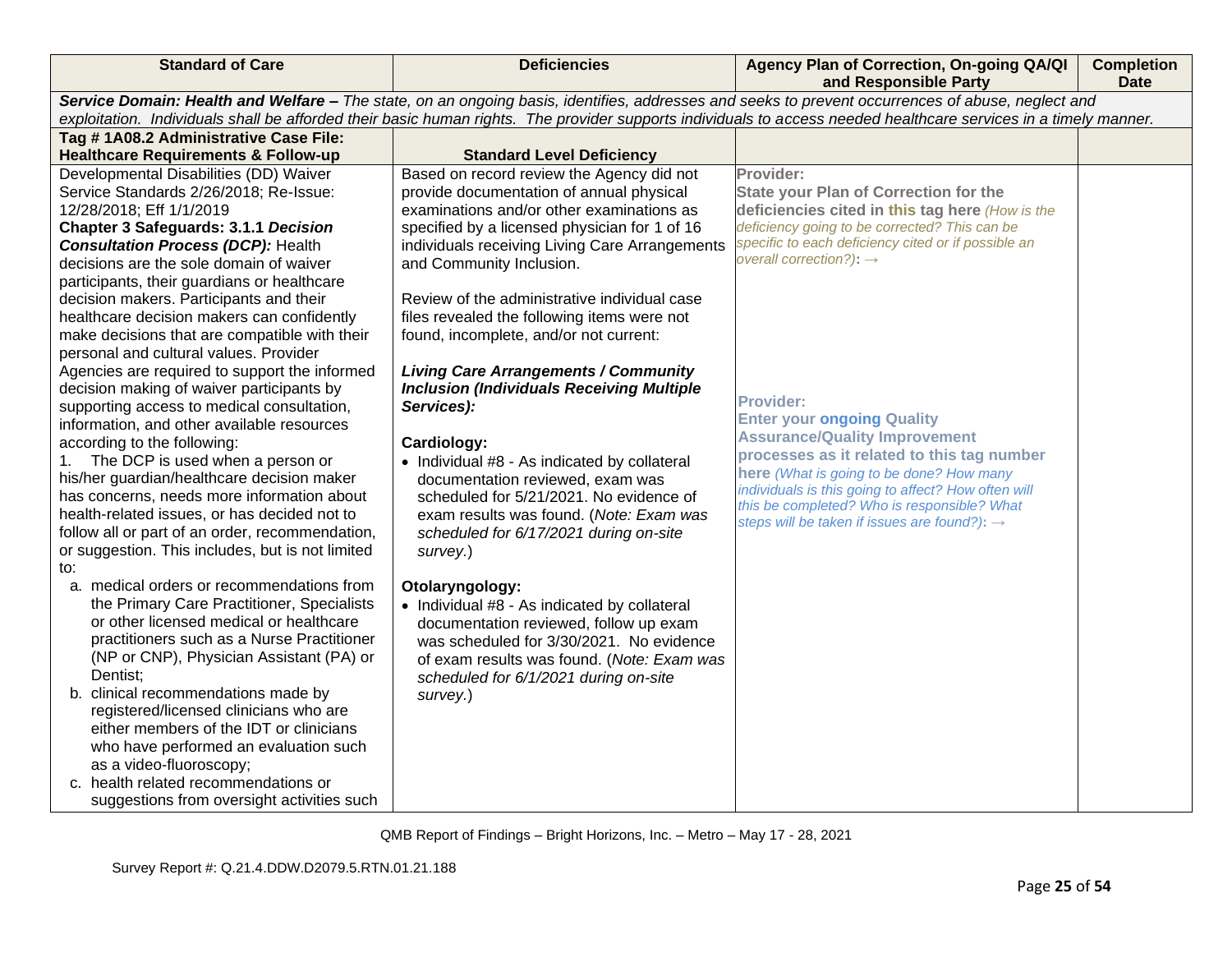| as the Individual Quality Review (IQR) or<br>other DOH review or oversight activities;<br>and<br>d. recommendations made through a<br>Healthcare Plan (HCP), including a<br><b>Comprehensive Aspiration Risk</b><br>Management Plan (CARMP), or another<br>plan.                                                                                                                                                                                                                                                                                                                                                                                                                                                                                                                                                                                                                                                                                                                                                                                                                                  |  |  |
|---------------------------------------------------------------------------------------------------------------------------------------------------------------------------------------------------------------------------------------------------------------------------------------------------------------------------------------------------------------------------------------------------------------------------------------------------------------------------------------------------------------------------------------------------------------------------------------------------------------------------------------------------------------------------------------------------------------------------------------------------------------------------------------------------------------------------------------------------------------------------------------------------------------------------------------------------------------------------------------------------------------------------------------------------------------------------------------------------|--|--|
| 2. When the person/guardian disagrees<br>with a recommendation or does not agree<br>with the implementation of that<br>recommendation, Provider Agencies<br>follow the DCP and attend the meeting<br>coordinated by the CM. During this<br>meeting:<br>a. Providers inform the person/guardian<br>of the rationale for that<br>recommendation, so that the benefit is<br>made clear. This will be done in<br>layman's terms and will include basic<br>sharing of information designed to<br>assist the person/guardian with<br>understanding the risks and benefits of<br>the recommendation.<br>b. The information will be focused on the<br>specific area of concern by the<br>person/guardian. Alternatives should be<br>presented, when available, if the<br>guardian is interested in considering<br>other options for implementation.<br>c. Providers support the person/guardian to<br>make an informed decision.<br>d. The decision made by the<br>person/guardian during the meeting is<br>accepted; plans are modified; and the<br>IDT honors this health decision in every<br>setting. |  |  |
| <b>Chapter 20: Provider Documentation and</b><br><b>Client Records: 20.2 Client Records</b><br>Requirements: All DD Waiver Provider<br>Agencies are required to create and maintain                                                                                                                                                                                                                                                                                                                                                                                                                                                                                                                                                                                                                                                                                                                                                                                                                                                                                                               |  |  |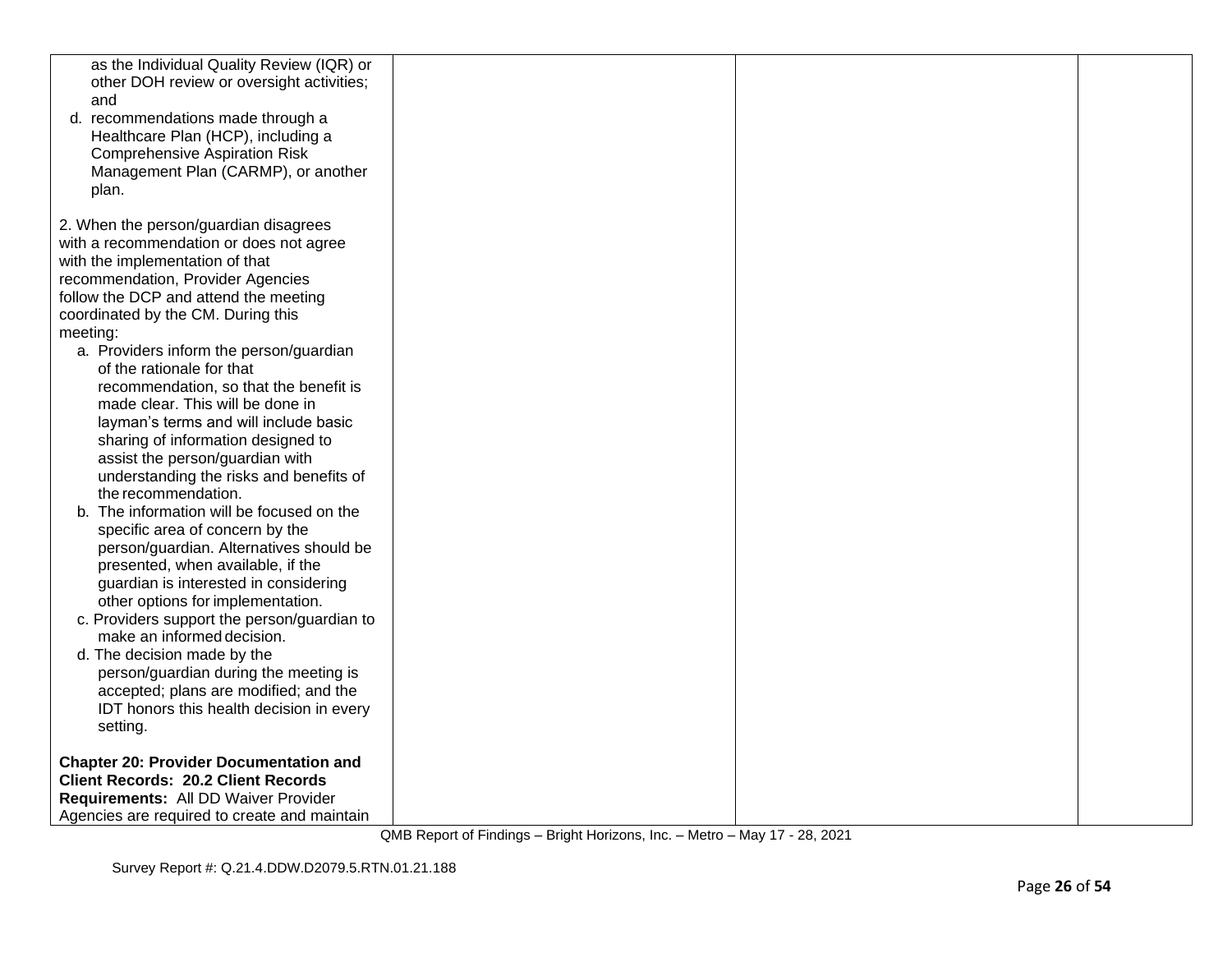| individual client records. The contents of client |  |  |
|---------------------------------------------------|--|--|
| records vary depending on the unique needs of     |  |  |
| the person receiving services and the resultant   |  |  |
| information produced. The extent of               |  |  |
| documentation required for individual client      |  |  |
| records per service type depends on the           |  |  |
| location of the file, the type of service being   |  |  |
| provided, and the information necessary.          |  |  |
| DD Waiver Provider Agencies are required to       |  |  |
| adhere to the following:                          |  |  |
| Client records must contain all documents         |  |  |
| essential to the service being provided and       |  |  |
| essential to ensuring the health and safety of    |  |  |
| the person during the provision of the service.   |  |  |
| 2. Provider Agencies must have readily            |  |  |
| accessible records in home and community          |  |  |
| settings in paper or electronic form. Secure      |  |  |
| access to electronic records through the          |  |  |
| Therap web-based system using computers or        |  |  |
| mobile devices is acceptable.                     |  |  |
| 3. Provider Agencies are responsible for          |  |  |
| ensuring that all plans created by nurses,        |  |  |
| RDs, therapists or BSCs are present in all        |  |  |
| needed settings.                                  |  |  |
| Provider Agencies must maintain records<br>4.     |  |  |
| of all documents produced by agency               |  |  |
| personnel or contractors on behalf of each        |  |  |
| person, including any routine notes or data,      |  |  |
| annual assessments, semi-annual reports,          |  |  |
| evidence of training provided/received,           |  |  |
| progress notes, and any other interactions for    |  |  |
| which billing is generated.                       |  |  |
| Each Provider Agency is responsible for<br>5.     |  |  |
| maintaining the daily or other contact notes      |  |  |
| documenting the nature and frequency of           |  |  |
| service delivery, as well as data tracking only   |  |  |
| for the services provided by their agency.        |  |  |
| The current Client File Matrix found in<br>6.     |  |  |
| Appendix A Client File Matrix details the         |  |  |
| minimum requirements for records to be            |  |  |
| stored in agency office files, the delivery site, |  |  |
| or with DSP while providing services in the       |  |  |
| community.                                        |  |  |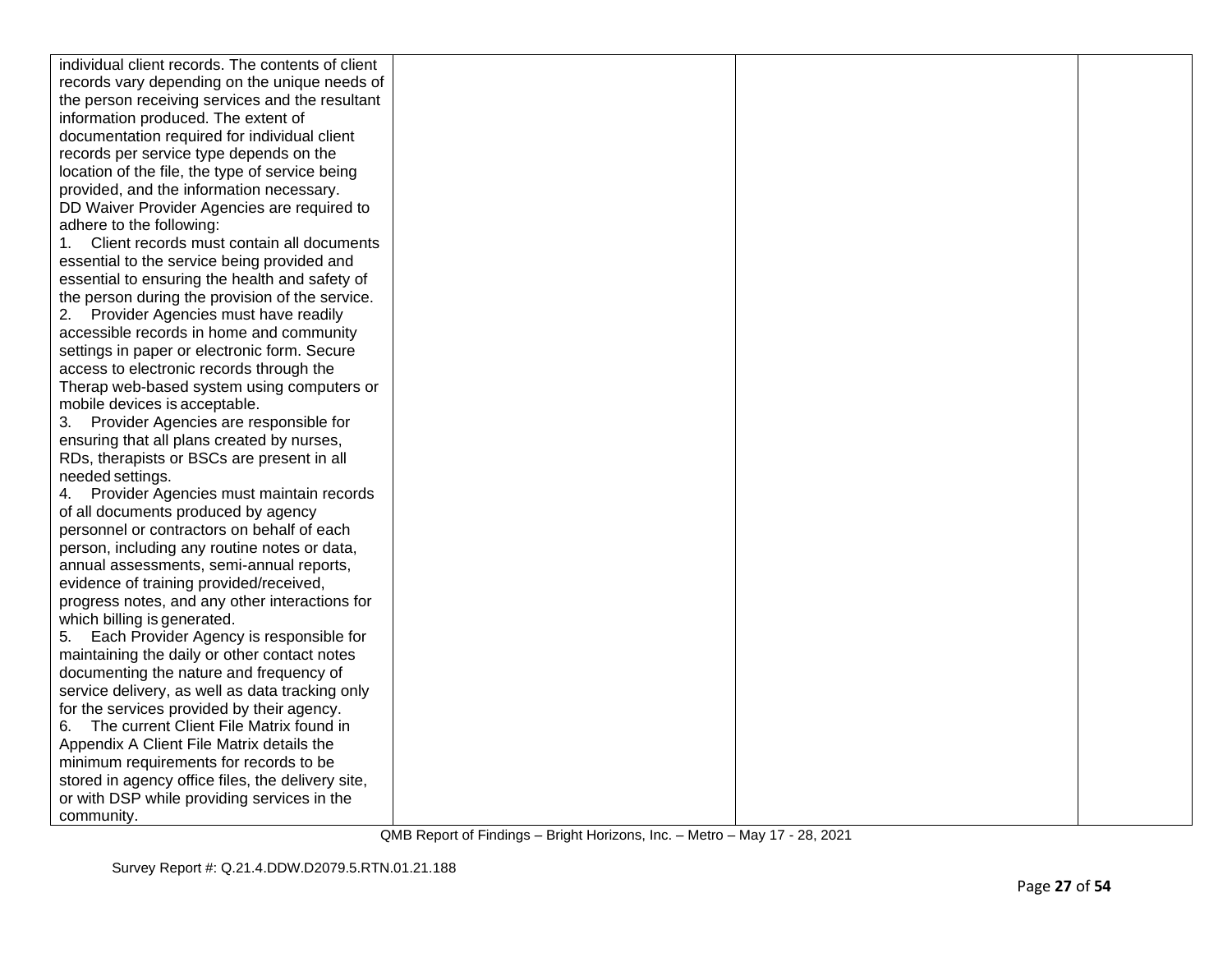| 7. All records pertaining to JCMs must be<br>retained permanently and must be made<br>available to DDSD upon request, upon the<br>termination or expiration of a provider<br>agreement, or upon provider withdrawal from |  |  |
|--------------------------------------------------------------------------------------------------------------------------------------------------------------------------------------------------------------------------|--|--|
| services.                                                                                                                                                                                                                |  |  |
| 20.5.3 Health Passport and Physician<br><b>Consultation Form: All Primary and</b><br>Secondary Provider Agencies must use the                                                                                            |  |  |
| Health Passport and Physician Consultation<br>form from the Therap system. This<br>standardized document contains individual,                                                                                            |  |  |
| physician and emergency contact information,<br>a complete list of current medical diagnoses,<br>health and safety risk factors, allergies, and                                                                          |  |  |
| information regarding insurance, guardianship,<br>and advance directives. The Health Passport<br>also includes a standardized form to use at                                                                             |  |  |
| medical appointments called the Physician<br>Consultation form. The Physician Consultation<br>form contains a list of all current medications.                                                                           |  |  |
| <b>Chapter 10: Living Care Arrangements</b><br>(LCA) Living Supports-Supported Living:<br>10.3.9.6.1 Monitoring and Supervision                                                                                          |  |  |
| 4. Ensure and document the following:<br>a. The person has a Primary Care<br>Practitioner.                                                                                                                               |  |  |
| b. The person receives an annual<br>physical examination and other<br>examinations as recommended by a                                                                                                                   |  |  |
| Primary Care Practitioner or<br>specialist.<br>c. The person receives                                                                                                                                                    |  |  |
| annual dental check-ups<br>and other check-ups as                                                                                                                                                                        |  |  |
| recommended by a<br>licensed dentist.<br>d. The person receives a hearing test as                                                                                                                                        |  |  |
| recommended by a licensed audiologist.<br>e. The person receives eye<br>examinations as                                                                                                                                  |  |  |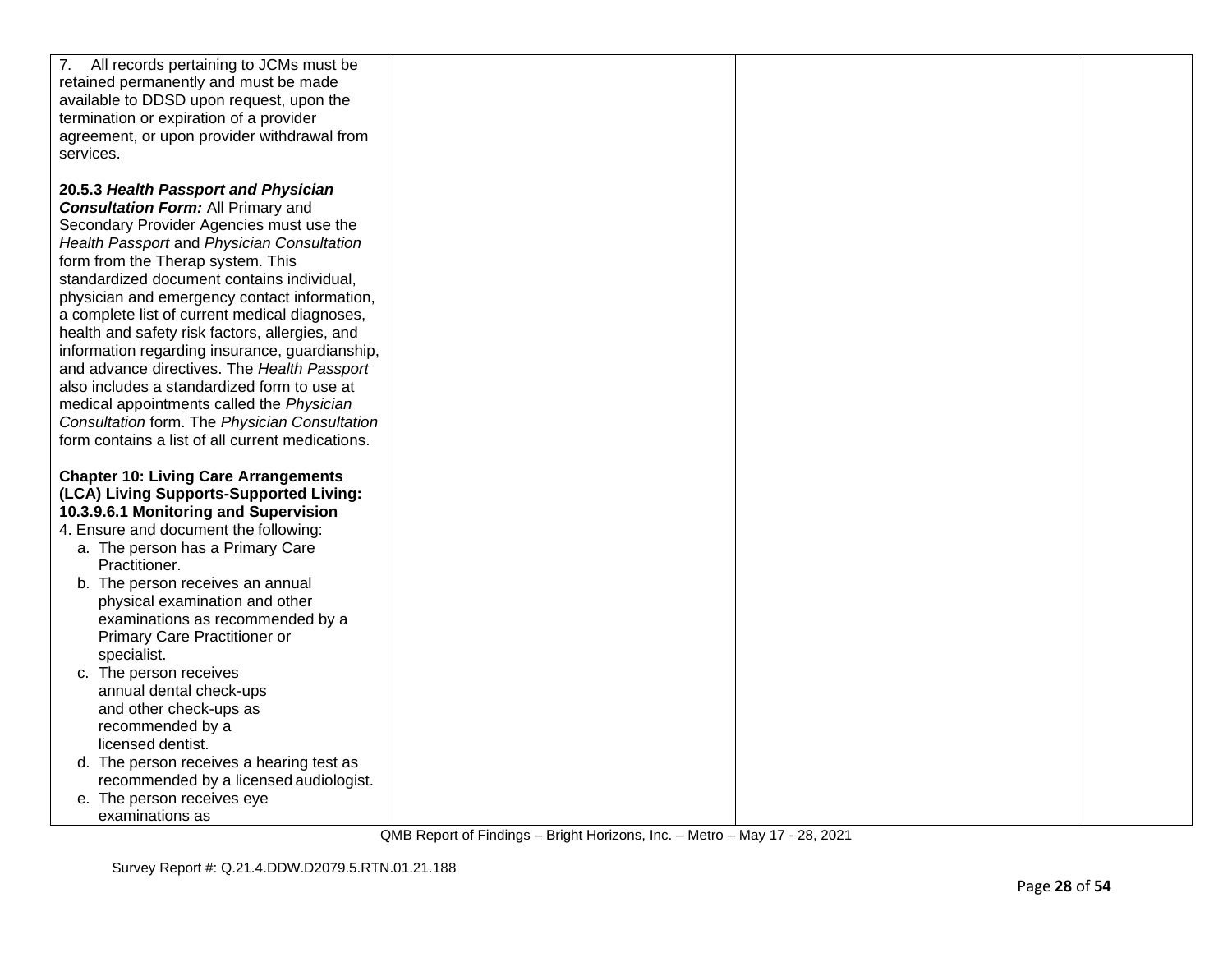| recommended by a                              |  |  |
|-----------------------------------------------|--|--|
|                                               |  |  |
| licensed optometrist or                       |  |  |
| ophthalmologist.                              |  |  |
|                                               |  |  |
| 5. Agency activities occur as required for    |  |  |
| follow-up activities to medical appointments  |  |  |
|                                               |  |  |
| (e.g. treatment, visits to specialists, and   |  |  |
| changes in medication or daily routine).      |  |  |
|                                               |  |  |
|                                               |  |  |
| 10.3.10.1 Living Care Arrangements (LCA)      |  |  |
|                                               |  |  |
| Living Supports-IMLS: 10.3.10.2 General       |  |  |
| Requirements: 9 . Medical services must be    |  |  |
|                                               |  |  |
| ensured (i.e., ensure each person has a       |  |  |
| licensed Primary Care Practitioner and        |  |  |
|                                               |  |  |
| receives an annual physical examination,      |  |  |
| specialty medical care as needed, and         |  |  |
|                                               |  |  |
| annual dental checkup by a licensed dentist). |  |  |
|                                               |  |  |
|                                               |  |  |
| <b>Chapter 13 Nursing Services: 13.2.3</b>    |  |  |
| <b>General Requirements:</b>                  |  |  |
|                                               |  |  |
| Each person has a licensed primary<br>1.      |  |  |
| care practitioner and receives an annual      |  |  |
|                                               |  |  |
| physical examination and specialty            |  |  |
| medical/dental care as needed. Nurses         |  |  |
|                                               |  |  |
| communicate with these providers to           |  |  |
| share current health information.             |  |  |
|                                               |  |  |
|                                               |  |  |
|                                               |  |  |
|                                               |  |  |
|                                               |  |  |
|                                               |  |  |
|                                               |  |  |
|                                               |  |  |
|                                               |  |  |
|                                               |  |  |
|                                               |  |  |
|                                               |  |  |
|                                               |  |  |
|                                               |  |  |
|                                               |  |  |
|                                               |  |  |
|                                               |  |  |
|                                               |  |  |
|                                               |  |  |
|                                               |  |  |
|                                               |  |  |
|                                               |  |  |
|                                               |  |  |
|                                               |  |  |
|                                               |  |  |
|                                               |  |  |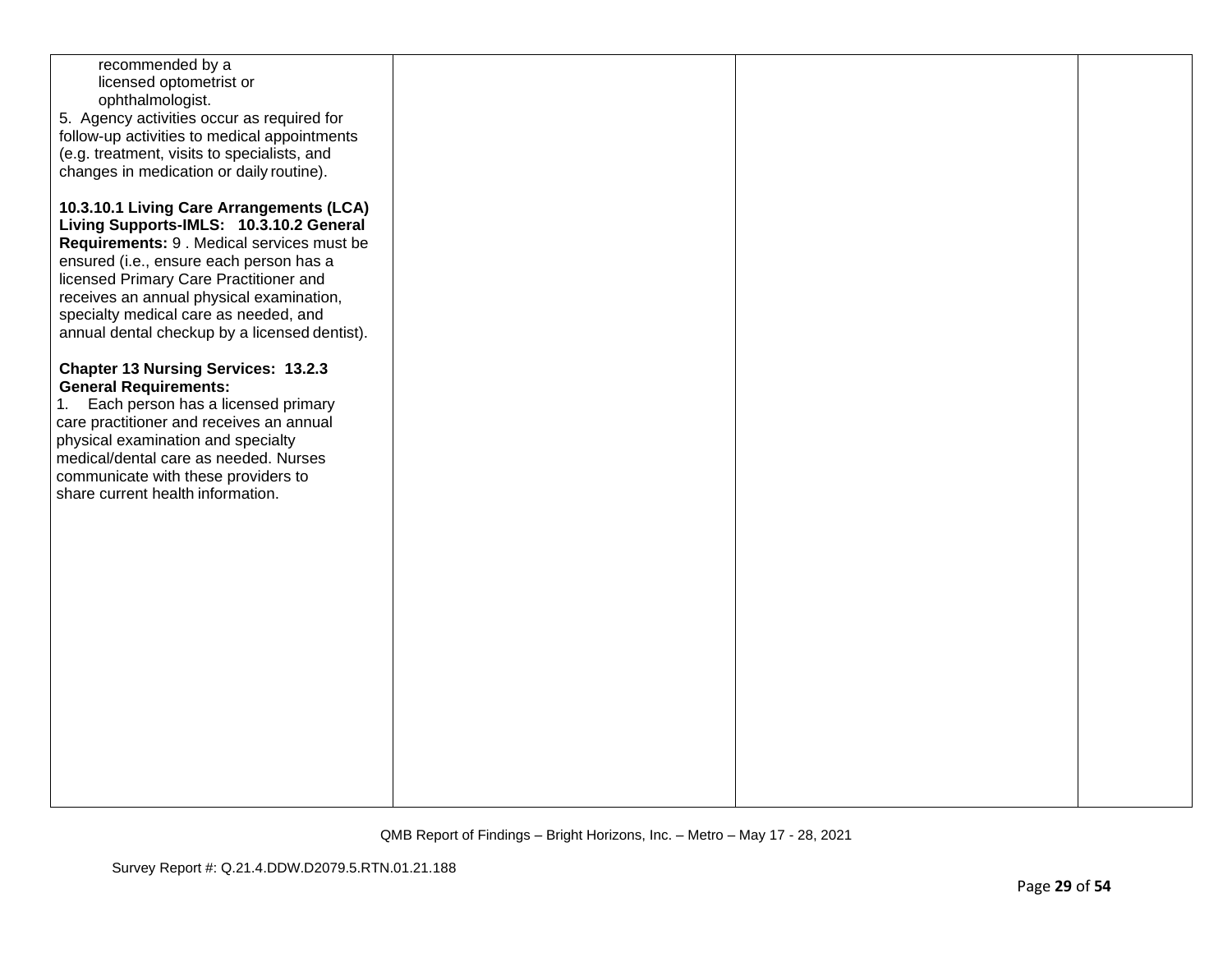| Tag #1A09 Medication Delivery Routine         | <b>Standard Level Deficiency</b>               |                                                                                                    |  |
|-----------------------------------------------|------------------------------------------------|----------------------------------------------------------------------------------------------------|--|
| <b>Medication Administration</b>              |                                                |                                                                                                    |  |
| Developmental Disabilities (DD) Waiver        | Medication Administration Records (MAR)        | Provider:                                                                                          |  |
| Service Standards 2/26/2018; Re-Issue:        | were reviewed for the month of April 2021.     | <b>State your Plan of Correction for the</b>                                                       |  |
| 12/28/2018; Eff 1/1/2019.                     |                                                | deficiencies cited in this tag here (How is the                                                    |  |
| <b>Chapter 20: Provider Documentation and</b> | Based on record review, 1 of 9 individuals had | deficiency going to be corrected? This can be                                                      |  |
| <b>Client Records 20.6 Medication</b>         | Medication Administration Records (MAR),       | specific to each deficiency cited or if possible an                                                |  |
| <b>Administration Record (MAR):</b> A current | which contained missing medications entries    | overall correction?): $\rightarrow$                                                                |  |
| Medication Administration Record (MAR) must   | and/or other errors:                           |                                                                                                    |  |
| be maintained in all settings where           |                                                |                                                                                                    |  |
| medications or treatments are delivered.      | Individual #1                                  |                                                                                                    |  |
| Family Living Providers may opt not to use    | April 2021                                     |                                                                                                    |  |
| MARs if they are the sole provider who        |                                                |                                                                                                    |  |
| supports the person with medications or       | As indicated by the Medication                 |                                                                                                    |  |
| treatments. However, if there are services    | Administration Records the individual is to    |                                                                                                    |  |
| provided by unrelated DSP, ANS for            | have Bourdeaux butt paste 16% ointment         | <b>Provider:</b>                                                                                   |  |
| Medication Oversight must be budgeted, and a  | applied (2 times daily). According to the      | <b>Enter your ongoing Quality</b>                                                                  |  |
| MAR must be created and used by the DSP.      | Physician's Orders Bourdeaux butt paste        | <b>Assurance/Quality Improvement</b>                                                               |  |
| Primary and Secondary Provider Agencies are   | 16% ointment is to be applied as needed.       | processes as it related to this tag number                                                         |  |
| responsible for:                              | Medication Administration Record and           | here (What is going to be done? How many                                                           |  |
| 1. Creating and maintaining either an         | Physician's Orders do not match.               | individuals is this going to affect? How often will<br>this be completed? Who is responsible? What |  |
| electronic or paper MAR in their service      |                                                | steps will be taken if issues are found?): $\rightarrow$                                           |  |
| setting. Provider Agencies may use the        |                                                |                                                                                                    |  |
| MAR in Therap but are not mandated to         |                                                |                                                                                                    |  |
| do so.                                        |                                                |                                                                                                    |  |
| 2. Continually communicating any              |                                                |                                                                                                    |  |
| changes about medications and                 |                                                |                                                                                                    |  |
| treatments between Provider Agencies to       |                                                |                                                                                                    |  |
| assure health and safety.                     |                                                |                                                                                                    |  |
| 7. Including the following on the MAR:        |                                                |                                                                                                    |  |
| a. The name of the person, a                  |                                                |                                                                                                    |  |
| transcription of the physician's or           |                                                |                                                                                                    |  |
| licensed health care provider's orders        |                                                |                                                                                                    |  |
| including the brand and generic               |                                                |                                                                                                    |  |
| names for all ordered routine and PRN         |                                                |                                                                                                    |  |
| medications or treatments, and the            |                                                |                                                                                                    |  |
| diagnoses for which the medications           |                                                |                                                                                                    |  |
| or treatments are prescribed;                 |                                                |                                                                                                    |  |
| b. The prescribed dosage, frequency           |                                                |                                                                                                    |  |
| and method or route of administration;        |                                                |                                                                                                    |  |
| times and dates of administration for         |                                                |                                                                                                    |  |
| all ordered routine or PRN                    |                                                |                                                                                                    |  |
| prescriptions or treatments; over the         |                                                |                                                                                                    |  |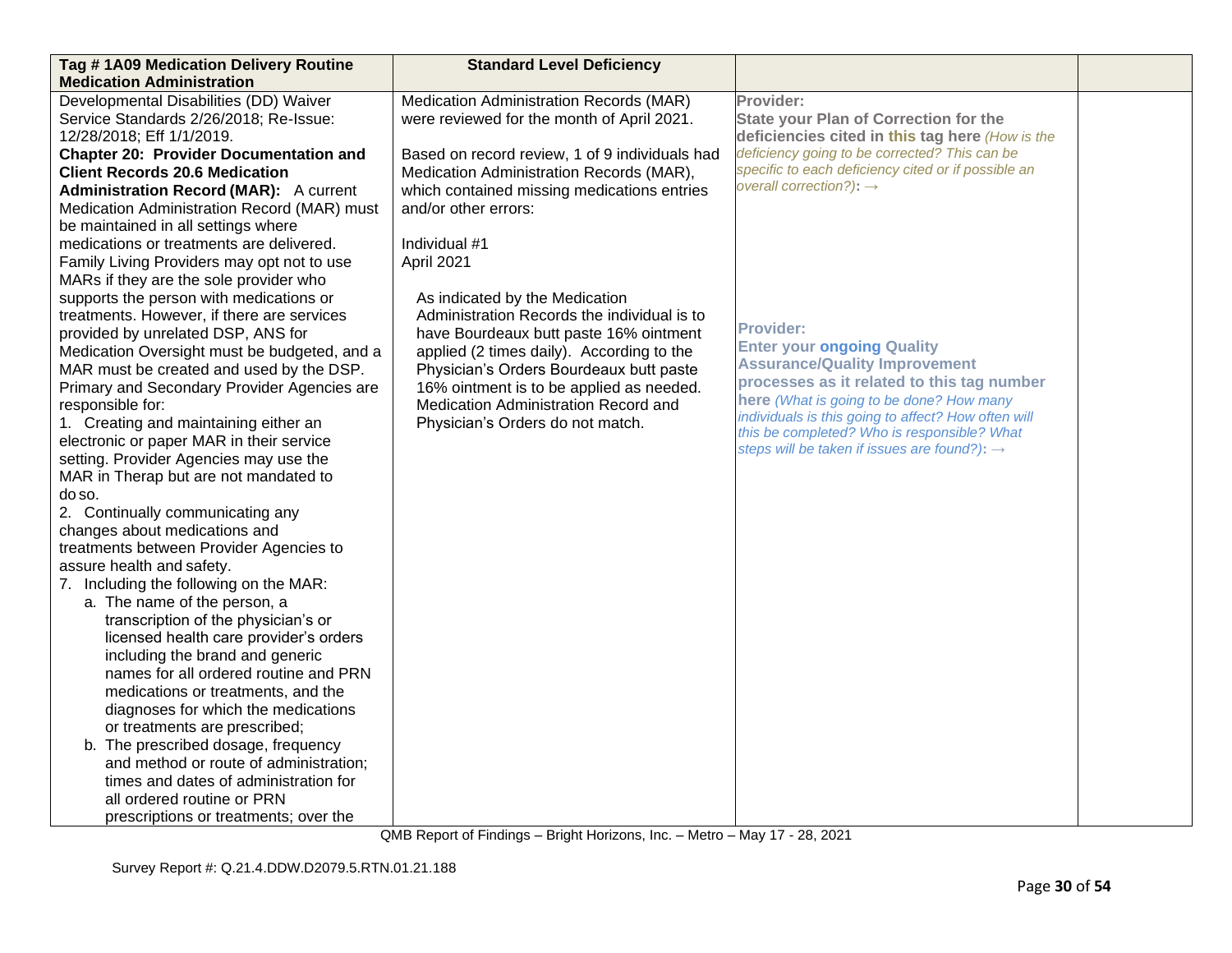|           | counter (OTC) or "comfort"                                                     |  |  |
|-----------|--------------------------------------------------------------------------------|--|--|
|           | medications or treatments and all self-                                        |  |  |
|           | selected herbal or vitamin therapy;<br>c. Documentation of all time limited or |  |  |
|           |                                                                                |  |  |
|           | discontinued medications or treatments;<br>d. The initials of the individual   |  |  |
|           |                                                                                |  |  |
|           | administering or assisting with the                                            |  |  |
|           | medication delivery and a signature<br>page or electronic record that          |  |  |
|           | designates the full name                                                       |  |  |
|           | corresponding to the initials;                                                 |  |  |
|           | e. Documentation of refused, missed, or                                        |  |  |
|           | held medications or treatments;                                                |  |  |
|           | Documentation of any allergic                                                  |  |  |
|           | reaction that occurred due to                                                  |  |  |
|           | medication or treatments; and                                                  |  |  |
|           | g. For PRN medications or treatments:                                          |  |  |
|           | i. instructions for the use of the PRN                                         |  |  |
|           | medication or treatment which must                                             |  |  |
|           | include observable signs/symptoms or                                           |  |  |
|           | circumstances in which the                                                     |  |  |
|           | medication or treatment is to be used                                          |  |  |
|           | and the number of doses that may be                                            |  |  |
|           | used in a 24-hour period;                                                      |  |  |
|           | ii. clear documentation that the                                               |  |  |
|           | DSP contacted the agency nurse                                                 |  |  |
|           | prior to assisting with the                                                    |  |  |
|           | medication or treatment, unless                                                |  |  |
|           | the DSP is a Family Living                                                     |  |  |
|           | Provider related by affinity of                                                |  |  |
|           | consanguinity; and                                                             |  |  |
|           | iii. documentation of the                                                      |  |  |
|           | effectiveness of the PRN                                                       |  |  |
|           | medication or treatment.                                                       |  |  |
|           |                                                                                |  |  |
|           | <b>Chapter 10 Living Care Arrangements</b>                                     |  |  |
|           | 10.3.4 Medication Assessment and                                               |  |  |
| Delivery: |                                                                                |  |  |
|           | Living Supports Provider Agencies must<br>support and comply with:             |  |  |
|           | 1. the processes identified in the DDSD                                        |  |  |
|           | <b>AWMD</b> training;                                                          |  |  |
|           |                                                                                |  |  |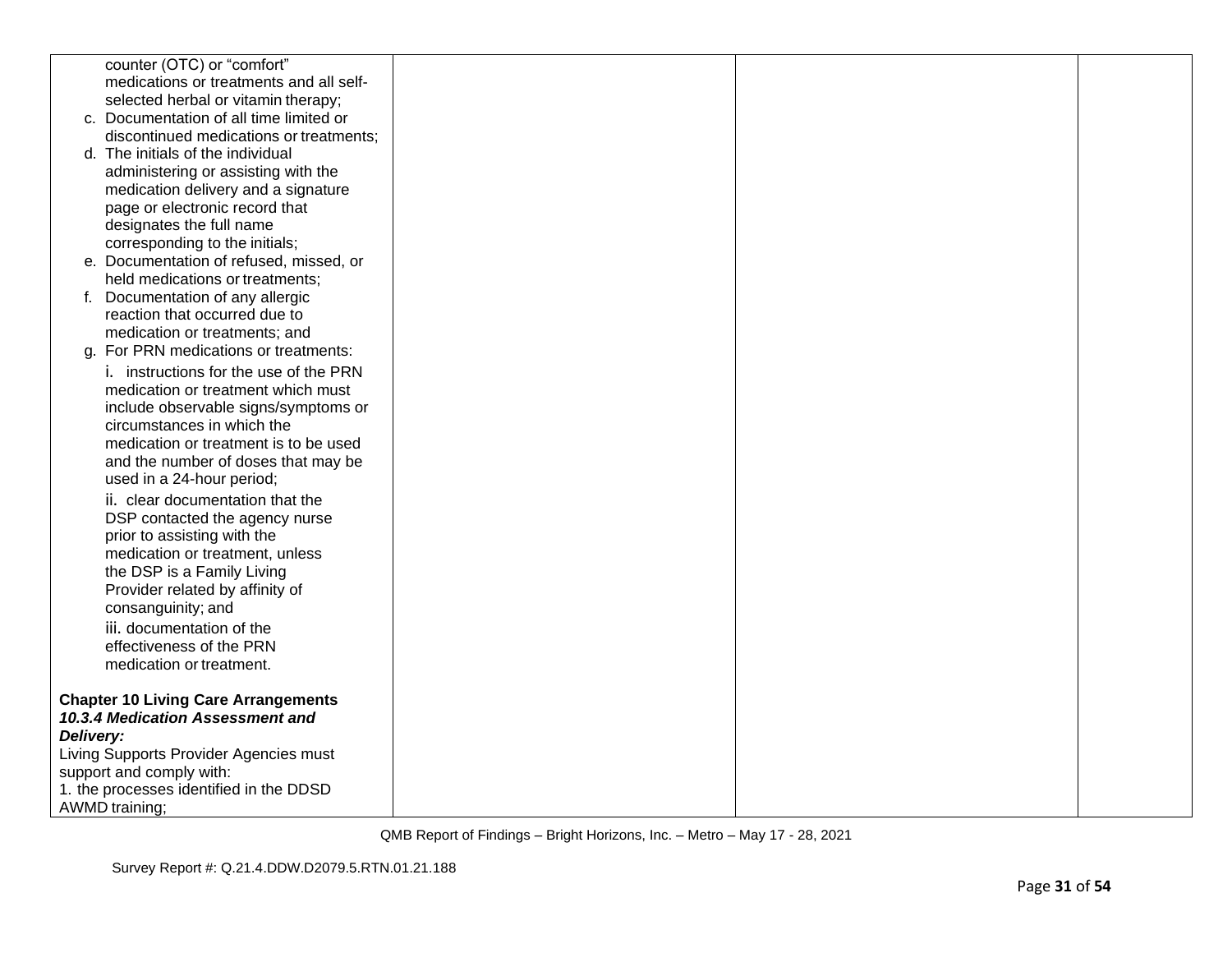| 2. the nursing and DSP functions<br>identified in the Chapter 13.3 Part 2- Adult<br><b>Nursing Services;</b><br>3. all Board of Pharmacy regulations as noted<br>in Chapter 16.5 Board of Pharmacy; and<br>4. documentation requirements in a<br><b>Medication Administration Record</b><br>(MAR) as described in Chapter 20.6<br><b>Medication Administration Record</b><br>$(MAR)$ .                                                                                                                                                                                                                                                                                                                                                                                 |  |  |
|------------------------------------------------------------------------------------------------------------------------------------------------------------------------------------------------------------------------------------------------------------------------------------------------------------------------------------------------------------------------------------------------------------------------------------------------------------------------------------------------------------------------------------------------------------------------------------------------------------------------------------------------------------------------------------------------------------------------------------------------------------------------|--|--|
| NMAC 16.19.11.8 MINIMUM STANDARDS:<br>A. MINIMUM STANDARDS FOR THE<br>DISTRIBUTION, STORAGE, HANDLING<br>AND RECORD KEEPING OF DRUGS:<br>(d) The facility shall have a Medication<br>Administration Record (MAR) documenting<br>medication administered to residents,<br>including over-the-counter medications.<br>This documentation shall include:<br>(i)<br>Name of resident;<br>(ii)<br>Date given;<br>Drug product name;<br>(iii)<br>Dosage and form;<br>(iv)<br>Strength of drug;<br>(v)<br>(vi) Route of administration;<br>(vii) How often medication is to be taken;<br>(viii) Time taken and staff initials;<br>Dates when the medication is<br>(ix)<br>discontinued or changed;<br>The name and initials of all staff<br>(x)<br>administering medications. |  |  |
| <b>Model Custodial Procedure Manual</b><br><b>D. Administration of Drugs</b><br>Unless otherwise stated by practitioner,<br>patients will not be allowed to administer their<br>own medications.<br>Document the practitioner's order authorizing<br>the self-administration of medications.<br>All PRN (As needed) medications shall have<br>complete detail instructions regarding the                                                                                                                                                                                                                                                                                                                                                                               |  |  |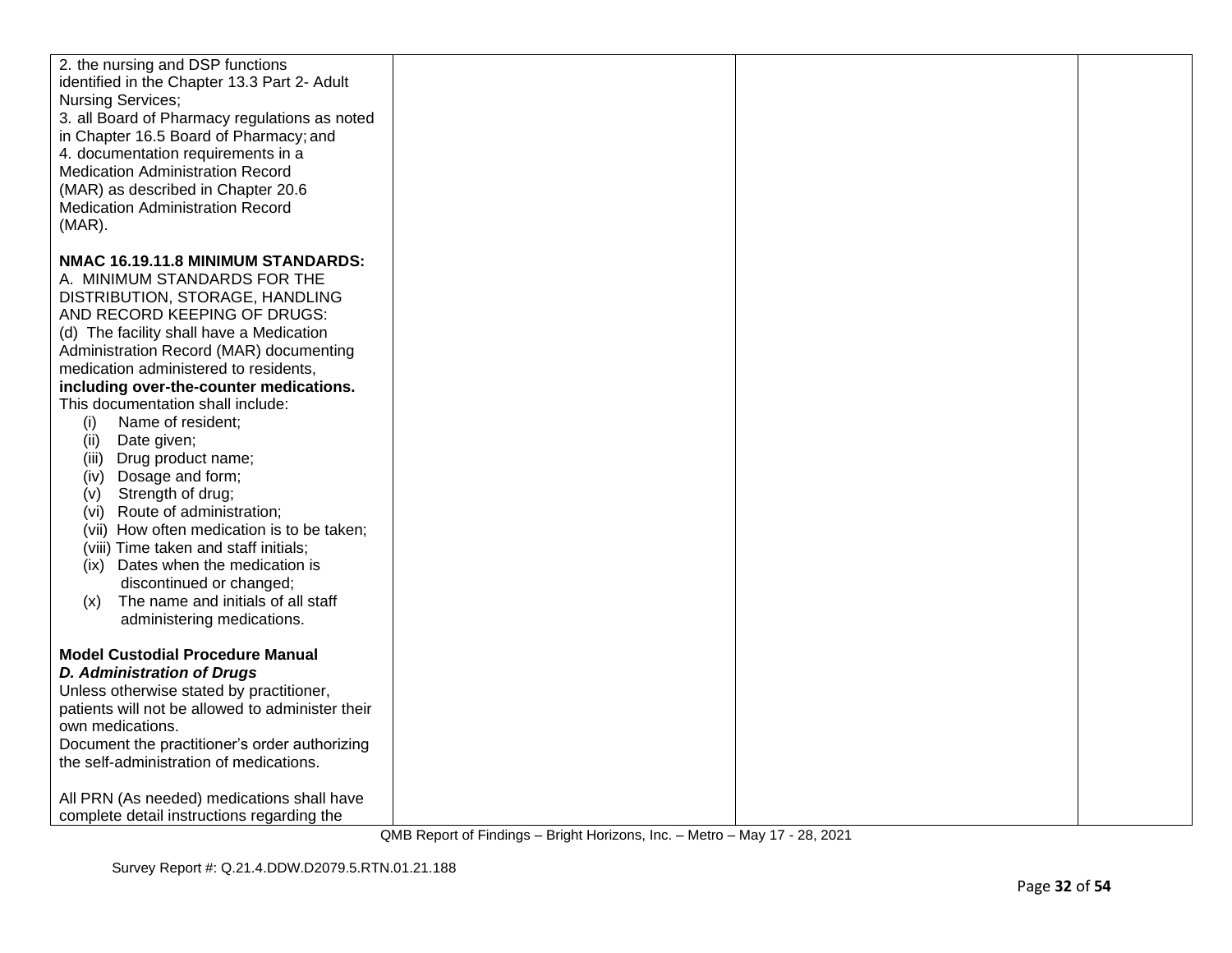| administering of the medication. This shall<br>include:                  |  |  |
|--------------------------------------------------------------------------|--|--|
| $\triangleright$ symptoms that indicate the use of the                   |  |  |
| medication,                                                              |  |  |
| → exact dosage to be used, and<br>→ the exact amount to be used in a 24- |  |  |
| hour period.                                                             |  |  |
|                                                                          |  |  |
|                                                                          |  |  |
|                                                                          |  |  |
|                                                                          |  |  |
|                                                                          |  |  |
|                                                                          |  |  |
|                                                                          |  |  |
|                                                                          |  |  |
|                                                                          |  |  |
|                                                                          |  |  |
|                                                                          |  |  |
|                                                                          |  |  |
|                                                                          |  |  |
|                                                                          |  |  |
|                                                                          |  |  |
|                                                                          |  |  |
|                                                                          |  |  |
|                                                                          |  |  |
|                                                                          |  |  |
|                                                                          |  |  |
|                                                                          |  |  |
|                                                                          |  |  |
|                                                                          |  |  |
|                                                                          |  |  |
|                                                                          |  |  |
|                                                                          |  |  |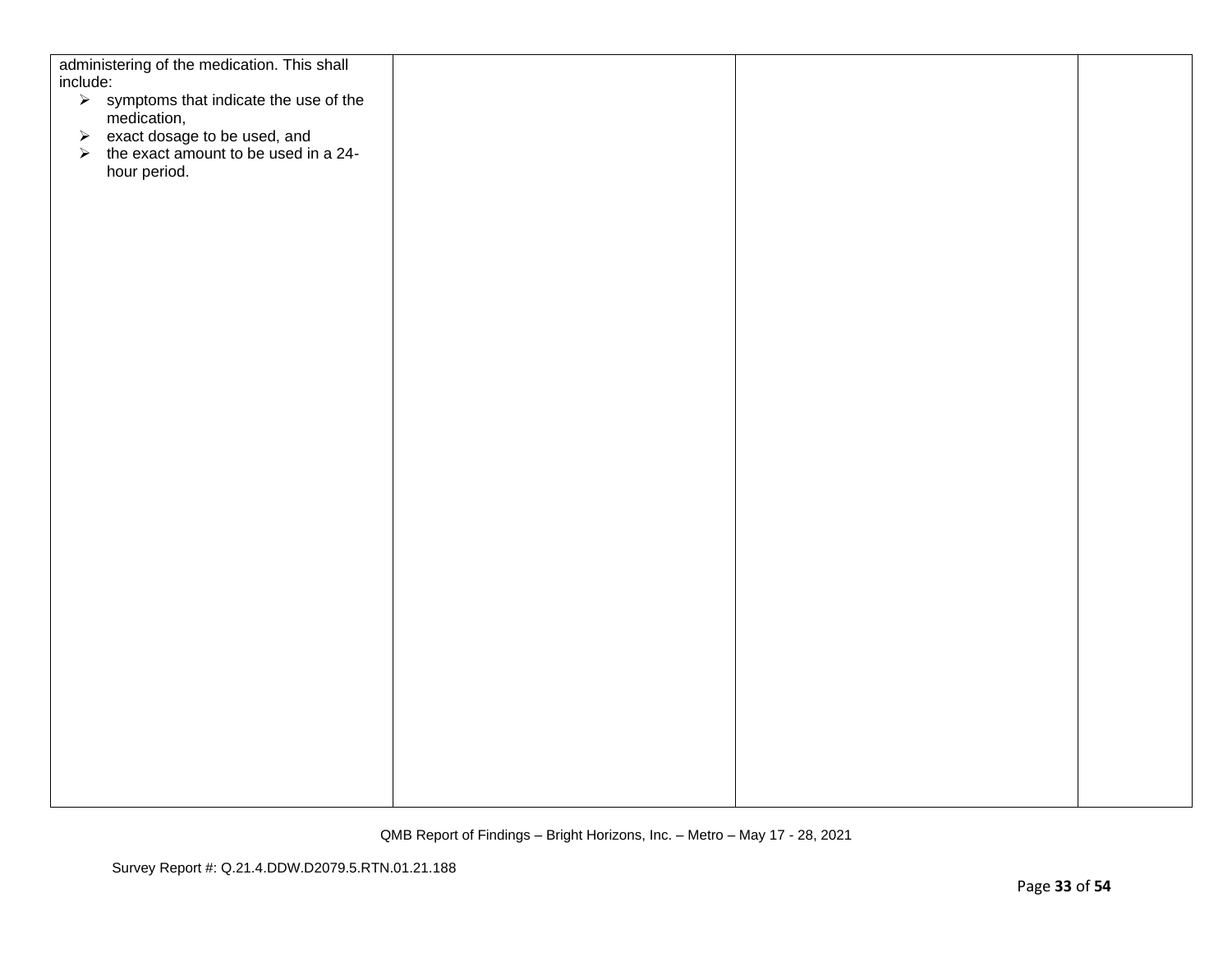| Tag #1A09.1 Medication Delivery PRN           | <b>Standard Level Deficiency</b>                 |                                                                                                    |  |
|-----------------------------------------------|--------------------------------------------------|----------------------------------------------------------------------------------------------------|--|
| <b>Medication Administration</b>              |                                                  |                                                                                                    |  |
| Developmental Disabilities (DD) Waiver        | Medication Administration Records (MAR)          | Provider:                                                                                          |  |
| Service Standards 2/26/2018; Re-Issue:        | were reviewed for the month of April 2021.       | <b>State your Plan of Correction for the</b>                                                       |  |
| 12/28/2018; Eff 1/1/2019.                     |                                                  | deficiencies cited in this tag here (How is the                                                    |  |
| <b>Chapter 20: Provider Documentation and</b> | Based on record review, 1 of 9 individuals had   | deficiency going to be corrected? This can be                                                      |  |
| <b>Client Records 20.6 Medication</b>         | <b>PRN Medication Administration Records</b>     | specific to each deficiency cited or if possible an                                                |  |
| <b>Administration Record (MAR):</b> A current | (MAR), which contained missing elements as       | overall correction?): $\rightarrow$                                                                |  |
| Medication Administration Record (MAR) must   | required by standard:                            |                                                                                                    |  |
| be maintained in all settings where           |                                                  |                                                                                                    |  |
| medications or treatments are delivered.      | Individual #7                                    |                                                                                                    |  |
| Family Living Providers may opt not to use    | April 2021                                       |                                                                                                    |  |
| MARs if they are the sole provider who        | No evidence of documented                        |                                                                                                    |  |
| supports the person with medications or       | Signs/Symptoms were found for the                |                                                                                                    |  |
| treatments. However, if there are services    | following PRN medication:                        |                                                                                                    |  |
| provided by unrelated DSP, ANS for            | • Acetaminophen $500mg - PRN - 4/11 - 13$ ,      | <b>Provider:</b>                                                                                   |  |
| Medication Oversight must be budgeted, and a  | 18 (given 4 times)                               | <b>Enter your ongoing Quality</b>                                                                  |  |
| MAR must be created and used by the DSP.      |                                                  | <b>Assurance/Quality Improvement</b>                                                               |  |
| Primary and Secondary Provider Agencies are   | No Effectiveness was noted on the                | processes as it related to this tag number                                                         |  |
| responsible for:                              | Medication Administration Record for the         | here (What is going to be done? How many                                                           |  |
| 1. Creating and maintaining either an         | following PRN medication:                        | individuals is this going to affect? How often will<br>this be completed? Who is responsible? What |  |
| electronic or paper MAR in their service      | $\bullet$ Acetaminophen 500mg - PRN - 4/11 - 13, | steps will be taken if issues are found?): $\rightarrow$                                           |  |
| setting. Provider Agencies may use the        | 18 (given 4 times)                               |                                                                                                    |  |
| MAR in Therap, but are not mandated           |                                                  |                                                                                                    |  |
| to do so.                                     |                                                  |                                                                                                    |  |
| 2. Continually communicating any              |                                                  |                                                                                                    |  |
| changes about medications and                 |                                                  |                                                                                                    |  |
| treatments between Provider Agencies to       |                                                  |                                                                                                    |  |
| assure health and safety.                     |                                                  |                                                                                                    |  |
| 7. Including the following on the MAR:        |                                                  |                                                                                                    |  |
| a. The name of the person, a                  |                                                  |                                                                                                    |  |
| transcription of the physician's or           |                                                  |                                                                                                    |  |
| licensed health care provider's orders        |                                                  |                                                                                                    |  |
| including the brand and generic               |                                                  |                                                                                                    |  |
| names for all ordered routine and PRN         |                                                  |                                                                                                    |  |
| medications or treatments, and the            |                                                  |                                                                                                    |  |
| diagnoses for which the medications           |                                                  |                                                                                                    |  |
| or treatments are prescribed;                 |                                                  |                                                                                                    |  |
| b. The prescribed dosage, frequency           |                                                  |                                                                                                    |  |
| and method or route of administration;        |                                                  |                                                                                                    |  |
| times and dates of administration for         |                                                  |                                                                                                    |  |
| all ordered routine or PRN                    |                                                  |                                                                                                    |  |
| prescriptions or treatments; over the         |                                                  |                                                                                                    |  |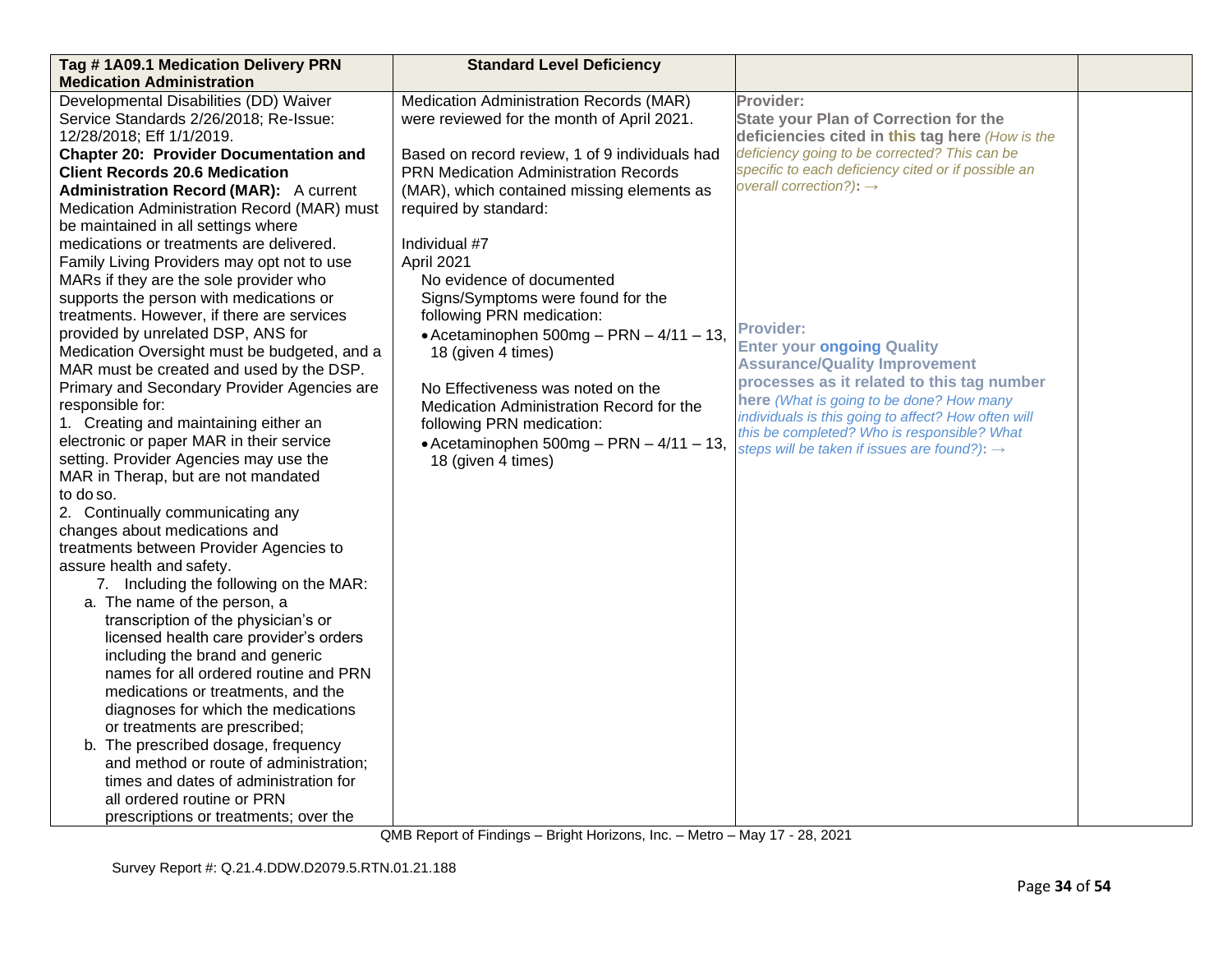|           | counter (OTC) or "comfort"                                            |  |  |
|-----------|-----------------------------------------------------------------------|--|--|
|           | medications or treatments and all self-                               |  |  |
|           | selected herbal or vitamin therapy;                                   |  |  |
|           | c. Documentation of all time limited or                               |  |  |
|           | discontinued medications or treatments;                               |  |  |
|           | d. The initials of the individual                                     |  |  |
|           | administering or assisting with the                                   |  |  |
|           | medication delivery and a signature<br>page or electronic record that |  |  |
|           | designates the full name                                              |  |  |
|           | corresponding to the initials;                                        |  |  |
|           | e. Documentation of refused, missed, or                               |  |  |
|           | held medications or treatments;                                       |  |  |
|           | Documentation of any allergic                                         |  |  |
|           | reaction that occurred due to                                         |  |  |
|           | medication or treatments; and                                         |  |  |
|           | g. For PRN medications or treatments:                                 |  |  |
|           | i. instructions for the use of the PRN                                |  |  |
|           | medication or treatment which must                                    |  |  |
|           | include observable signs/symptoms or                                  |  |  |
|           | circumstances in which the                                            |  |  |
|           | medication or treatment is to be used                                 |  |  |
|           | and the number of doses that may be                                   |  |  |
|           | used in a 24-hour period;                                             |  |  |
|           | ii. clear documentation that the                                      |  |  |
|           | DSP contacted the agency nurse                                        |  |  |
|           | prior to assisting with the                                           |  |  |
|           | medication or treatment, unless                                       |  |  |
|           | the DSP is a Family Living                                            |  |  |
|           | Provider related by affinity of                                       |  |  |
|           | consanguinity; and                                                    |  |  |
|           | iii. documentation of the                                             |  |  |
|           | effectiveness of the PRN                                              |  |  |
|           | medication or treatment.                                              |  |  |
|           | <b>Chapter 10 Living Care Arrangements</b>                            |  |  |
|           | 10.3.4 Medication Assessment and                                      |  |  |
| Delivery: |                                                                       |  |  |
|           | Living Supports Provider Agencies must                                |  |  |
|           | support and comply with:                                              |  |  |
|           | 1. the processes identified in the DDSD                               |  |  |
|           | <b>AWMD</b> training;                                                 |  |  |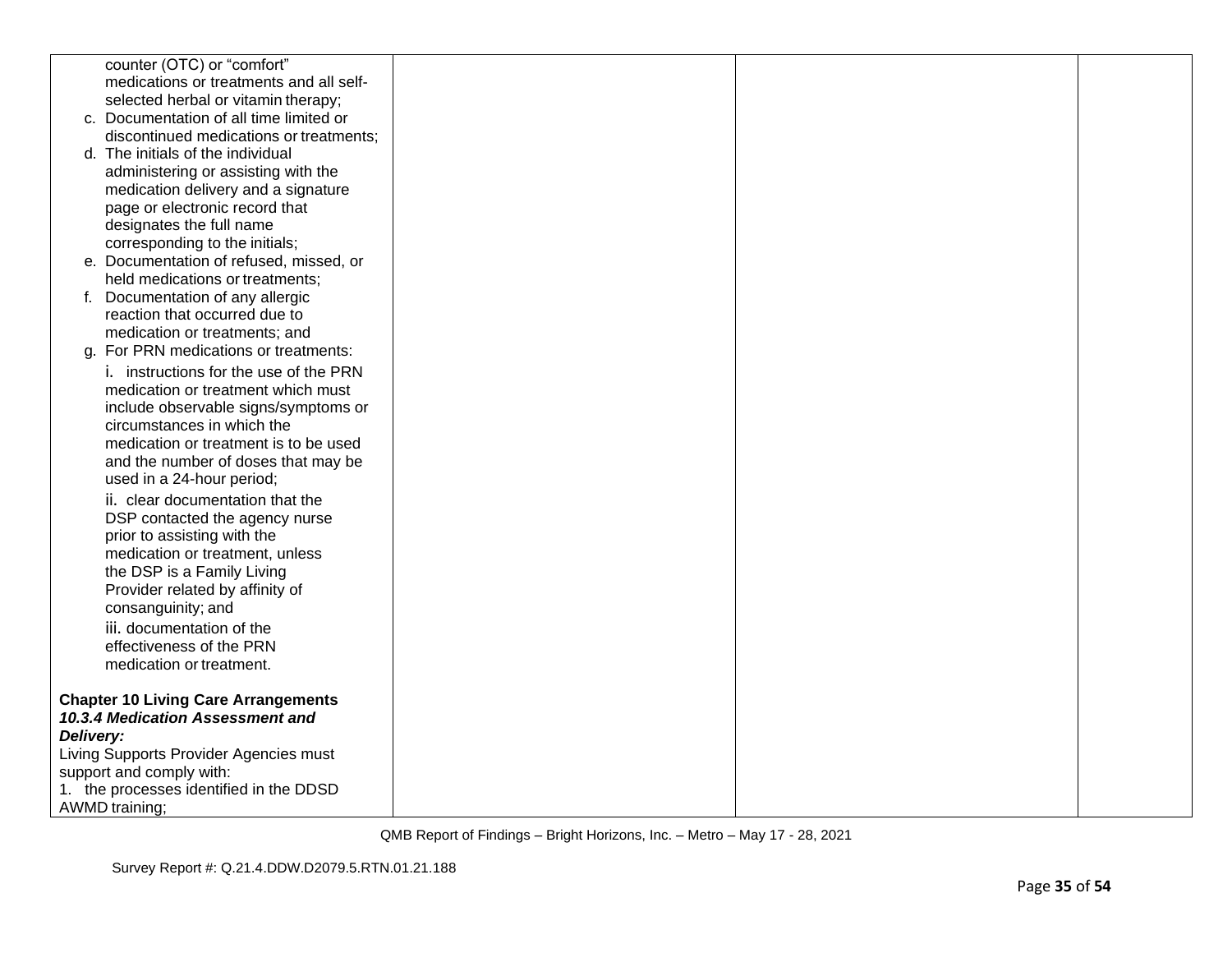| 2. the nursing and DSP functions<br>identified in the Chapter 13.3 Part 2- Adult<br>3. all Board of Pharmacy regulations as noted<br>in Chapter 16.5 Board of Pharmacy; and<br>4. documentation requirements in a<br><b>Medication Administration Record</b><br>(MAR) as described in Chapter 20.6<br>Medication Administration Record |  |
|----------------------------------------------------------------------------------------------------------------------------------------------------------------------------------------------------------------------------------------------------------------------------------------------------------------------------------------|--|
| Nursing Services;<br>$(MAR)$ .                                                                                                                                                                                                                                                                                                         |  |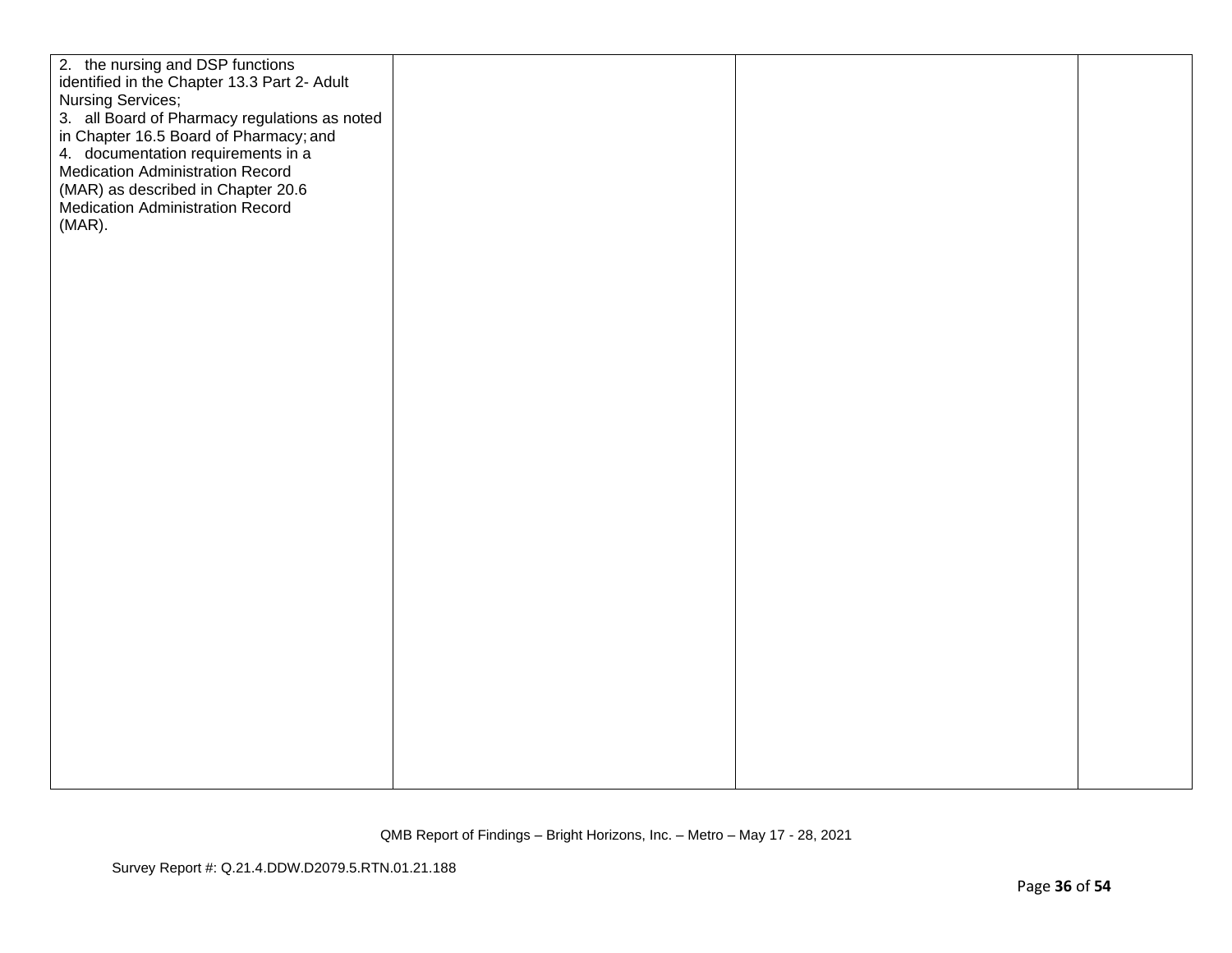| Tag #1A15.2 Administrative Case File:                                                       | <b>Condition of Participation Level Deficiency</b>                                                       |                                                     |  |
|---------------------------------------------------------------------------------------------|----------------------------------------------------------------------------------------------------------|-----------------------------------------------------|--|
| <b>Healthcare Documentation (Therap and</b><br><b>Required Plans)</b>                       |                                                                                                          |                                                     |  |
| Developmental Disabilities (DD) Waiver                                                      | After an analysis of the evidence, it has been                                                           | Provider:                                           |  |
| Service Standards 2/26/2018; Re-Issue:                                                      | determined there is a significant potential for a                                                        | <b>State your Plan of Correction for the</b>        |  |
| 12/28/2018; Eff 1/1/2019                                                                    | negative outcome to occur.                                                                               | deficiencies cited in this tag here (How is the     |  |
| <b>Chapter 20: Provider Documentation and</b>                                               |                                                                                                          | deficiency going to be corrected? This can be       |  |
| <b>Client Records: 20.2 Client Records</b>                                                  | Based on record review, the Agency did not                                                               | specific to each deficiency cited or if possible an |  |
| Requirements: All DD Waiver Provider                                                        | maintain the required documentation in the                                                               | overall correction?): $\rightarrow$                 |  |
| Agencies are required to create and maintain                                                | Individuals Agency Record as required by                                                                 |                                                     |  |
| individual client records. The contents of client                                           | standard for 8 of 9 individuals.                                                                         |                                                     |  |
| records vary depending on the unique needs                                                  |                                                                                                          |                                                     |  |
| of the person receiving services and the                                                    | Review of the administrative individual case                                                             |                                                     |  |
| resultant information produced. The extent of                                               | files revealed the following items were not                                                              |                                                     |  |
| documentation required for individual client                                                | found, incomplete, and/or not current:                                                                   |                                                     |  |
| records per service type depends on the                                                     |                                                                                                          | <b>Provider:</b>                                    |  |
| location of the file, the type of service being<br>provided, and the information necessary. | <b>Electronic Comprehensive Health</b><br><b>Assessment Tool (eCHAT):</b>                                | <b>Enter your ongoing Quality</b>                   |  |
| DD Waiver Provider Agencies are required to                                                 | > Not Current (#8) (Note: Plan was updated                                                               | <b>Assurance/Quality Improvement</b>                |  |
| adhere to the following:                                                                    | during the on-site survey. Provider please                                                               | processes as it related to this tag number          |  |
| Client records must contain all documents<br>1.                                             | complete POC for ongoing QA/QI)                                                                          | here (What is going to be done? How many            |  |
| essential to the service being provided and                                                 |                                                                                                          | individuals is this going to affect? How often will |  |
| essential to ensuring the health and safety of                                              | eCHAT Summary:                                                                                           | this be completed? Who is responsible? What         |  |
| the person during the provision of the service.                                             | > Not Current (#8) (Note: Plan was updated                                                               | steps will be taken if issues are found?): →        |  |
| 2. Provider Agencies must have readily                                                      | during the on-site survey. Provider please                                                               |                                                     |  |
| accessible records in home and community                                                    | complete POC for ongoing QA/QI)                                                                          |                                                     |  |
| settings in paper or electronic form. Secure                                                |                                                                                                          |                                                     |  |
| access to electronic records through the                                                    | <b>Medication Administration Assessment</b>                                                              |                                                     |  |
| Therap web-based system using computers or                                                  | Tool <i>:</i>                                                                                            |                                                     |  |
| mobile devices is acceptable.                                                               | $\triangleright$ Not Current (#8)                                                                        |                                                     |  |
| 3. Provider Agencies are responsible for                                                    |                                                                                                          |                                                     |  |
| ensuring that all plans created by nurses, RDs,                                             | <b>Aspiration Risk Screening Tool:</b>                                                                   |                                                     |  |
| therapists or BSCs are present in all needed                                                | $\triangleright$ Not Current (#8)                                                                        |                                                     |  |
| settings.                                                                                   |                                                                                                          |                                                     |  |
| Provider Agencies must maintain records<br>4.                                               | <b>Comprehensive Aspiration Risk</b>                                                                     |                                                     |  |
| of all documents produced by agency<br>personnel or contractors on behalf of each           | <b>Management Plan:</b>                                                                                  |                                                     |  |
| person, including any routine notes or data,                                                | $\triangleright$ Not linked/attached in Therap (#1, 16)<br>(Note: Linked / attached in Therap during the |                                                     |  |
| annual assessments, semi-annual reports,                                                    | on-site survey. Provider please complete                                                                 |                                                     |  |
| evidence of training provided/received,                                                     | POC for ongoing QA/QI.)                                                                                  |                                                     |  |
| progress notes, and any other interactions for                                              |                                                                                                          |                                                     |  |
| which billing is generated.                                                                 | <b>Healthcare Passport:</b>                                                                              |                                                     |  |
| Each Provider Agency is responsible for<br>5.                                               |                                                                                                          |                                                     |  |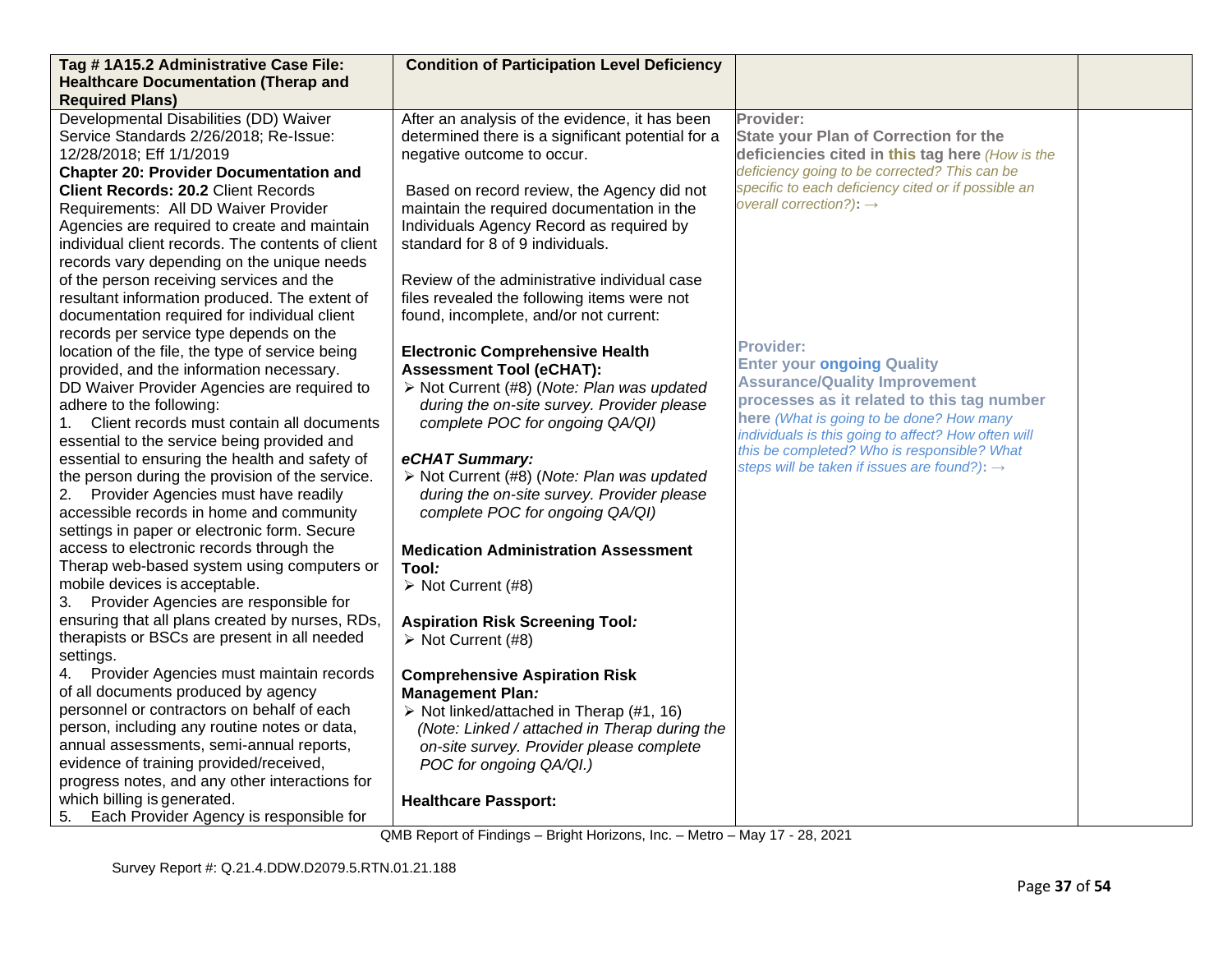| maintaining the daily or other contact notes      | $\triangleright$ Did not contain Name of Physician (#1, 2, 4, |  |
|---------------------------------------------------|---------------------------------------------------------------|--|
| documenting the nature and frequency of           | 7, 16)                                                        |  |
| service delivery, as well as data tracking only   |                                                               |  |
| for the services provided by their agency.        | $\triangleright$ Did not contain Emergency Contact            |  |
| The current Client File Matrix found in<br>6.     | Information (#2, 6, 7, 16)                                    |  |
| Appendix A Client File Matrix details the         |                                                               |  |
| minimum requirements for records to be            | > Did not contain Information regarding                       |  |
| stored in agency office files, the delivery site, | insurance $(\#7, 16)$                                         |  |
| or with DSP while providing services in the       |                                                               |  |
| community.                                        | > Did not contain Guardianship/Healthcare                     |  |
| 7. All records pertaining to JCMs must be         | Decision Maker (#1, 2, 4, 6, 7, 16)                           |  |
| retained permanently and must be made             |                                                               |  |
| available to DDSD upon request, upon the          | <b>Health Care Plans:</b>                                     |  |
| termination or expiration of a provider           | <b>Bowel and Bladder:</b>                                     |  |
| agreement, or upon provider withdrawal from       | Individual #2 - According to Electronic<br>$\bullet$          |  |
| services.                                         | Comprehensive Health Assessment Tool                          |  |
|                                                   | the individual is required to have a plan.                    |  |
| <b>Chapter 3 Safeguards: 3.1.1 Decision</b>       | Plan not Linked or Attached in Therap.                        |  |
| <b>Consultation Process (DCP): Health</b>         | (Note: Linked / attached in Therap during                     |  |
| decisions are the sole domain of waiver           | the on-site survey. Provider please                           |  |
| participants, their guardians or healthcare       | complete POC for ongoing QA/QI.)                              |  |
| decision makers. Participants and their           |                                                               |  |
| healthcare decision makers can confidently        | <b>Constipation:</b>                                          |  |
| make decisions that are compatible with their     | Individual #2 - According to Electronic<br>$\bullet$          |  |
| personal and cultural values. Provider            | <b>Comprehensive Health Assessment Tool</b>                   |  |
| Agencies are required to support the informed     | the individual is required to have a plan.                    |  |
| decision making of waiver participants by         | Plan not Linked or Attached in Therap.                        |  |
| supporting access to medical consultation,        | (Note: Linked / attached in Therap during                     |  |
| information, and other available resources        | the on-site survey. Provider please                           |  |
| according to the following:                       | complete POC for ongoing QA/QI.)                              |  |
| 2. The DCP is used when a person or               |                                                               |  |
| his/her guardian/healthcare decision maker        | <b>Contractures:</b>                                          |  |
| has concerns, needs more information about        | Individual #2 - According to Electronic<br>$\bullet$          |  |
| health-related issues, or has decided not to      | <b>Comprehensive Health Assessment Tool</b>                   |  |
| follow all or part of an order, recommendation,   | the individual is required to have a plan.                    |  |
| or suggestion. This includes, but is not limited  | Plan not Linked or Attached in Therap.                        |  |
| to:                                               | (Note: Linked / attached in Therap during                     |  |
| a. medical orders or recommendations from         | the on-site survey. Provider please                           |  |
| the Primary Care Practitioner, Specialists        | complete POC for ongoing QA/QI.)                              |  |
| or other licensed medical or healthcare           |                                                               |  |
| practitioners such as a Nurse Practitioner        | Dehydration:                                                  |  |
| (NP or CNP), Physician Assistant (PA) or          |                                                               |  |
| Dentist:                                          |                                                               |  |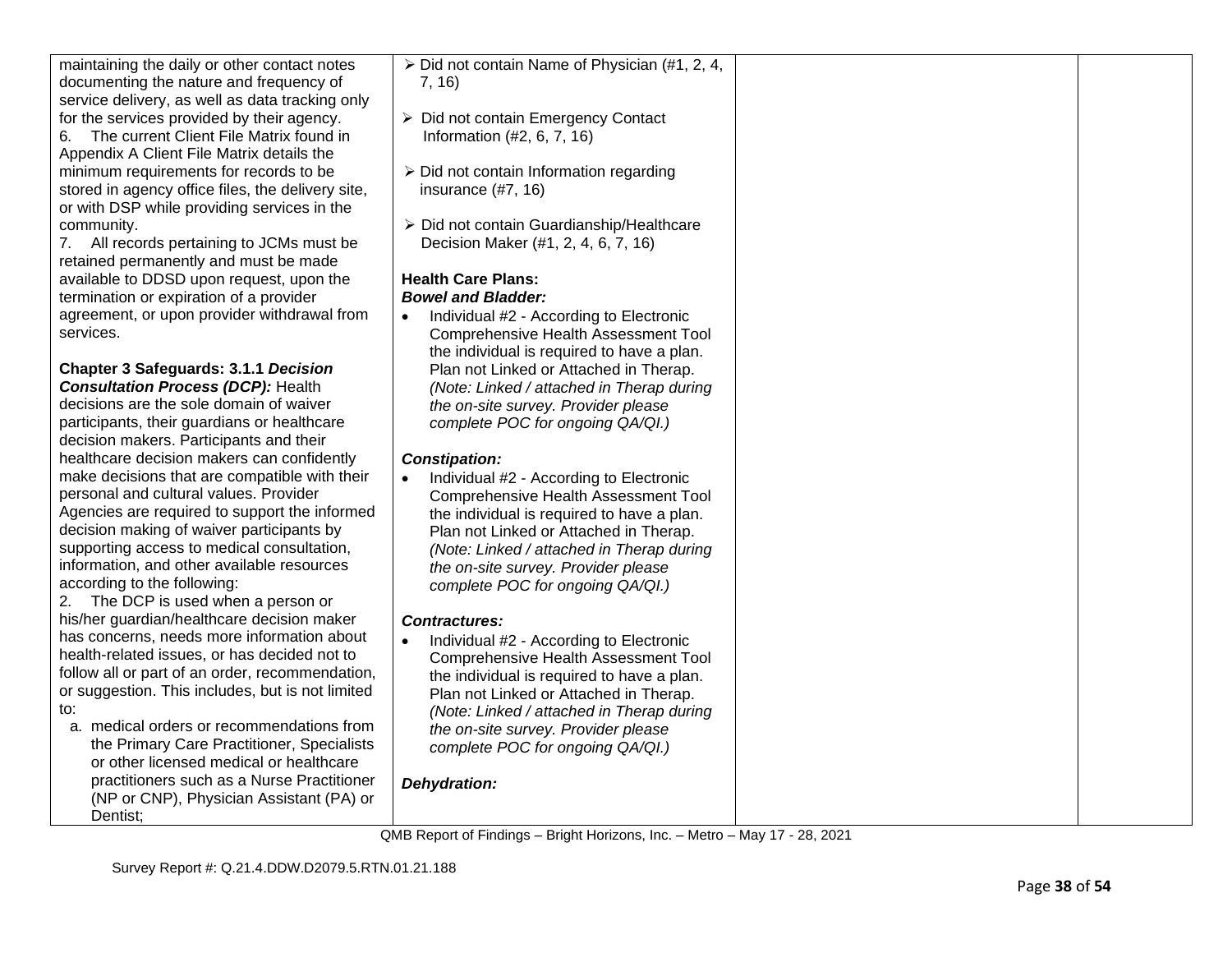| b. clinical recommendations made by<br>registered/licensed clinicians who are | Individual #2 - According to Electronic<br><b>Comprehensive Health Assessment Tool</b> |  |
|-------------------------------------------------------------------------------|----------------------------------------------------------------------------------------|--|
| either members of the IDT or clinicians                                       |                                                                                        |  |
|                                                                               | the individual is required to have a plan.                                             |  |
| who have performed an evaluation such                                         | Plan not Linked or Attached in Therap.                                                 |  |
| as a video-fluoroscopy;                                                       | (Note: Linked / attached in Therap during                                              |  |
| c. health related recommendations or                                          | the on-site survey. Provider please                                                    |  |
| suggestions from oversight activities such                                    | complete POC for ongoing QA/QI.)                                                       |  |
| as the Individual Quality Review (IQR) or                                     |                                                                                        |  |
| other DOH review or oversight activities;                                     | <b>Home Health Care:</b>                                                               |  |
| and                                                                           | Individual #2 - According to Electronic                                                |  |
| d. recommendations made through a                                             | <b>Comprehensive Health Assessment Tool</b>                                            |  |
| Healthcare Plan (HCP), including a                                            | the individual is required to have a plan.                                             |  |
| <b>Comprehensive Aspiration Risk</b>                                          | Plan not Linked or Attached in Therap.                                                 |  |
| Management Plan (CARMP), or another                                           | (Note: Linked / attached in Therap during                                              |  |
| plan.                                                                         | the on-site survey. Provider please                                                    |  |
|                                                                               | complete POC for ongoing QA/QI.)                                                       |  |
| 2. When the person/guardian disagrees with a                                  |                                                                                        |  |
| recommendation or does not agree with the                                     |                                                                                        |  |
| implementation of that recommendation,                                        | <b>Imbalanced Nutrition:</b>                                                           |  |
|                                                                               | Individual #2 - According to Electronic                                                |  |
| Provider Agencies follow the DCP and attend                                   | <b>Comprehensive Health Assessment Tool</b>                                            |  |
| the meeting coordinated by the CM. During                                     | the individual is required to have a plan.                                             |  |
| this meeting:                                                                 | Plan not Linked or Attached in Therap.                                                 |  |
| a. Providers inform the person/guardian of                                    | (Note: Linked / attached in Therap during                                              |  |
| the rationale for that recommendation,                                        | the on-site survey. Provider please                                                    |  |
| so that the benefit is made clear. This                                       | complete POC for ongoing QA/QI.)                                                       |  |
| will be done in layman's terms and will                                       |                                                                                        |  |
| include basic sharing of information                                          | <b>Muscle Spasticity:</b>                                                              |  |
| designed to assist the person/guardian                                        | Individual #2 - According to Electronic<br>$\bullet$                                   |  |
| with understanding the risks and benefits                                     | Comprehensive Health Assessment Tool                                                   |  |
| of the recommendation.                                                        | the individual is required to have a plan.                                             |  |
| b. The information will be focused on the                                     | Plan not Linked or Attached in Therap.                                                 |  |
| specific area of concern by the                                               | (Note: Linked / attached in Therap during                                              |  |
| person/guardian. Alternatives should be                                       | the on-site survey. Provider please                                                    |  |
| presented, when available, if the                                             | complete POC for ongoing QA/QI.)                                                       |  |
| guardian is interested in considering                                         |                                                                                        |  |
| other options for implementation.                                             | Seizures:                                                                              |  |
| c. Providers support the person/guardian to                                   |                                                                                        |  |
| make an informed decision.                                                    | Individual #2 - According to Electronic                                                |  |
| d. The decision made by the                                                   | Comprehensive Health Assessment Tool                                                   |  |
| person/guardian during the meeting is                                         | the individual is required to have a plan.                                             |  |
| accepted; plans are modified; and the                                         | Plan not Linked or Attached in Therap.                                                 |  |
| IDT honors this health decision in every                                      | (Note: Linked / attached in Therap during                                              |  |
| setting.                                                                      |                                                                                        |  |
|                                                                               |                                                                                        |  |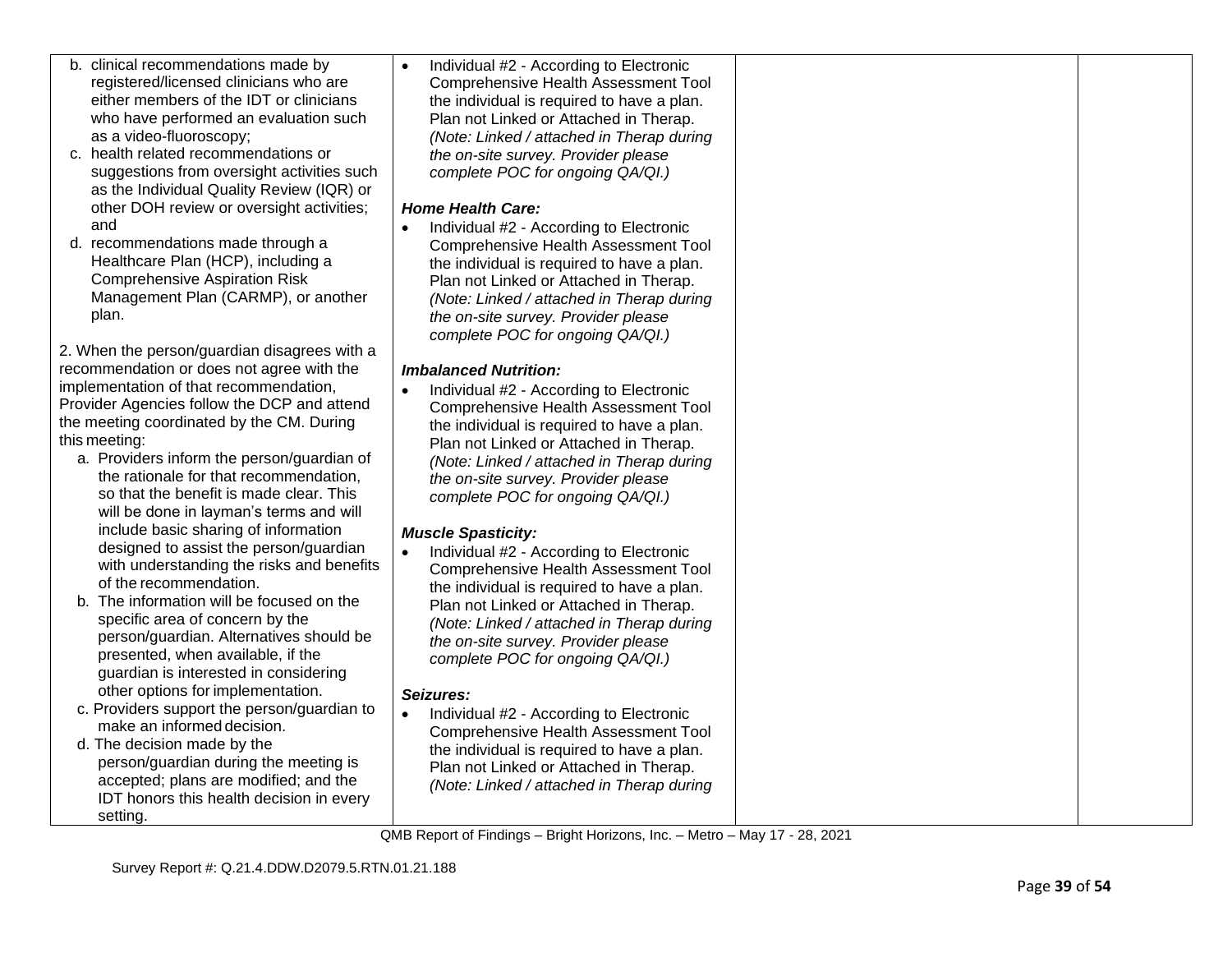|                                                 | the on-site survey. Provider please                  |  |
|-------------------------------------------------|------------------------------------------------------|--|
| <b>Chapter 13 Nursing Services: 13.2.5</b>      | complete POC for ongoing QA/QI.)                     |  |
| <b>Electronic Nursing Assessment and</b>        |                                                      |  |
| <b>Planning Process:</b> The nursing assessment | <b>Skin/Wound Integrity:</b>                         |  |
| process includes several DDSD mandated          | Individual #2 - According to Electronic              |  |
| tools: the electronic Comprehensive Nursing     | Comprehensive Health Assessment Tool                 |  |
| Assessment Tool (e-CHAT), the Aspiration        | the individual is required to have a plan.           |  |
| Risk Screening Tool (ARST) and the              | Plan not Linked or Attached in Therap.               |  |
| Medication Administration Assessment Tool       | (Note: Linked / attached in Therap during            |  |
| (MAAT). This process includes developing        | the on-site survey. Provider please                  |  |
| and training Health Care Plans and Medical      |                                                      |  |
|                                                 | complete POC for ongoing QA/QI.)                     |  |
| Emergency Response Plans.                       |                                                      |  |
| The following hierarchy is based on budgeted    | <b>Status of Care/Hygiene:</b>                       |  |
| services and is used to identify which Provider | Individual #8 - According to Electronic              |  |
| Agency nurse has primary responsibility for     | Comprehensive Health Assessment Tool                 |  |
| completion of the nursing assessment process    | the individual is required to have a plan.           |  |
| and related subsequent planning and training.   | Plan not Linked or Attached in Therap.               |  |
| Additional communication and collaboration for  | (Note: Linked / attached in Therap during            |  |
| planning specific to CCS or CIE services may    | the on-site survey. Provider please                  |  |
| be needed.                                      | complete POC for ongoing QA/QI.)                     |  |
| The hierarchy for Nursing Assessment and        |                                                      |  |
| Planning responsibilities is:                   | <b>Medical Emergency Response Plans:</b>             |  |
| 1. Living Supports: Supported Living, IMLS or   | Allergies:                                           |  |
| Family Living via ANS;                          | Individual #11 - According to Electronic             |  |
| 2. Customized Community Supports- Group;        | <b>Comprehensive Health Assessment Tool</b>          |  |
| and                                             | the individual is required to have a plan.           |  |
| 3. Adult Nursing Services (ANS):                | (Note: Linked / attached in Therap during            |  |
| a. for persons in Community Inclusion           | the on-site survey. Provider please                  |  |
| with health-related needs; or                   | complete POC for ongoing QA/QI.)                     |  |
| b. if no residential services are budgeted      |                                                      |  |
| but assessment is desired and health            |                                                      |  |
| needs may exist.                                | <b>Aspiration:</b>                                   |  |
|                                                 | Individual #2 - According to Electronic              |  |
| 13.2.6 The Electronic Comprehensive             | <b>Comprehensive Health Assessment Tool</b>          |  |
| <b>Health Assessment Tool (e-CHAT)</b>          | the individual is required to have a plan.           |  |
| 1. The e-CHAT is a nursing assessment. It       | (Note: Linked / attached in Therap during            |  |
| may not be delegated by a licensed nurse to a   | the on-site survey. Provider please                  |  |
| non-licensed person.                            | complete POC for ongoing QA/QI.)                     |  |
| 2. The nurse must see the person face-to-face   | Diabetes:                                            |  |
| to complete the nursing assessment.             |                                                      |  |
| Additional information may be gathered from     | Individual #8 - According to Electronic<br>$\bullet$ |  |
| members of the IDT and other sources.           | <b>Comprehensive Health Assessment Tool</b>          |  |
| 3. An e-CHAT is required for persons in FL,     | the individual is required to have a plan.           |  |
|                                                 |                                                      |  |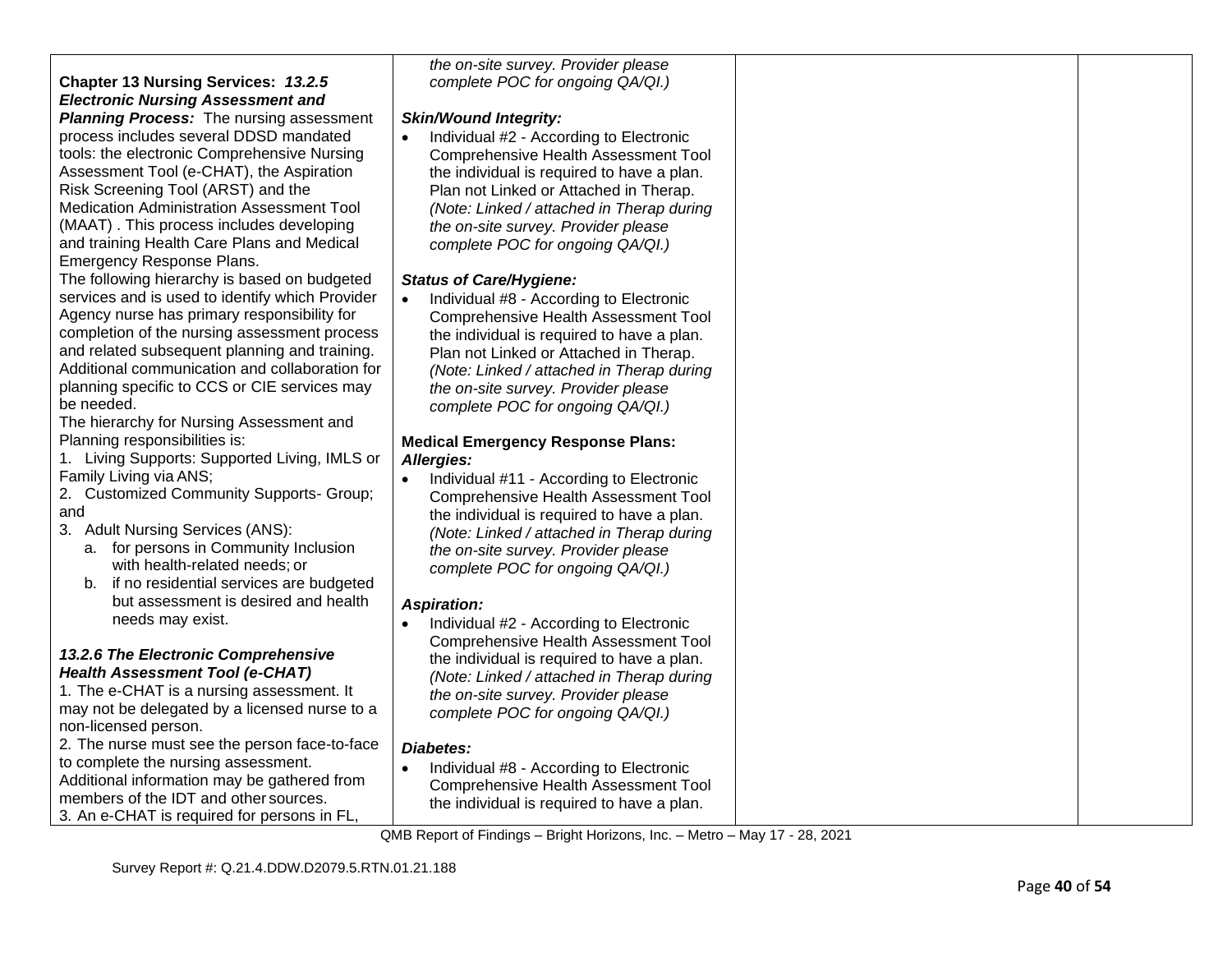| SL, IMLS, or CCS-Group. All other DD Waiver<br>recipients may obtain an e-CHAT if needed or<br>desired by adding ANS hours for assessment<br>and consultation to their budget. | (Note: Linked / attached in Therap during<br>the on-site survey. Provider please<br>complete POC for ongoing QA/QI.) |  |
|--------------------------------------------------------------------------------------------------------------------------------------------------------------------------------|----------------------------------------------------------------------------------------------------------------------|--|
| 4. When completing the e-CHAT, the nurse is                                                                                                                                    | Seizures:                                                                                                            |  |
| required to review and update the electronic<br>record and consider the diagnoses,                                                                                             | Individual #2 - According to Electronic<br><b>Comprehensive Health Assessment Tool</b>                               |  |
| medications, treatments, and overall status of                                                                                                                                 | the individual is required to have a plan.                                                                           |  |
| the person. Discussion with others may be<br>needed to obtain critical information.                                                                                            | (Note: Linked / attached in Therap during                                                                            |  |
| 5. The nurse is required to complete all the e-                                                                                                                                | the on-site survey. Provider please<br>complete POC for ongoing QA/QI.)                                              |  |
| CHAT assessment questions and add                                                                                                                                              |                                                                                                                      |  |
| additional pertinent information in all comment<br>sections.                                                                                                                   |                                                                                                                      |  |
|                                                                                                                                                                                |                                                                                                                      |  |
| 13.2.7 Aspiration Risk Management<br><b>Screening Tool (ARST)</b>                                                                                                              |                                                                                                                      |  |
|                                                                                                                                                                                |                                                                                                                      |  |
| <b>13.2.8 Medication Administration</b><br><b>Assessment Tool (MAAT):</b>                                                                                                      |                                                                                                                      |  |
| 1. A licensed nurse completes the                                                                                                                                              |                                                                                                                      |  |
| <b>DDSD Medication Administration</b>                                                                                                                                          |                                                                                                                      |  |
| Assessment Tool (MAAT) at least two<br>weeks before the annual ISP meeting.                                                                                                    |                                                                                                                      |  |
| 2. After completion of the MAAT, the nurse                                                                                                                                     |                                                                                                                      |  |
| will present recommendations regarding the                                                                                                                                     |                                                                                                                      |  |
| level of assistance with medication delivery<br>(AWMD) to the IDT. A copy of the MAAT will                                                                                     |                                                                                                                      |  |
| be sent to all the team members two weeks                                                                                                                                      |                                                                                                                      |  |
| before the annual ISP meeting and the<br>original MAAT will be retained in the Provider                                                                                        |                                                                                                                      |  |
| Agency records.                                                                                                                                                                |                                                                                                                      |  |
| 3. Decisions about medication delivery                                                                                                                                         |                                                                                                                      |  |
| are made by the IDT to promote a<br>person's maximum independence and                                                                                                          |                                                                                                                      |  |
| community integration. The IDT will                                                                                                                                            |                                                                                                                      |  |
| reach consensus regarding which<br>criteria the person meets, as indicated                                                                                                     |                                                                                                                      |  |
| by the results of the MAAT and the                                                                                                                                             |                                                                                                                      |  |
| nursing recommendations, and the                                                                                                                                               |                                                                                                                      |  |
| decision is documented this in the ISP.                                                                                                                                        |                                                                                                                      |  |
| 13.2.9 Healthcare Plans (HCP):                                                                                                                                                 |                                                                                                                      |  |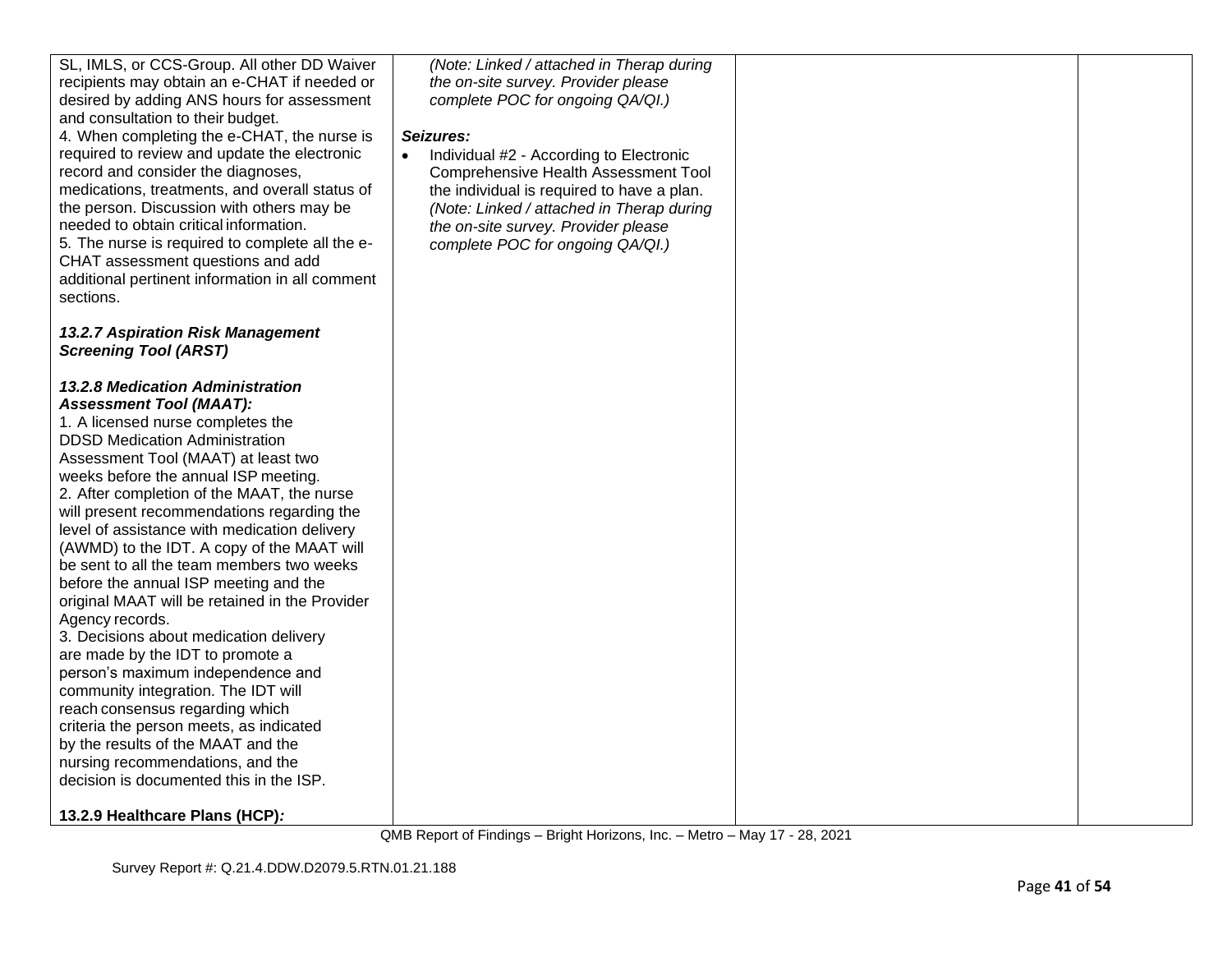| 1. At the nurse's discretion, based on prudent                                            |  |  |
|-------------------------------------------------------------------------------------------|--|--|
| nursing practice, interim HCPs may be                                                     |  |  |
| developed to address issues that must be                                                  |  |  |
| implemented immediately after admission,                                                  |  |  |
| readmission or change of medical condition to                                             |  |  |
| provide safe services prior to completion of the                                          |  |  |
| e-CHAT and formal care planning process.                                                  |  |  |
| This includes interim ARM plans for those                                                 |  |  |
| persons newly identified at moderate or high                                              |  |  |
| risk for aspiration. All interim plans must be                                            |  |  |
| removed if the plan is no longer needed or                                                |  |  |
| when final HCP including CARMPs are in                                                    |  |  |
| place to avoid duplication of plans.                                                      |  |  |
| 2. In collaboration with the IDT, the agency                                              |  |  |
| nurse is required to create HCPs that address                                             |  |  |
| all the areas identified as required in the most                                          |  |  |
| current e-CHAT summary report which is                                                    |  |  |
| indicated by "R" in the HCP column. At the                                                |  |  |
| nurse's sole discretion, based on prudent                                                 |  |  |
| nursing practice, HCPs may be combined                                                    |  |  |
| where clinically appropriate. The nurse should                                            |  |  |
| use nursing judgment to determine whether to                                              |  |  |
| also include HCPs for any of the areas                                                    |  |  |
| indicated by "C" on the e-CHAT summary                                                    |  |  |
| report. The nurse may also create other HCPs                                              |  |  |
| plans that the nurse determines are warranted.                                            |  |  |
|                                                                                           |  |  |
| 13.2.10 Medical Emergency Response Plan                                                   |  |  |
| (MERP):                                                                                   |  |  |
| 1. The agency nurse is required to develop a                                              |  |  |
| Medical Emergency Response Plan (MERP)<br>for all conditions marked with an "R" in the e- |  |  |
| CHAT summary report. The agency nurse                                                     |  |  |
| should use her/his clinical judgment and input                                            |  |  |
| from the Interdisciplinary Team (IDT) to                                                  |  |  |
| determine whether shown as "C" in the e-                                                  |  |  |
| CHAT summary report or other conditions also                                              |  |  |
| warrant a MERP.                                                                           |  |  |
| 2. MERPs are required for persons who have                                                |  |  |
| one or more conditions or illnesses that                                                  |  |  |
| present a likely potential to become a life-                                              |  |  |
| threatening situation.                                                                    |  |  |
|                                                                                           |  |  |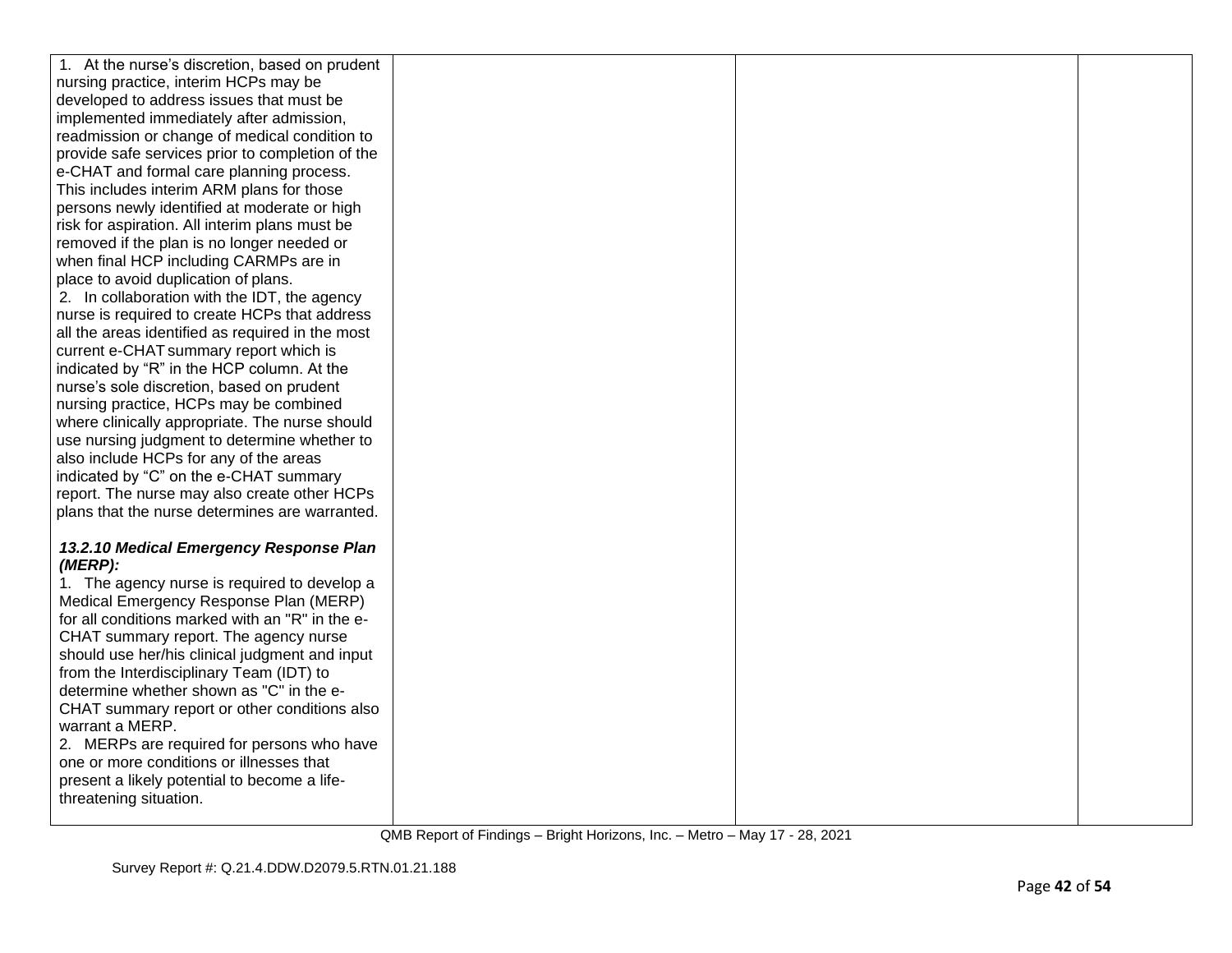| <b>Chapter 20: Provider Documentation and</b>   |  |  |
|-------------------------------------------------|--|--|
| Client Records: 20.5.3 Health Passport and      |  |  |
| <b>Physician Consultation Form: All Primary</b> |  |  |
| and Secondary Provider Agencies must use        |  |  |
| the Health Passport and Physician               |  |  |
| Consultation form from the Therap system.       |  |  |
| This standardized document contains             |  |  |
| individual, physician and emergency contact     |  |  |
|                                                 |  |  |
| information, a complete list of current medical |  |  |
| diagnoses, health and safety risk factors,      |  |  |
| allergies, and information regarding insurance, |  |  |
| guardianship, and advance directives. The       |  |  |
| Health Passport also includes a standardized    |  |  |
| form to use at medical appointments called the  |  |  |
| Physician Consultation form.                    |  |  |
|                                                 |  |  |
|                                                 |  |  |
|                                                 |  |  |
|                                                 |  |  |
|                                                 |  |  |
|                                                 |  |  |
|                                                 |  |  |
|                                                 |  |  |
|                                                 |  |  |
|                                                 |  |  |
|                                                 |  |  |
|                                                 |  |  |
|                                                 |  |  |
|                                                 |  |  |
|                                                 |  |  |
|                                                 |  |  |
|                                                 |  |  |
|                                                 |  |  |
|                                                 |  |  |
|                                                 |  |  |
|                                                 |  |  |
|                                                 |  |  |
|                                                 |  |  |
|                                                 |  |  |
|                                                 |  |  |
|                                                 |  |  |
|                                                 |  |  |
|                                                 |  |  |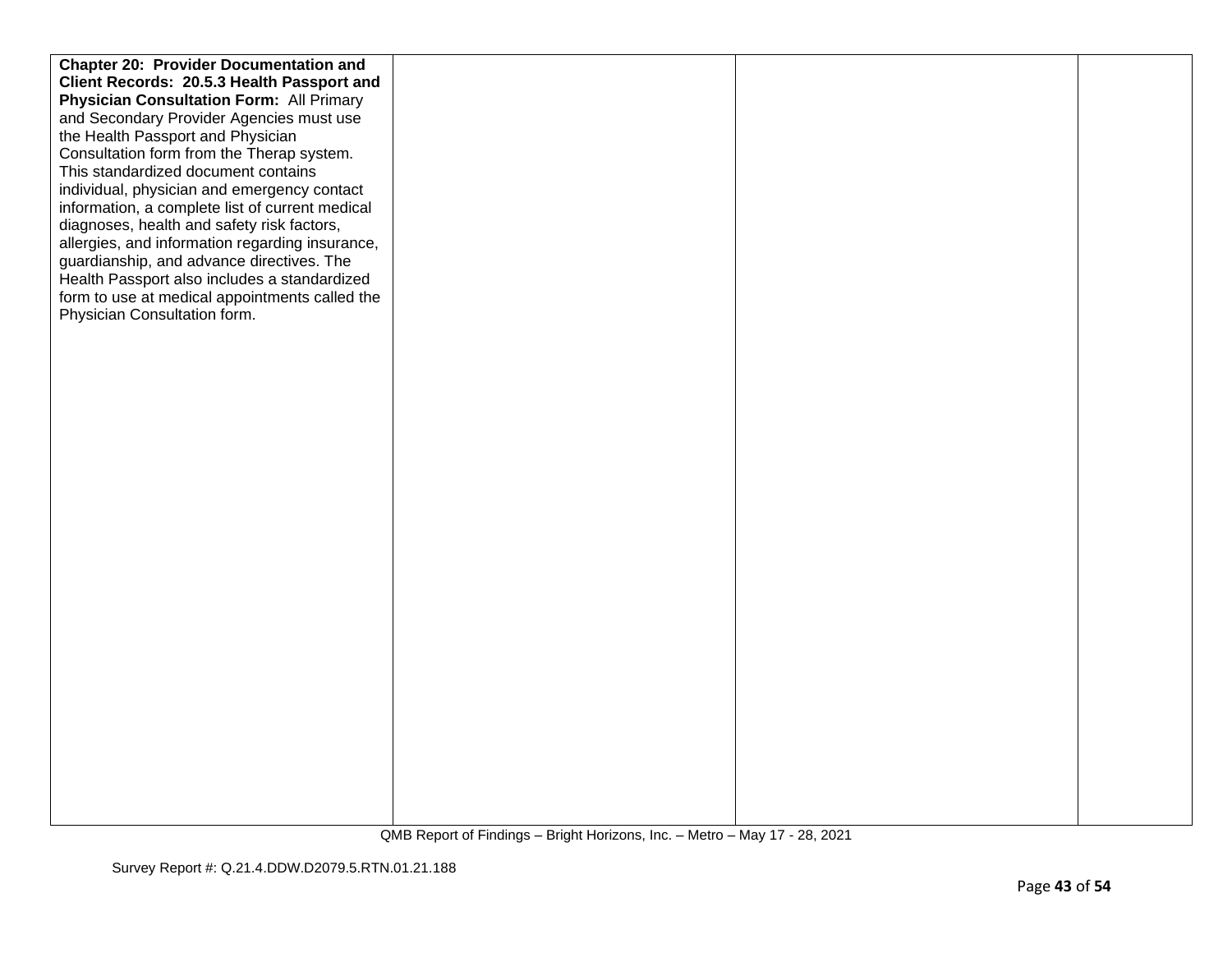| Tag #1A31 Client Rights / Human Rights                                                                                                                                                                                                                                                                                                                                                                                                                                                                                                                                                                                                                                                                                                                                                                                                                                                                                                                                                                                                                                                                                                                                                                                                                                                                                                                                                                                                                                                     | <b>Condition of Participation Level Deficiency</b>                                                                                                                                                                                                                                                                                                                                                                                                                                                                                                                                                                                                                                                                                                                                                                       |                                                                                                                                                                                                                                                                                                                                                                                                                                                                                                                                                                                                                          |  |
|--------------------------------------------------------------------------------------------------------------------------------------------------------------------------------------------------------------------------------------------------------------------------------------------------------------------------------------------------------------------------------------------------------------------------------------------------------------------------------------------------------------------------------------------------------------------------------------------------------------------------------------------------------------------------------------------------------------------------------------------------------------------------------------------------------------------------------------------------------------------------------------------------------------------------------------------------------------------------------------------------------------------------------------------------------------------------------------------------------------------------------------------------------------------------------------------------------------------------------------------------------------------------------------------------------------------------------------------------------------------------------------------------------------------------------------------------------------------------------------------|--------------------------------------------------------------------------------------------------------------------------------------------------------------------------------------------------------------------------------------------------------------------------------------------------------------------------------------------------------------------------------------------------------------------------------------------------------------------------------------------------------------------------------------------------------------------------------------------------------------------------------------------------------------------------------------------------------------------------------------------------------------------------------------------------------------------------|--------------------------------------------------------------------------------------------------------------------------------------------------------------------------------------------------------------------------------------------------------------------------------------------------------------------------------------------------------------------------------------------------------------------------------------------------------------------------------------------------------------------------------------------------------------------------------------------------------------------------|--|
| NMAC 7.26.3.11 RESTRICTIONS OR<br><b>LIMITATION OF CLIENT'S RIGHTS:</b><br>A. A service provider shall not restrict or limit<br>a client's rights except:<br>(1) where the restriction or limitation is<br>allowed in an emergency and is necessary to<br>prevent imminent risk of physical harm to the<br>client or another person; or<br>(2) where the interdisciplinary team has<br>determined that the client's limited capacity<br>to exercise the right threatens his or her<br>physical safety; or<br>(3) as provided for in Section 10.1.14 [now<br>Subsection N of 7.26.3.10 NMAC].<br>B. Any emergency intervention to prevent<br>physical harm shall be reasonable to prevent<br>harm, shall be the least restrictive<br>intervention necessary to meet the<br>emergency, shall be allowed no longer than<br>necessary and shall be subject to<br>interdisciplinary team (IDT) review. The IDT<br>upon completion of its review may refer its<br>findings to the office of quality assurance.<br>The emergency intervention may be subject<br>to review by the service provider's behavioral<br>support committee or human rights<br>committee in accordance with the behavioral<br>support policies or other department<br>regulation or policy.<br>C. The service provider may adopt<br>reasonable program policies of general<br>applicability to clients served by that service<br>provider that do not violate client rights.<br>[09/12/94; 01/15/97; Recompiled 10/31/01] | After an analysis of the evidence, it has been<br>determined there is a significant potential for a<br>negative outcome to occur.<br>Based on record review the Agency did not<br>ensure the rights of Individuals was not<br>restricted or limited for 1 of 16 Individuals.<br>A review of Agency Individual files indicated<br>Human Rights restrictions were approved by<br>the Human Rights Committee that were not<br>listed in any plans applicable to the Individual,<br>i.e. Positive Behavior Support Plans and/or<br>Behavior Crisis Intervention Plans, Individual<br>Services Plans, or Therapy Plans, for the<br>following Individual:<br>• Diazepam 5mg PRN - No evidence found<br>the restriction was needed / required for the<br>Individual, with the exception of the HRC<br>approval. (Individual #6) | Provider:<br><b>State your Plan of Correction for the</b><br>deficiencies cited in this tag here (How is the<br>deficiency going to be corrected? This can be<br>specific to each deficiency cited or if possible an<br>overall correction?): $\rightarrow$<br><b>Provider:</b><br><b>Enter your ongoing Quality</b><br><b>Assurance/Quality Improvement</b><br>processes as it related to this tag number<br>here (What is going to be done? How many<br>individuals is this going to affect? How often will<br>this be completed? Who is responsible? What<br>steps will be taken if issues are found?): $\rightarrow$ |  |
| Developmental Disabilities (DD) Waiver<br>Service Standards 2/26/2018; Re-Issue:<br>12/28/2018; Eff 1/1/2019                                                                                                                                                                                                                                                                                                                                                                                                                                                                                                                                                                                                                                                                                                                                                                                                                                                                                                                                                                                                                                                                                                                                                                                                                                                                                                                                                                               |                                                                                                                                                                                                                                                                                                                                                                                                                                                                                                                                                                                                                                                                                                                                                                                                                          |                                                                                                                                                                                                                                                                                                                                                                                                                                                                                                                                                                                                                          |  |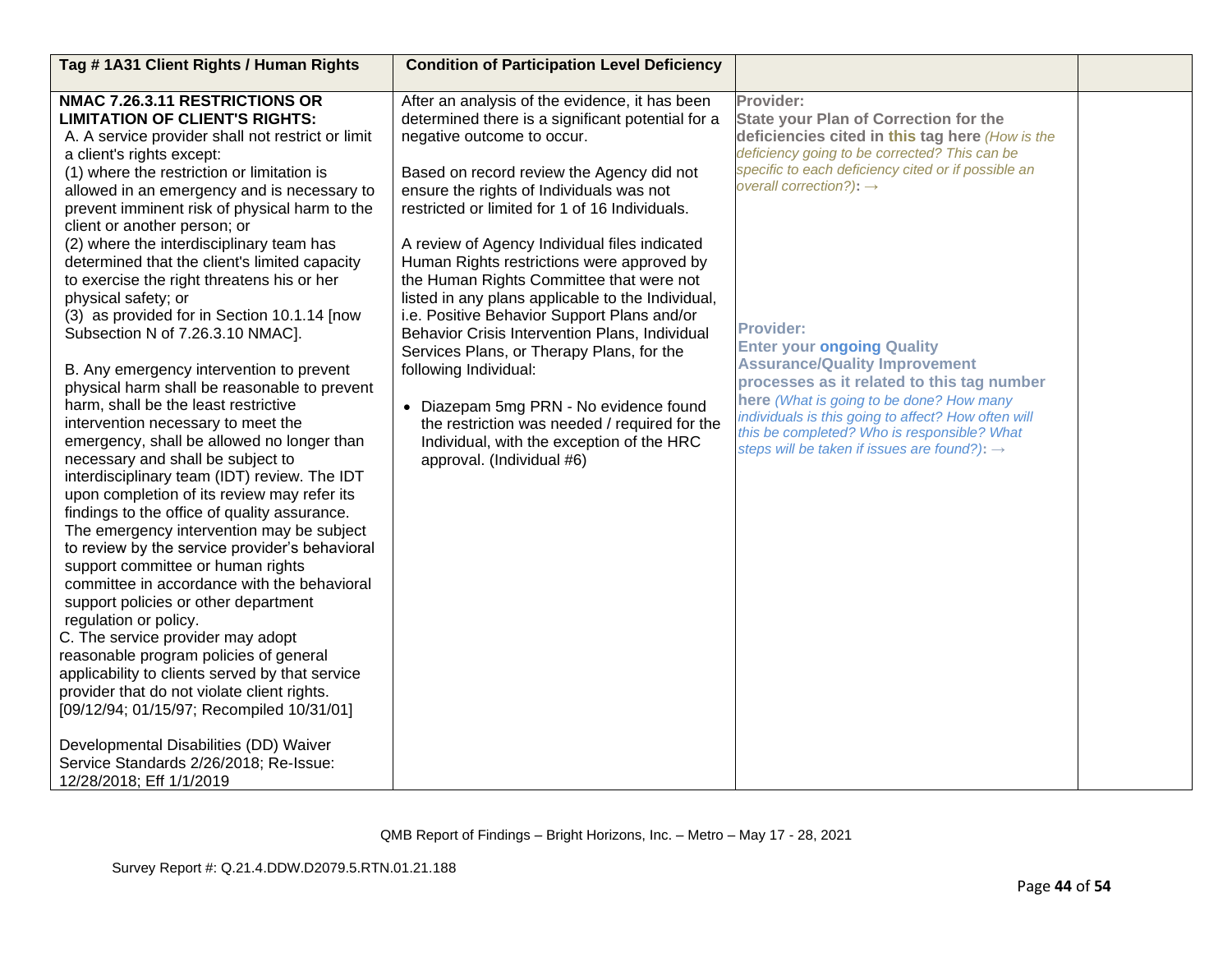| <b>Chapter 2: Human Rights:</b> Civil rights apply                                                                                                                                                                                                                                                                                                                                                                                                                |  |  |
|-------------------------------------------------------------------------------------------------------------------------------------------------------------------------------------------------------------------------------------------------------------------------------------------------------------------------------------------------------------------------------------------------------------------------------------------------------------------|--|--|
| to everyone, including all waiver participants,                                                                                                                                                                                                                                                                                                                                                                                                                   |  |  |
| family members, guardians, natural supports,                                                                                                                                                                                                                                                                                                                                                                                                                      |  |  |
| and Provider Agencies. Everyone has a                                                                                                                                                                                                                                                                                                                                                                                                                             |  |  |
| responsibility to make sure those rights are not                                                                                                                                                                                                                                                                                                                                                                                                                  |  |  |
| violated. All Provider Agencies play a role in                                                                                                                                                                                                                                                                                                                                                                                                                    |  |  |
| person-centered planning (PCP) and have an                                                                                                                                                                                                                                                                                                                                                                                                                        |  |  |
| obligation to contribute to the planning                                                                                                                                                                                                                                                                                                                                                                                                                          |  |  |
| process, always focusing on how to best                                                                                                                                                                                                                                                                                                                                                                                                                           |  |  |
| support the person.                                                                                                                                                                                                                                                                                                                                                                                                                                               |  |  |
|                                                                                                                                                                                                                                                                                                                                                                                                                                                                   |  |  |
| Chapter 3 Safeguards: 3.3.1 HRC                                                                                                                                                                                                                                                                                                                                                                                                                                   |  |  |
| <b>Procedural Requirements:</b>                                                                                                                                                                                                                                                                                                                                                                                                                                   |  |  |
| 1. An invitation to participate in the HRC                                                                                                                                                                                                                                                                                                                                                                                                                        |  |  |
| meeting of a rights restriction review will be                                                                                                                                                                                                                                                                                                                                                                                                                    |  |  |
| given to the person (regardless of verbal or                                                                                                                                                                                                                                                                                                                                                                                                                      |  |  |
| cognitive ability), his/her guardian, and/or a                                                                                                                                                                                                                                                                                                                                                                                                                    |  |  |
| family member (if desired by the person), and                                                                                                                                                                                                                                                                                                                                                                                                                     |  |  |
| the Behavior Support Consultant (BSC) at                                                                                                                                                                                                                                                                                                                                                                                                                          |  |  |
| least 10 working days prior to the meeting                                                                                                                                                                                                                                                                                                                                                                                                                        |  |  |
| (except for in emergency situations). If the                                                                                                                                                                                                                                                                                                                                                                                                                      |  |  |
| person (and/or the guardian) does not wish to                                                                                                                                                                                                                                                                                                                                                                                                                     |  |  |
| attend, his/her stated preferences may be                                                                                                                                                                                                                                                                                                                                                                                                                         |  |  |
| brought to the meeting by someone whom the                                                                                                                                                                                                                                                                                                                                                                                                                        |  |  |
| person chooses as his/her representative.                                                                                                                                                                                                                                                                                                                                                                                                                         |  |  |
| 2. The Provider Agencies that are seeking to                                                                                                                                                                                                                                                                                                                                                                                                                      |  |  |
| temporarily limit the person's right(s) (e.g.,                                                                                                                                                                                                                                                                                                                                                                                                                    |  |  |
| Living Supports, Community Inclusion, or BSC)                                                                                                                                                                                                                                                                                                                                                                                                                     |  |  |
| are required to support the person's informed                                                                                                                                                                                                                                                                                                                                                                                                                     |  |  |
| consent regarding the rights restriction, as well                                                                                                                                                                                                                                                                                                                                                                                                                 |  |  |
| as their timely participation in the review.                                                                                                                                                                                                                                                                                                                                                                                                                      |  |  |
| 3. The plan's author, designated staff (e.g.,                                                                                                                                                                                                                                                                                                                                                                                                                     |  |  |
|                                                                                                                                                                                                                                                                                                                                                                                                                                                                   |  |  |
|                                                                                                                                                                                                                                                                                                                                                                                                                                                                   |  |  |
|                                                                                                                                                                                                                                                                                                                                                                                                                                                                   |  |  |
|                                                                                                                                                                                                                                                                                                                                                                                                                                                                   |  |  |
|                                                                                                                                                                                                                                                                                                                                                                                                                                                                   |  |  |
|                                                                                                                                                                                                                                                                                                                                                                                                                                                                   |  |  |
|                                                                                                                                                                                                                                                                                                                                                                                                                                                                   |  |  |
|                                                                                                                                                                                                                                                                                                                                                                                                                                                                   |  |  |
|                                                                                                                                                                                                                                                                                                                                                                                                                                                                   |  |  |
|                                                                                                                                                                                                                                                                                                                                                                                                                                                                   |  |  |
| agency service coordinator) and/or the CM<br>makes a written or oral presentation to the<br>HRC.<br>4. The results of the HRC review are reported<br>in writing to the person supported, the<br>guardian, the BSC, the mental health or other<br>specialized therapy provider, and the CM<br>within three working days of the meeting.<br>5. HRC committees are required to meet at<br>least on a quarterly basis.<br>6. A quorum to conduct an HRC meeting is at |  |  |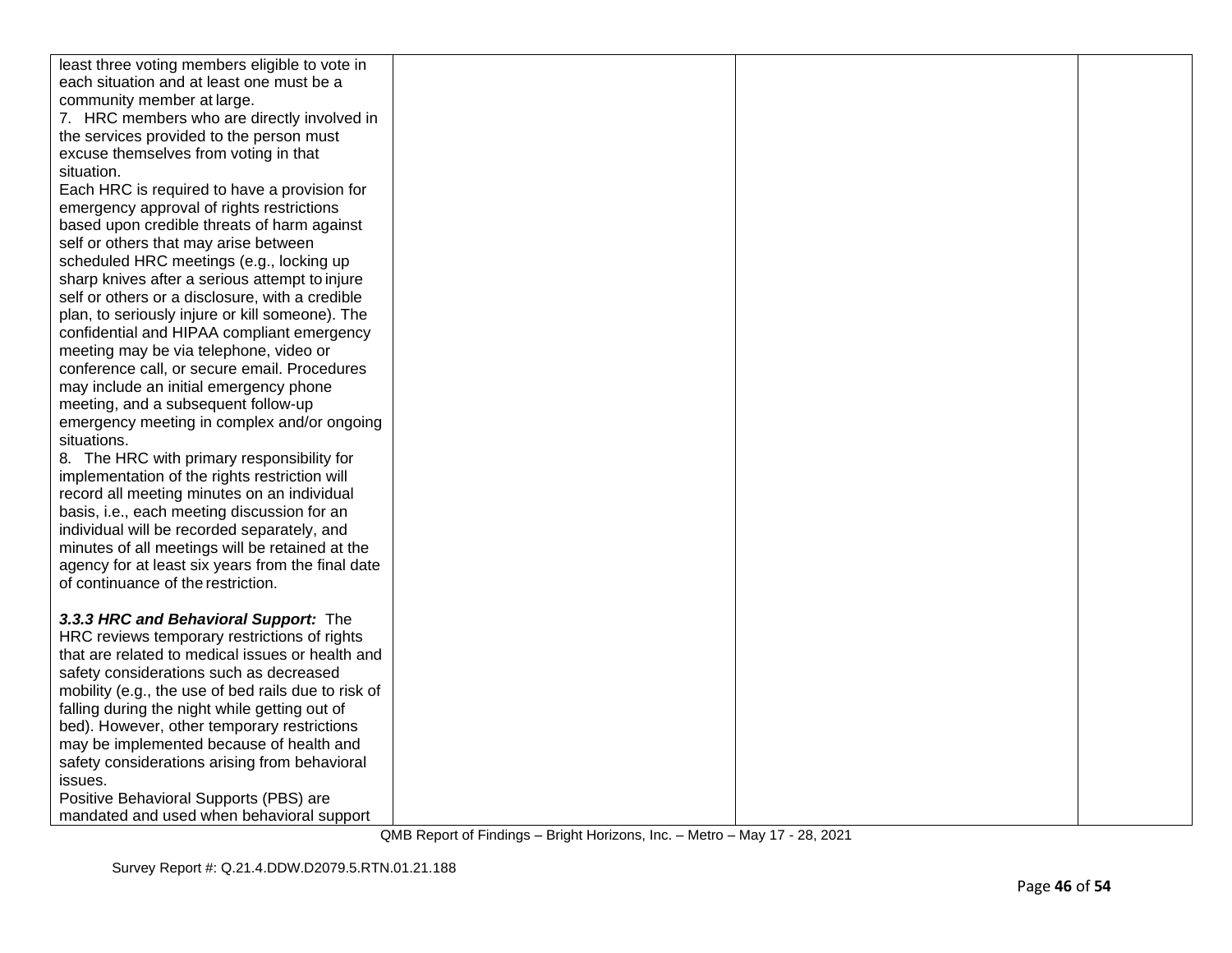|    | is needed and desired by the person and/or                                       |  |  |
|----|----------------------------------------------------------------------------------|--|--|
|    | the IDT. PBS emphasizes the acquisition and                                      |  |  |
|    | maintenance of positive skills (e.g. building                                    |  |  |
|    | healthy relationships) to increase the person's                                  |  |  |
|    | quality of life understanding that a natural                                     |  |  |
|    | reduction in other challenging behaviors will                                    |  |  |
|    | follow. At times, aversive interventions may be                                  |  |  |
|    | temporarily included as a part of a person's                                     |  |  |
|    | behavioral support (usually in the BCIP), and                                    |  |  |
|    | therefore, need to be reviewed prior to                                          |  |  |
|    | implementation as well as periodically while                                     |  |  |
|    | the restrictive intervention is in place. PBSPs                                  |  |  |
|    | not containing aversive interventions do not                                     |  |  |
|    | require HRC review or approval.                                                  |  |  |
|    | Plans (e.g., ISPs, PBSPs, BCIPs PPMPs,                                           |  |  |
|    | and/or RMPs) that contain any aversive                                           |  |  |
|    | interventions are submitted to the HRC in                                        |  |  |
|    | advance of a meeting, except in emergency                                        |  |  |
|    | situations.                                                                      |  |  |
|    |                                                                                  |  |  |
|    | 3.3.4 Interventions Requiring HRC Review                                         |  |  |
|    |                                                                                  |  |  |
|    | and Approval: HRCs must review prior to                                          |  |  |
|    | implementation, any plans (e.g. ISPs, PBSPs,                                     |  |  |
|    | BCIPs and/or PPMPs, RMPs), with strategies,                                      |  |  |
|    | including but not limited to:                                                    |  |  |
| 1. | response cost;                                                                   |  |  |
| 2. | restitution;                                                                     |  |  |
| 3. | emergency physical restraint (EPR);                                              |  |  |
| 4. | routine use of law enforcement as part of                                        |  |  |
|    | a BCIP;                                                                          |  |  |
| 5. | routine use of emergency hospitalization                                         |  |  |
|    | procedures as part of a BCIP;                                                    |  |  |
| 6. | use of point systems;                                                            |  |  |
| 7. | use of intense, highly structured, and                                           |  |  |
|    | specialized treatment strategies,                                                |  |  |
|    | including level systems with response                                            |  |  |
|    | cost or failure to earn components;                                              |  |  |
| 8. | a 1:1 staff to person ratio for behavioral                                       |  |  |
|    | reasons, or, very rarely, a 2:1 staff to                                         |  |  |
|    | person ratio for behavioral or medical                                           |  |  |
|    | reasons;                                                                         |  |  |
| 9. | use of PRN psychotropic medications;<br>use of protective devices for behavioral |  |  |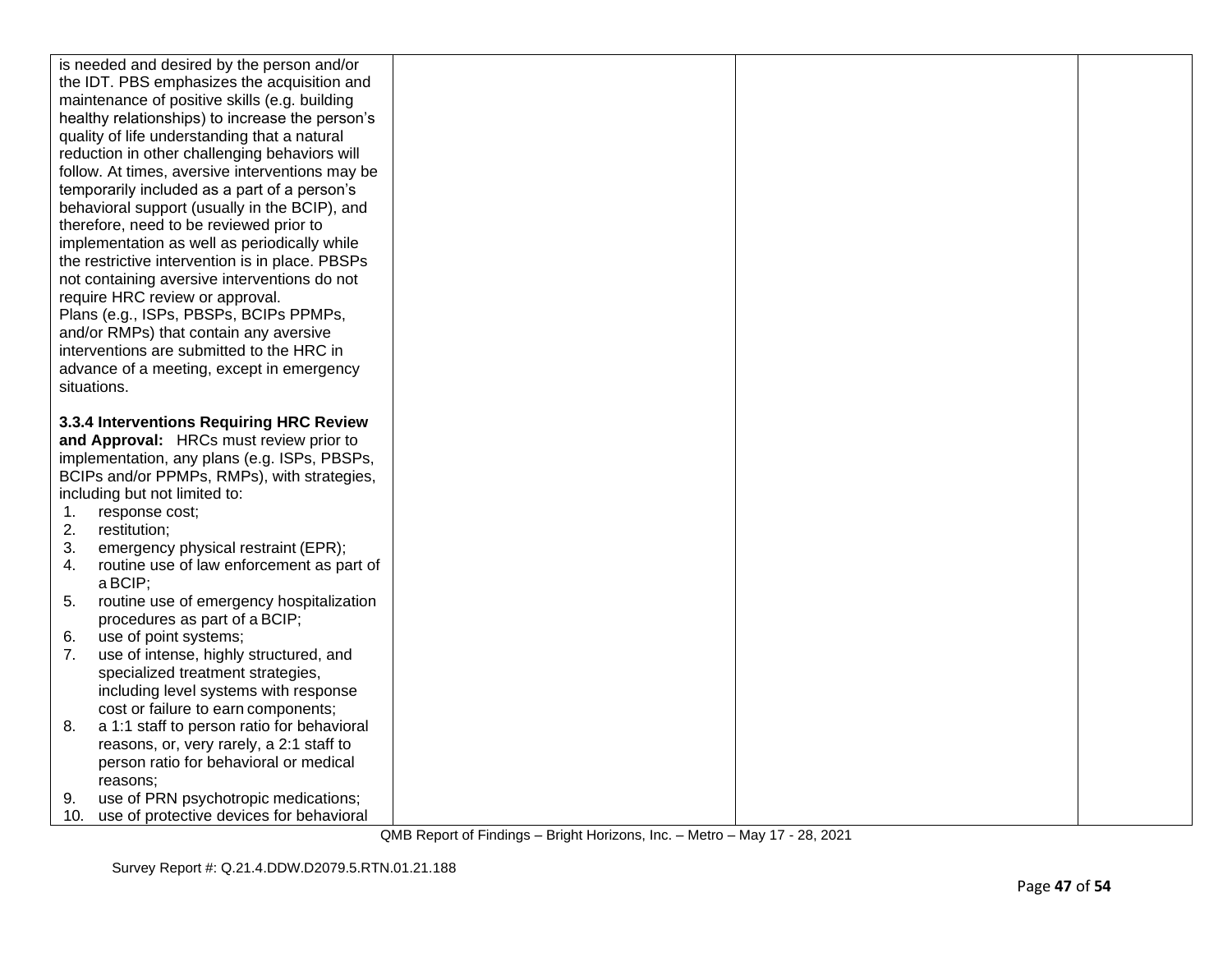| purposes (e.g., helmets for head<br>banging, Posey gloves for biting hand);<br>11. use of bed rails;<br>12. use of a device and/or monitoring system<br>through PST may impact the person's<br>privacy or other rights; or<br>13. use of any alarms to alert staff to a<br>person's whereabouts.                                                                                  |  |  |
|-----------------------------------------------------------------------------------------------------------------------------------------------------------------------------------------------------------------------------------------------------------------------------------------------------------------------------------------------------------------------------------|--|--|
| 3.4 Emergency Physical Restraint (EPR):<br>Every person shall be free from the use of<br>restrictive physical crisis intervention<br>measures that are unnecessary. Provider<br>Agencies who support people who may<br>occasionally need intervention such as<br>Emergency Physical Restraint (EPR) are<br>required to institute procedures to maximize<br>safety.                |  |  |
| 3.4.5 Human Rights Committee: The HRC<br>reviews use of EPR. The BCIP may not be<br>implemented without HRC review and approval<br>whenever EPR or other restrictive measure(s)<br>are included. Provider Agencies with an HRC<br>are required to ensure that the HRCs:<br>participate in training regarding required<br>1.<br>constitution and oversight activities for<br>HRCs; |  |  |
| 2.<br>review any BCIP, that include the use of<br>EPR:                                                                                                                                                                                                                                                                                                                            |  |  |
| 3.<br>occur at least annually, occur in any<br>quarter where EPR is used, and occur<br>whenever any change to the BCIP is<br>considered:                                                                                                                                                                                                                                          |  |  |
| maintain HRC minutes approving or<br>4.<br>disallowing the use of EPR as written in a<br>BCIP; and                                                                                                                                                                                                                                                                                |  |  |
| 5.<br>maintain HRC minutes of meetings<br>reviewing the implementation of the BCIP<br>when EPR is used.                                                                                                                                                                                                                                                                           |  |  |
|                                                                                                                                                                                                                                                                                                                                                                                   |  |  |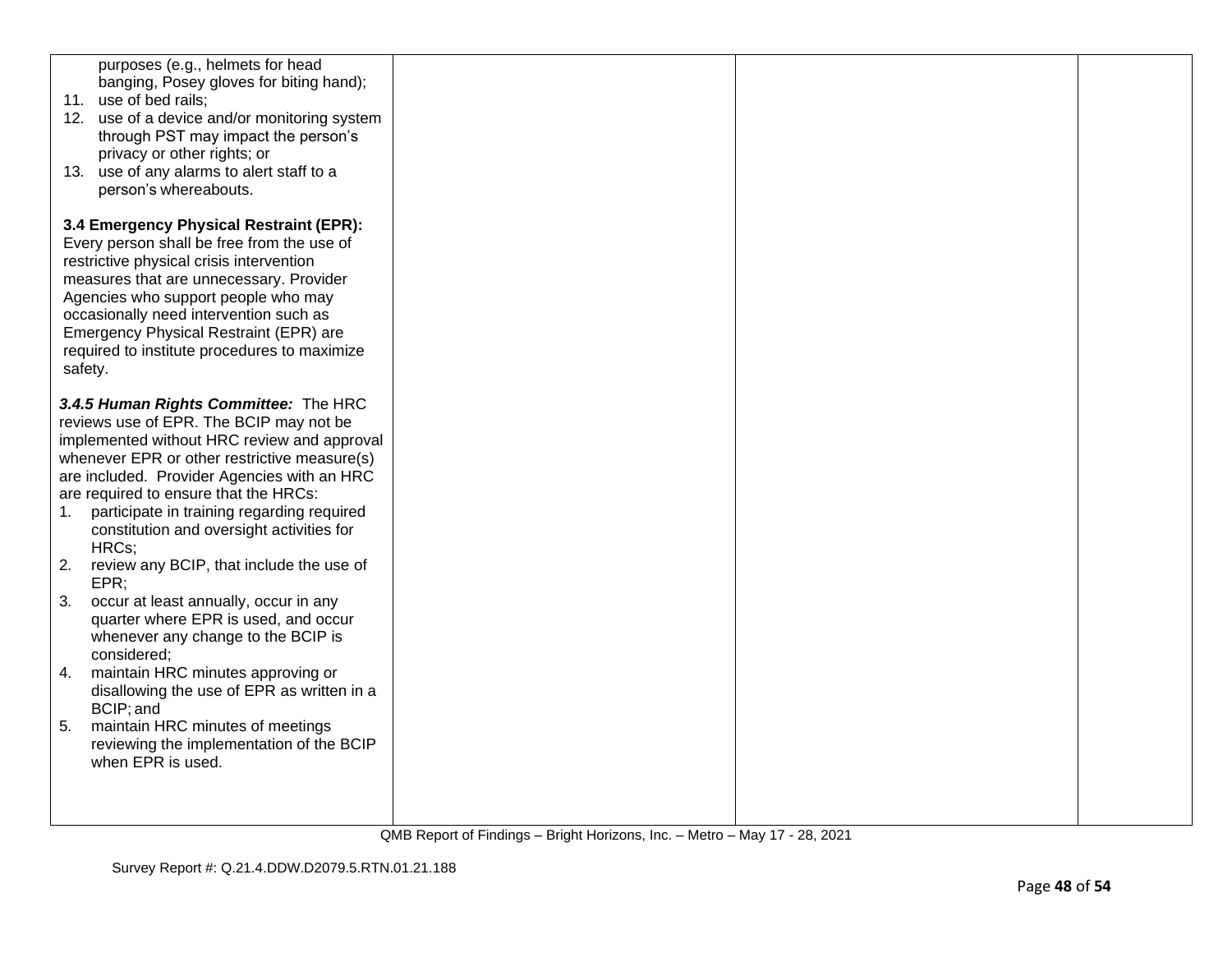| <b>Standard of Care</b>                                                                                                                                                                                              | <b>Deficiencies</b>                                                      | Agency Plan of Correction, On-going QA/QI<br>and Responsible Party | <b>Completion</b><br><b>Date</b> |
|----------------------------------------------------------------------------------------------------------------------------------------------------------------------------------------------------------------------|--------------------------------------------------------------------------|--------------------------------------------------------------------|----------------------------------|
| Service Domain: Medicaid Billing/Reimbursement - State financial oversight exists to assure that claims are coded and paid for in accordance with the<br>reimbursement methodology specified in the approved waiver. |                                                                          |                                                                    |                                  |
| Tag # IS30 Customized Community                                                                                                                                                                                      | <b>Standard Level Deficiency</b>                                         |                                                                    |                                  |
| <b>Supports Reimbursement</b>                                                                                                                                                                                        |                                                                          |                                                                    |                                  |
| Developmental Disabilities (DD) Waiver                                                                                                                                                                               | Based on record review, the Agency did not                               | Provider:                                                          |                                  |
| Service Standards 2/26/2018; Re-Issue:                                                                                                                                                                               | provide written or electronic documentation as                           | <b>State your Plan of Correction for the</b>                       |                                  |
| 12/28/2018; Eff 1/1/2019                                                                                                                                                                                             | evidence for each unit billed for Customized                             | deficiencies cited in this tag here (How is the                    |                                  |
| <b>Chapter 21: Billing Requirements: 21.4</b>                                                                                                                                                                        | Community Supports for 2 of 12 individuals.                              | deficiency going to be corrected? This can be                      |                                  |
| <b>Recording Keeping and Documentation</b>                                                                                                                                                                           |                                                                          | specific to each deficiency cited or if possible an                |                                  |
| <b>Requirements: DD Waiver Provider Agencies</b>                                                                                                                                                                     | Individual #2                                                            | overall correction?): $\rightarrow$                                |                                  |
| must maintain all records necessary to                                                                                                                                                                               | April 2021                                                               |                                                                    |                                  |
| demonstrate proper provision of services for                                                                                                                                                                         | • The Agency billed 528 units of Customized                              |                                                                    |                                  |
| Medicaid billing. At a minimum, Provider                                                                                                                                                                             | Community Supports (Group) (T2021 HB                                     |                                                                    |                                  |
| Agencies must adhere to the following:                                                                                                                                                                               | U5) from 4/1/2021 through 4/30/2021.                                     |                                                                    |                                  |
| The level and type of service<br>1.                                                                                                                                                                                  | Documentation did not contain the                                        |                                                                    |                                  |
| provided must be supported in the<br>ISP and have an approved budget                                                                                                                                                 | required elements on 4/1/2021 through                                    |                                                                    |                                  |
| prior to service delivery and billing.                                                                                                                                                                               | 4/30/2021. Documentation received<br>accounted for 0 units. The required | <b>Provider:</b>                                                   |                                  |
| Comprehensive documentation of direct<br>2.                                                                                                                                                                          | elements were not met:                                                   | <b>Enter your ongoing Quality</b>                                  |                                  |
| service delivery must include, at a minimum:                                                                                                                                                                         | $\triangleright$ A description of what occurred during                   | <b>Assurance/Quality Improvement</b>                               |                                  |
| the agency name;<br>a.                                                                                                                                                                                               | the encounter or service interval; and                                   | processes as it related to this tag number                         |                                  |
| the name of the recipient of the service;<br>b.                                                                                                                                                                      | $\triangleright$ The signature or authenticated name                     | here (What is going to be done? How many                           |                                  |
| the location of theservice;<br>c.                                                                                                                                                                                    | of staff providing the service.                                          | individuals is this going to affect? How often will                |                                  |
| the date of the service;<br>d.                                                                                                                                                                                       | (Note: Documentation found in LCA                                        | this be completed? Who is responsible? What                        |                                  |
| the type of service;<br>е.                                                                                                                                                                                           | notes indicated individual was in CCS                                    | steps will be taken if issues are found?): $\rightarrow$           |                                  |
| the start and end times of theservice;<br>f.                                                                                                                                                                         | from 9AM - 3PM, no other information                                     |                                                                    |                                  |
| the signature and title of each staff<br>g.                                                                                                                                                                          | was found).                                                              |                                                                    |                                  |
| member who documents their time; and                                                                                                                                                                                 |                                                                          |                                                                    |                                  |
| the nature of services.<br>h.                                                                                                                                                                                        | Individual #10                                                           |                                                                    |                                  |
| 3. A Provider Agency that receives payment                                                                                                                                                                           | April 2021                                                               |                                                                    |                                  |
| for treatment, services, or goods must retain                                                                                                                                                                        | • The Agency billed 528 units of Customized                              |                                                                    |                                  |
| all medical and business records for a period                                                                                                                                                                        | Community Supports (Group) (T2021 HB                                     |                                                                    |                                  |
| of at least six years from the last payment                                                                                                                                                                          | U5) from 4/1/2021 through 4/30/2021.                                     |                                                                    |                                  |
| date, until ongoing audits are settled, or until                                                                                                                                                                     | Documentation did not contain the                                        |                                                                    |                                  |
| involvement of the state Attorney General is                                                                                                                                                                         | required elements on 4/1/2021 through                                    |                                                                    |                                  |
| completed regarding settlement of any claim,                                                                                                                                                                         | 4/30/2021. Documentation received                                        |                                                                    |                                  |
| whichever is longer.                                                                                                                                                                                                 | accounted for 0 units. The required                                      |                                                                    |                                  |
| 4. A Provider Agency that receives payment<br>for treatment, services or goods must retain all                                                                                                                       | elements were not met:                                                   |                                                                    |                                  |
| medical and business records relating to any                                                                                                                                                                         | $\triangleright$ A description of what occurred during                   |                                                                    |                                  |
|                                                                                                                                                                                                                      | the encounter or service interval; and                                   |                                                                    |                                  |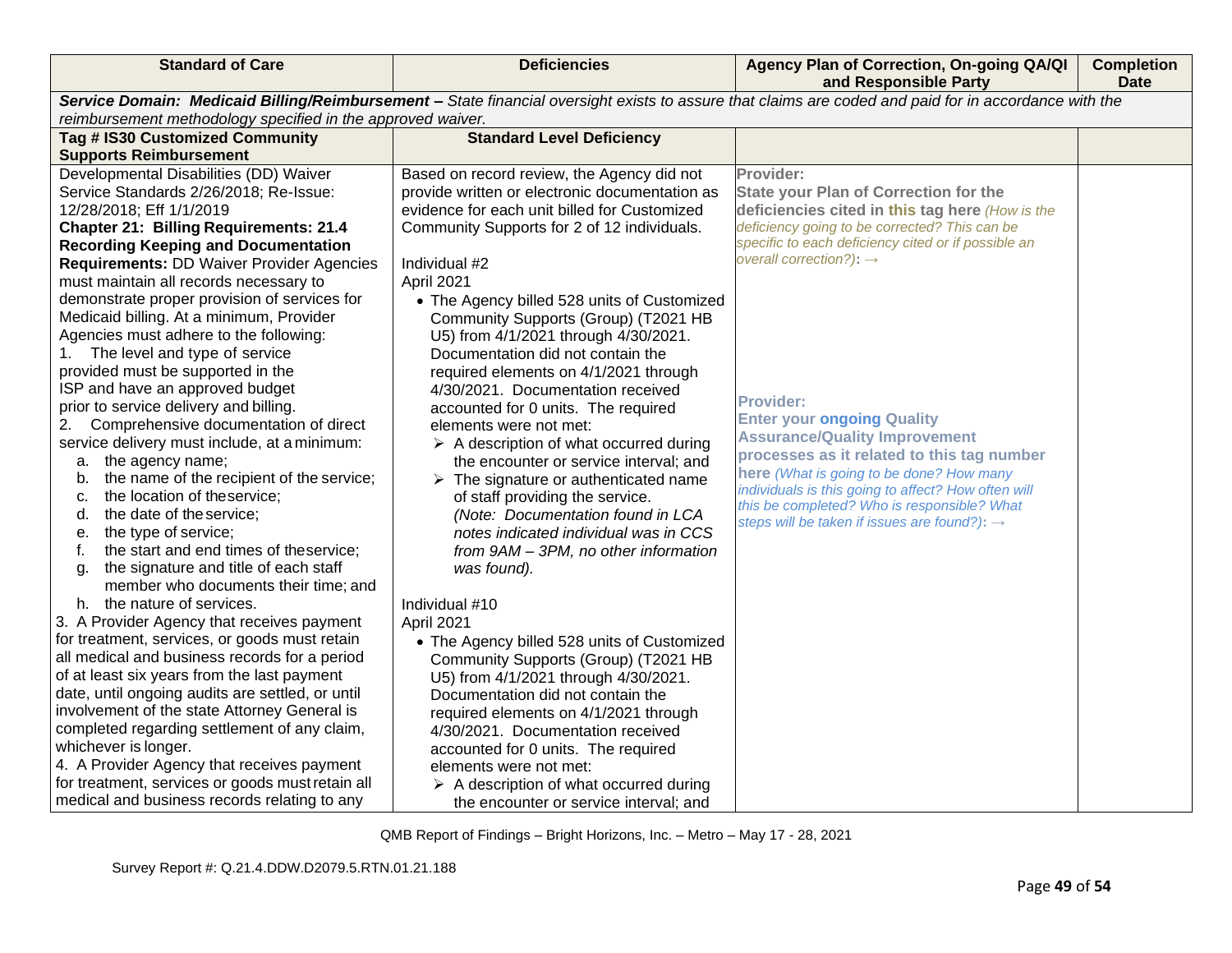| of the following for a period of at least six<br>years from the payment date:<br>a. treatment or care of any eligible<br>recipient;<br>b. services or goods provided to any<br>eligible recipient;<br>amounts paid by MAD on behalf of any<br>C.<br>eligible recipient; and<br>any records required by MAD for the<br>d.<br>administration of Medicaid.                                                                                                                                                                                                                                                                                                                                                                                                                                                                                                                                                                                                                        | $\triangleright$ The signature or authenticated name<br>of staff providing the service.<br>(Note: Documentation found in LCA<br>notes indicated individual was in CCS<br>from 8AM - 2PM, no other information<br>was found). |  |
|--------------------------------------------------------------------------------------------------------------------------------------------------------------------------------------------------------------------------------------------------------------------------------------------------------------------------------------------------------------------------------------------------------------------------------------------------------------------------------------------------------------------------------------------------------------------------------------------------------------------------------------------------------------------------------------------------------------------------------------------------------------------------------------------------------------------------------------------------------------------------------------------------------------------------------------------------------------------------------|------------------------------------------------------------------------------------------------------------------------------------------------------------------------------------------------------------------------------|--|
| 21.9 Billable Units: The unit of billing<br>depends on the service type. The unit may be<br>a 15-minute interval, a daily unit, a monthly unit<br>or a dollar amount. The unit of billing is<br>identified in the current DD Waiver Rate Table.<br>Provider Agencies must correctly report<br>service units.                                                                                                                                                                                                                                                                                                                                                                                                                                                                                                                                                                                                                                                                   |                                                                                                                                                                                                                              |  |
| 21.9.1 Requirements for Daily Units: For<br>services billed in daily units, Provider Agencies<br>must adhere to the following:<br>1. A day is considered 24 hours from midnight<br>to midnight.<br>2. If 12 or fewer hours of service are<br>provided, then one-half unit shall be billed.<br>A whole unit can be billed if more than 12<br>hours of service is provided during a 24-<br>hour period.<br>3. The maximum allowable billable units<br>cannot exceed 340 calendar days per ISP<br>year or 170 calendar days per six months.<br>4. When a person transitions from one<br>Provider Agency to another during the ISP<br>year, a standard formula to calculate the<br>units billed by each Provider Agency must be<br>applied as follows:<br>a. The discharging Provider Agency<br>bills the number of calendar days<br>that services were provided<br>multiplied by .93 (93%).<br>b. The receiving Provider Agency bills the<br>remaining days up to 340 for the ISP |                                                                                                                                                                                                                              |  |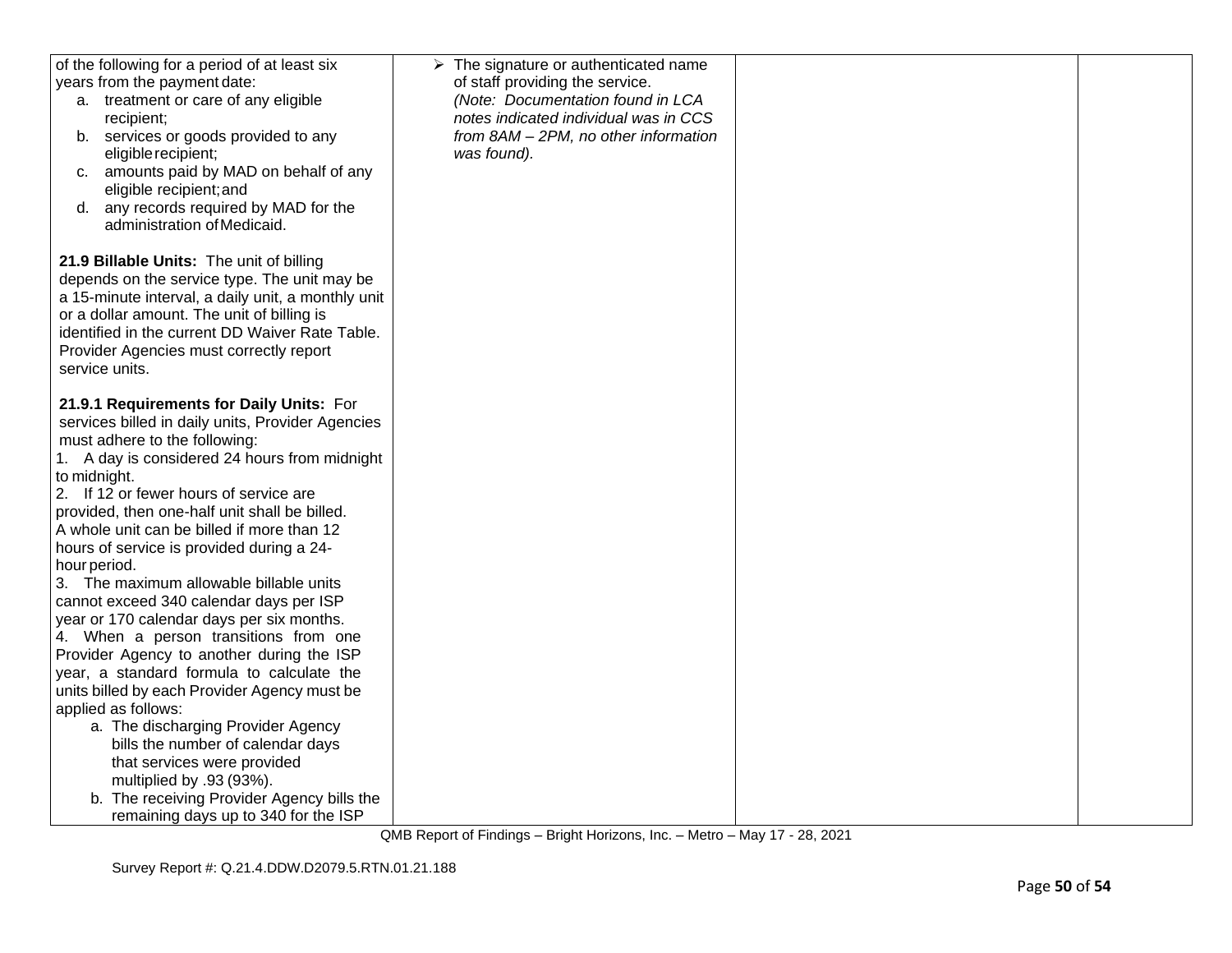| year.                                                                                                                                                                                                                                                                                                                                                                                                                                                                                                                                                                                                                                          |  |  |
|------------------------------------------------------------------------------------------------------------------------------------------------------------------------------------------------------------------------------------------------------------------------------------------------------------------------------------------------------------------------------------------------------------------------------------------------------------------------------------------------------------------------------------------------------------------------------------------------------------------------------------------------|--|--|
| 21.9.2 Requirements for Monthly Units: For<br>services billed in monthly units, a Provider<br>Agency must adhere to the following:<br>1. A month is considered a period of 30<br>calendar days.<br>2. At least one hour of face-to-face<br>billable services shall be provided during<br>a calendar month where any portion of a<br>monthly unit is billed.<br>3. Monthly units can be prorated by a half unit.<br>4. Agency transfers not occurring at the<br>beginning of the 30-day interval are required<br>to be coordinated in the middle of the 30-day<br>interval so that the discharging and receiving<br>agency receive a half unit. |  |  |
| 21.9.3 Requirements for 15-minute and<br>hourly units: For services billed in 15-minute<br>or hourly intervals, Provider Agencies must<br>adhere to the following:<br>1. When time spent providing the service<br>is not exactly 15 minutes or one hour,<br>Provider Agencies are responsible for<br>reporting time correctly following NMAC<br>8.302.2.<br>2. Services that last in their entirety less than<br>eight minutes cannot be billed.                                                                                                                                                                                               |  |  |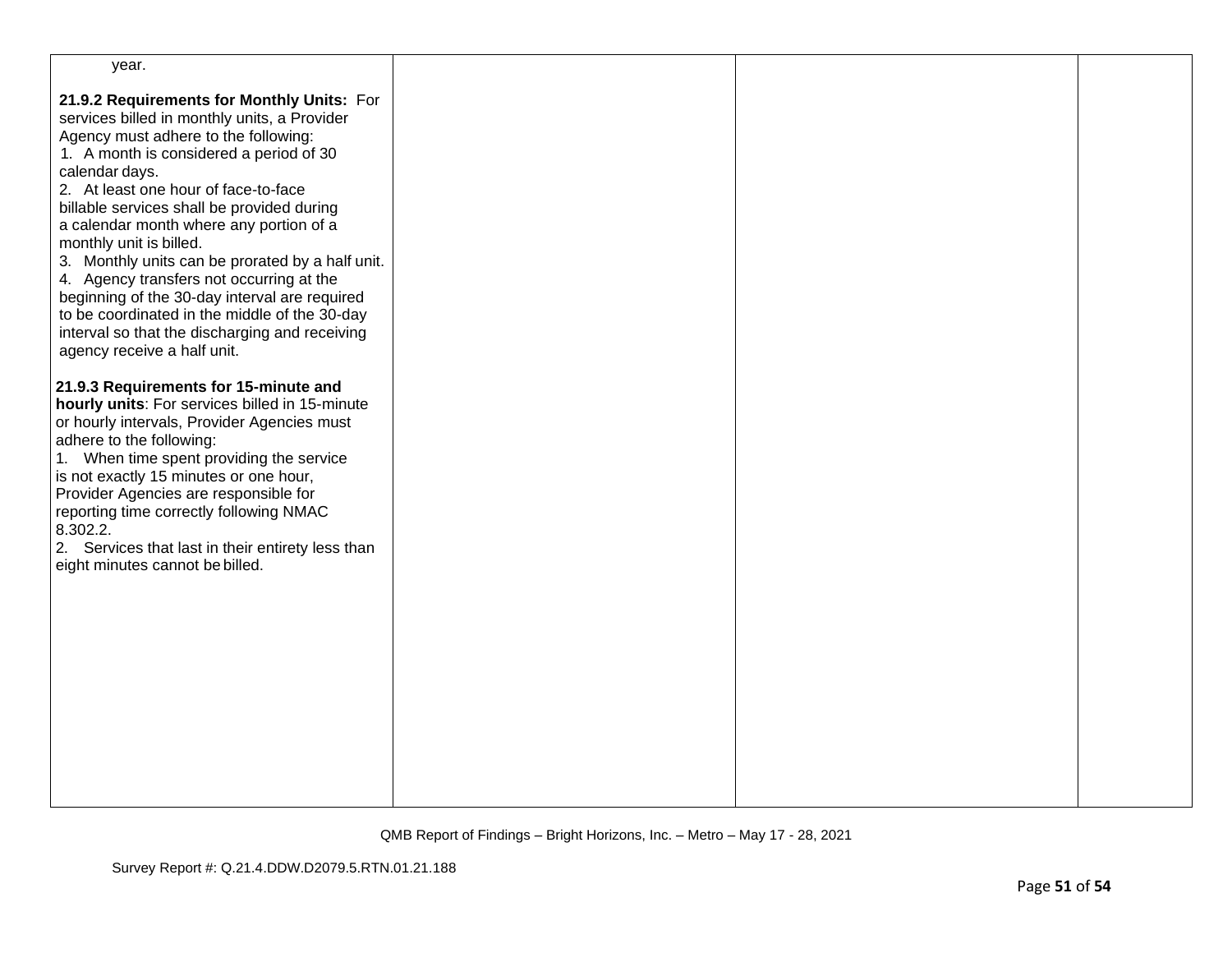| Tag # LS26 Supported Living<br><b>Reimbursement</b> | <b>Standard Level Deficiency</b>                                                  |                                                          |  |
|-----------------------------------------------------|-----------------------------------------------------------------------------------|----------------------------------------------------------|--|
| Developmental Disabilities (DD) Waiver              | Based on record review, the Agency did not                                        | Provider:                                                |  |
| Service Standards 2/26/2018; Re-Issue:              | provide written or electronic documentation as                                    | <b>State your Plan of Correction for the</b>             |  |
| 12/28/2018; Eff 1/1/2019                            | evidence for each unit billed for Supported                                       | deficiencies cited in this tag here (How is the          |  |
| <b>Chapter 21: Billing Requirements: 21.4</b>       | Living Services for 1 of 7 individuals.                                           | deficiency going to be corrected? This can be            |  |
| <b>Recording Keeping and Documentation</b>          |                                                                                   | specific to each deficiency cited or if possible an      |  |
| <b>Requirements: DD Waiver Provider Agencies</b>    | Individual #10                                                                    | overall correction?): $\rightarrow$                      |  |
| must maintain all records necessary to              | April 2021                                                                        |                                                          |  |
| demonstrate proper provision of services for        |                                                                                   |                                                          |  |
| Medicaid billing. At a minimum, Provider            | • The Agency billed 28 units of Supported<br>Living (T2016) from 4/1/2021 through |                                                          |  |
| Agencies must adhere to the following:              | 4/30/2021. Documentation received                                                 |                                                          |  |
| The level and type of service<br>1.                 | accounted for 26 units.                                                           |                                                          |  |
| provided must be supported in the                   |                                                                                   |                                                          |  |
| ISP and have an approved budget                     |                                                                                   |                                                          |  |
| prior to service delivery and billing.              |                                                                                   | <b>Provider:</b>                                         |  |
| 2. Comprehensive documentation of direct            |                                                                                   | <b>Enter your ongoing Quality</b>                        |  |
| service delivery must include, at a minimum:        |                                                                                   | <b>Assurance/Quality Improvement</b>                     |  |
| a. the agency name;                                 |                                                                                   | processes as it related to this tag number               |  |
| the name of the recipient of the service;<br>b.     |                                                                                   | here (What is going to be done? How many                 |  |
| the location of theservice;<br>C.                   |                                                                                   | individuals is this going to affect? How often will      |  |
| the date of the service;<br>d.                      |                                                                                   | this be completed? Who is responsible? What              |  |
| the type of service;<br>е.                          |                                                                                   | steps will be taken if issues are found?): $\rightarrow$ |  |
| the start and end times of theservice;<br>f.        |                                                                                   |                                                          |  |
| the signature and title of each staff<br>g.         |                                                                                   |                                                          |  |
| member who documents their time; and                |                                                                                   |                                                          |  |
| h. the nature of services.                          |                                                                                   |                                                          |  |
| 3. A Provider Agency that receives payment          |                                                                                   |                                                          |  |
| for treatment, services, or goods must retain       |                                                                                   |                                                          |  |
| all medical and business records for a period       |                                                                                   |                                                          |  |
| of at least six years from the last payment         |                                                                                   |                                                          |  |
| date, until ongoing audits are settled, or until    |                                                                                   |                                                          |  |
| involvement of the state Attorney General is        |                                                                                   |                                                          |  |
| completed regarding settlement of any claim,        |                                                                                   |                                                          |  |
| whichever is longer.                                |                                                                                   |                                                          |  |
| 4. A Provider Agency that receives payment          |                                                                                   |                                                          |  |
| for treatment, services or goods must retain all    |                                                                                   |                                                          |  |
| medical and business records relating to any        |                                                                                   |                                                          |  |
| of the following for a period of at least six       |                                                                                   |                                                          |  |
| years from the payment date:                        |                                                                                   |                                                          |  |
| a. treatment or care of any eligible                |                                                                                   |                                                          |  |
| recipient;                                          |                                                                                   |                                                          |  |
| b. services or goods provided to any                |                                                                                   |                                                          |  |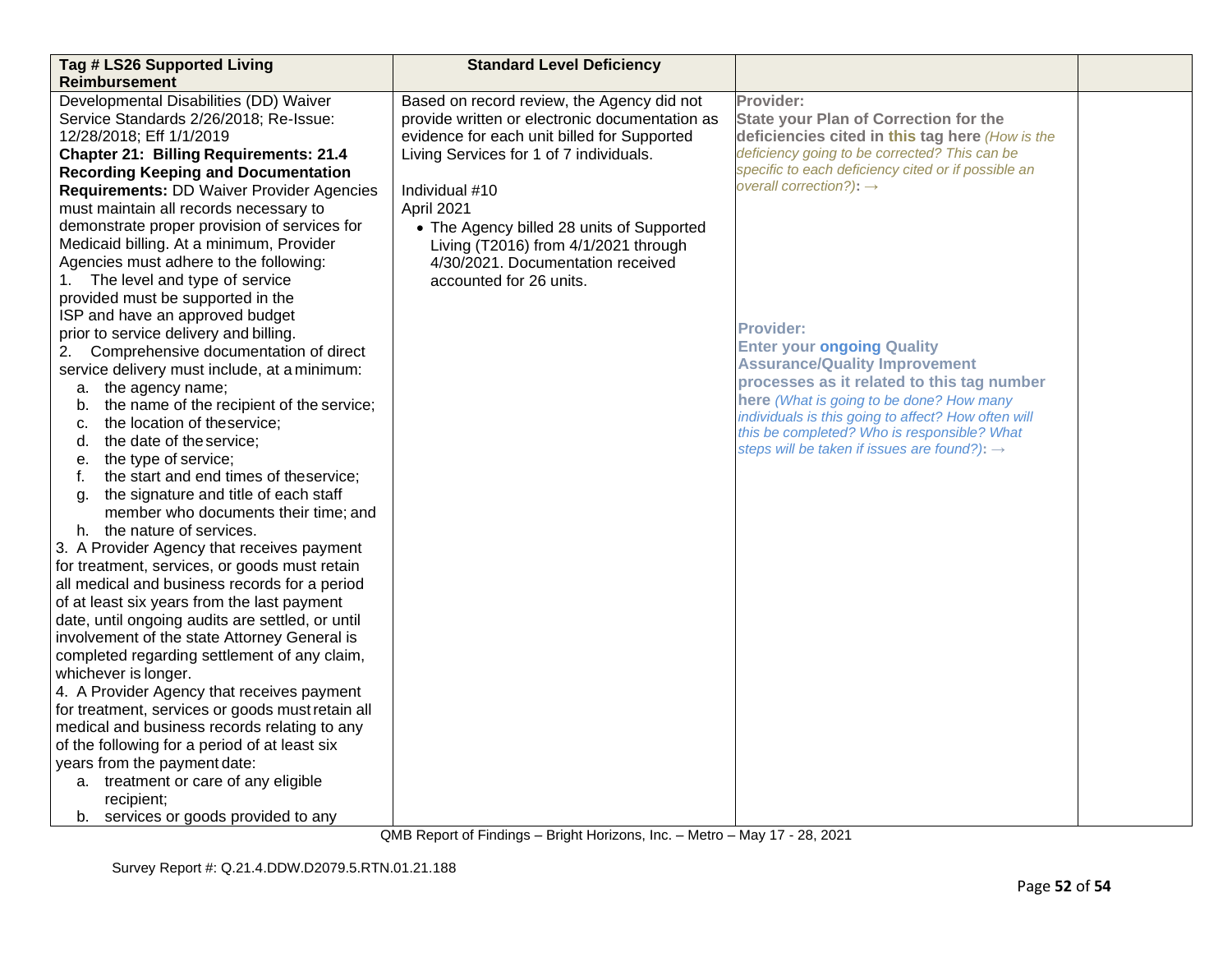| eligible recipient;<br>amounts paid by MAD on behalf of any<br>C.<br>eligible recipient; and<br>any records required by MAD for the<br>d.<br>administration of Medicaid.                                                                                                                                                                                                                                                                                                                                                                                                                                                                                                                                                                                                                                                                                                                                                                  |  |  |
|-------------------------------------------------------------------------------------------------------------------------------------------------------------------------------------------------------------------------------------------------------------------------------------------------------------------------------------------------------------------------------------------------------------------------------------------------------------------------------------------------------------------------------------------------------------------------------------------------------------------------------------------------------------------------------------------------------------------------------------------------------------------------------------------------------------------------------------------------------------------------------------------------------------------------------------------|--|--|
| 21.9 Billable Units: The unit of billing<br>depends on the service type. The unit may be<br>a 15-minute interval, a daily unit, a monthly unit<br>or a dollar amount. The unit of billing is<br>identified in the current DD Waiver Rate Table.<br>Provider Agencies must correctly report<br>service units.                                                                                                                                                                                                                                                                                                                                                                                                                                                                                                                                                                                                                              |  |  |
| 21.9.1 Requirements for Daily Units: For<br>services billed in daily units, Provider Agencies<br>must adhere to the following:<br>1. A day is considered 24 hours from midnight<br>to midnight.<br>2. If 12 or fewer hours of service are<br>provided, then one-half unit shall be billed.<br>A whole unit can be billed if more than 12<br>hours of service is provided during a 24-<br>hour period.<br>3. The maximum allowable billable units<br>cannot exceed 340 calendar days per ISP<br>year or 170 calendar days per six months.<br>4. When a person transitions from one<br>Provider Agency to another during the ISP<br>year, a standard formula to calculate the<br>units billed by each Provider Agency must be<br>applied as follows:<br>a. The discharging Provider Agency bills<br>the number of calendar days that<br>services were provided multiplied by .93<br>$(93%)$ .<br>b. The receiving Provider Agency bills the |  |  |
| remaining days up to 340 for the ISP year.<br>21.9.2 Requirements for Monthly Units: For<br>services billed in monthly units, a Provider<br>Agency must adhere to the following:<br>1. A month is considered a period of 30                                                                                                                                                                                                                                                                                                                                                                                                                                                                                                                                                                                                                                                                                                               |  |  |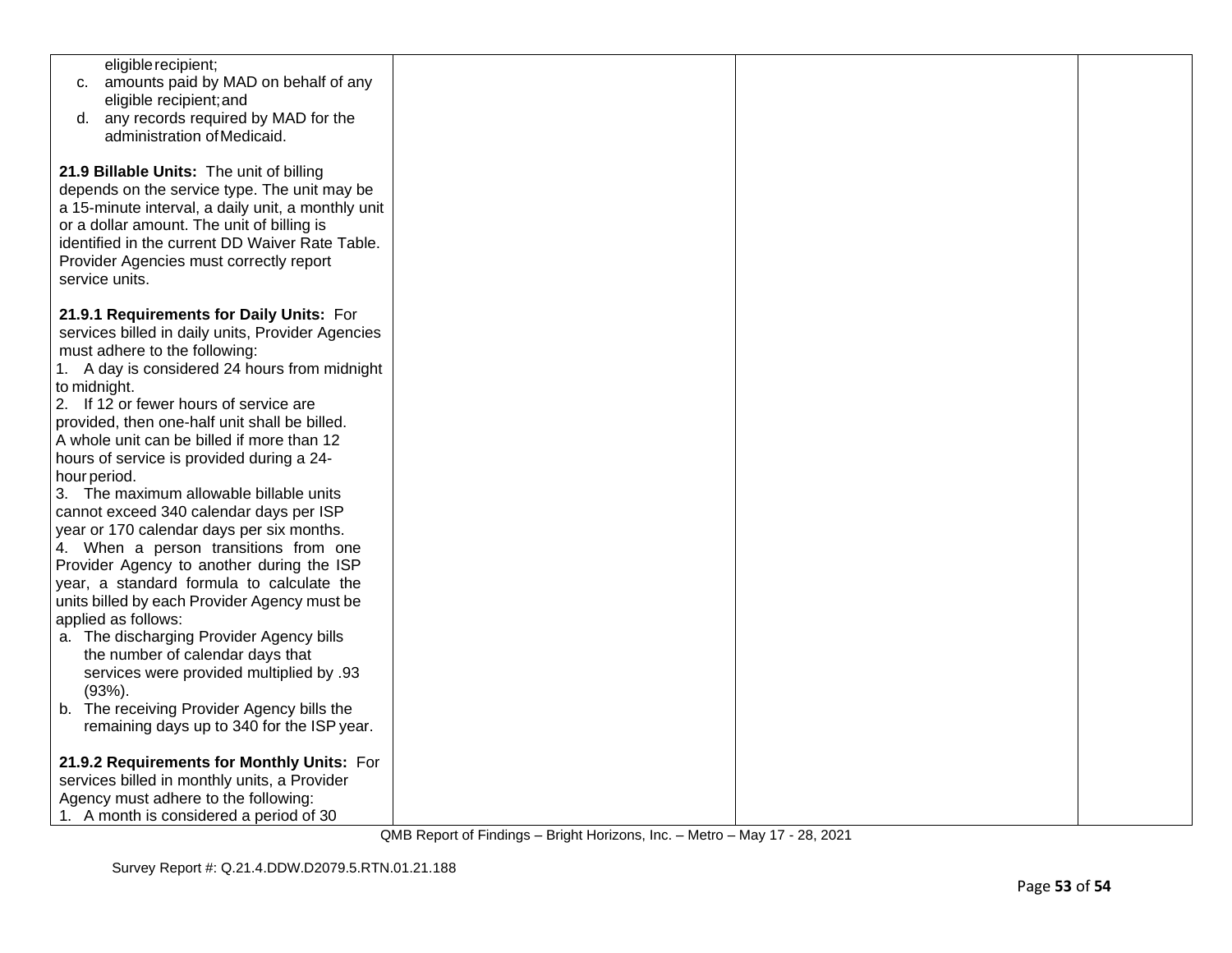| calendar days.                                    |  |  |
|---------------------------------------------------|--|--|
| 2. At least one hour of face-to-face              |  |  |
| billable services shall be provided during        |  |  |
| a calendar month where any portion of a           |  |  |
| monthly unit is billed.                           |  |  |
| 3. Monthly units can be prorated by a half unit.  |  |  |
| 4. Agency transfers not occurring at the          |  |  |
| beginning of the 30-day interval are required     |  |  |
| to be coordinated in the middle of the 30-day     |  |  |
| interval so that the discharging and receiving    |  |  |
| agency receive a half unit.                       |  |  |
| 21.9.3 Requirements for 15-minute and             |  |  |
| hourly units: For services billed in 15-minute    |  |  |
| or hourly intervals, Provider Agencies must       |  |  |
| adhere to the following:                          |  |  |
| 1. When time spent providing the service          |  |  |
| is not exactly 15 minutes or one hour,            |  |  |
| Provider Agencies are responsible for             |  |  |
| reporting time correctly following NMAC           |  |  |
| 8.302.2.                                          |  |  |
| 2. Services that last in their entirety less than |  |  |
| eight minutes cannot be billed.                   |  |  |
|                                                   |  |  |
|                                                   |  |  |
|                                                   |  |  |
|                                                   |  |  |
|                                                   |  |  |
|                                                   |  |  |
|                                                   |  |  |
|                                                   |  |  |
|                                                   |  |  |
|                                                   |  |  |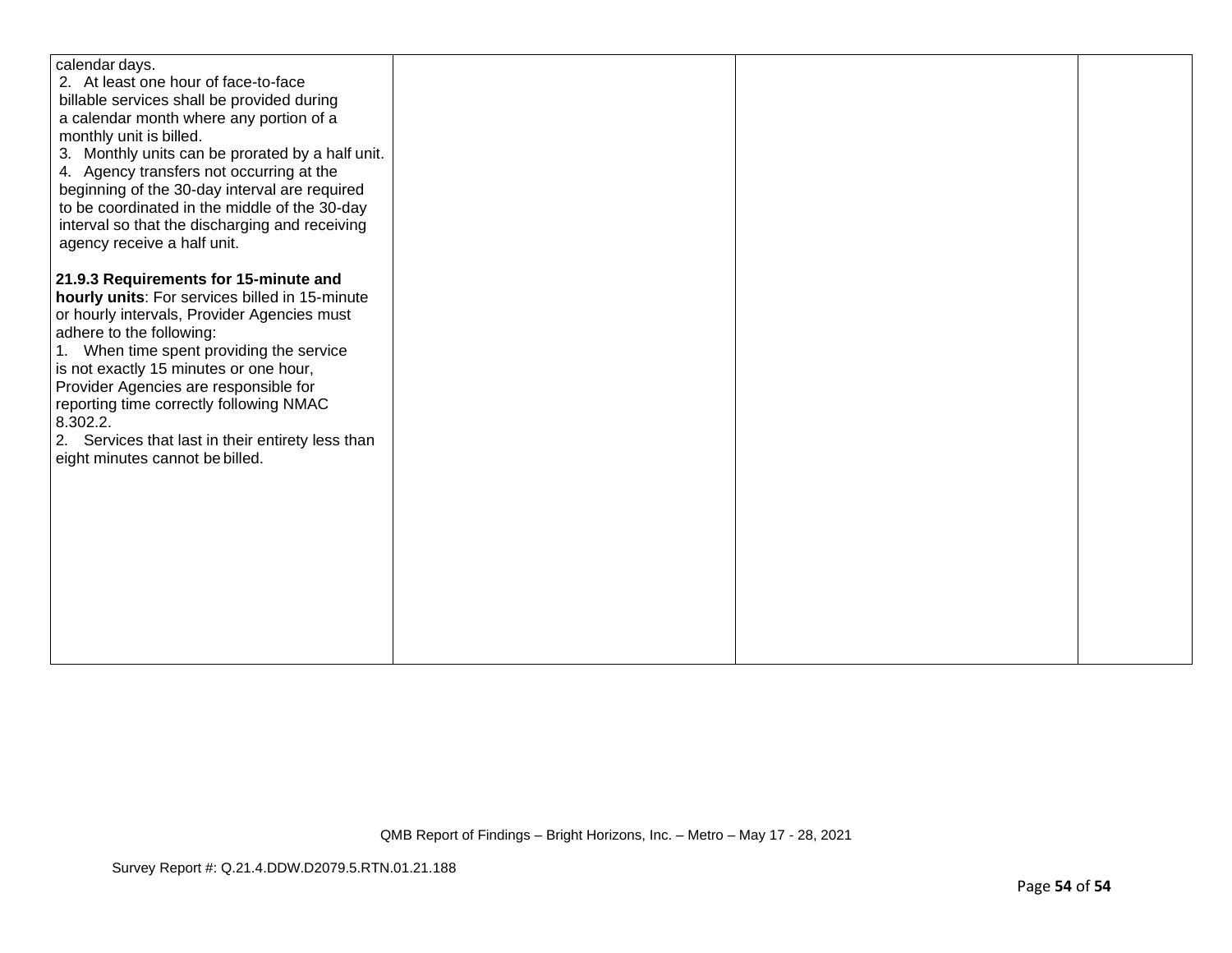**NEW MEXICO Department of Health Division of Health Improvement** 

DAVID R. SCRASE, M.D. **Acting Cabinet Secretary** 

| Date:                               | October 5, 2021                                                                                                                                              |
|-------------------------------------|--------------------------------------------------------------------------------------------------------------------------------------------------------------|
| To:                                 | Jonathan Baca, Executive Director                                                                                                                            |
| Provider:<br>Address:<br>State/Zip: | Bright Horizons, Inc.<br>3809 Academy Parkway S. NE<br>Albuquerque, New Mexico 87109                                                                         |
| E-mail Address:                     | jonb@brighthorizonsnm.com                                                                                                                                    |
| CC:                                 | rebecca@brighthorzonsnm.com                                                                                                                                  |
| Region:<br>Survey Date:             | Metro<br>May 17 - 28, 2021                                                                                                                                   |
| Program Surveyed:                   | Developmental Disabilities Waiver                                                                                                                            |
| Service Surveyed:                   | 2018: Supported Living, Family Living, Customized In-Home Supports,<br>Customized Community Supports, and Community Integrated<br><b>Employment Services</b> |
| Survey Type:                        | Routine                                                                                                                                                      |

Dear Mr. Baca and Ms. Scannell:

The Division of Health Improvement/Quality Management Bureau has received, reviewed and approved the supporting documents you submitted for your Plan of Correction. The documents you provided verified that all previously cited survey Deficiencies have been corrected.

# **The Plan of Correction process is now complete.**

## **Furthermore, your agency is now determined to be in Compliance with all Conditions of Participation.**

To maintain ongoing compliance with standards and regulations, continue to use the Quality Assurance (self-auditing) processes you described in your Plan of Correction.

Consistent use of these Quality Assurance processes will enable you to identify and promptly respond to problems, enhance your service delivery, and result in fewer deficiencies cited in future QMB surveys.

Thank you for your cooperation with the Plan of Correction process, for striving to come into compliance with standards and regulations, and for helping to provide the health, safety and personal growth of the people you serve.